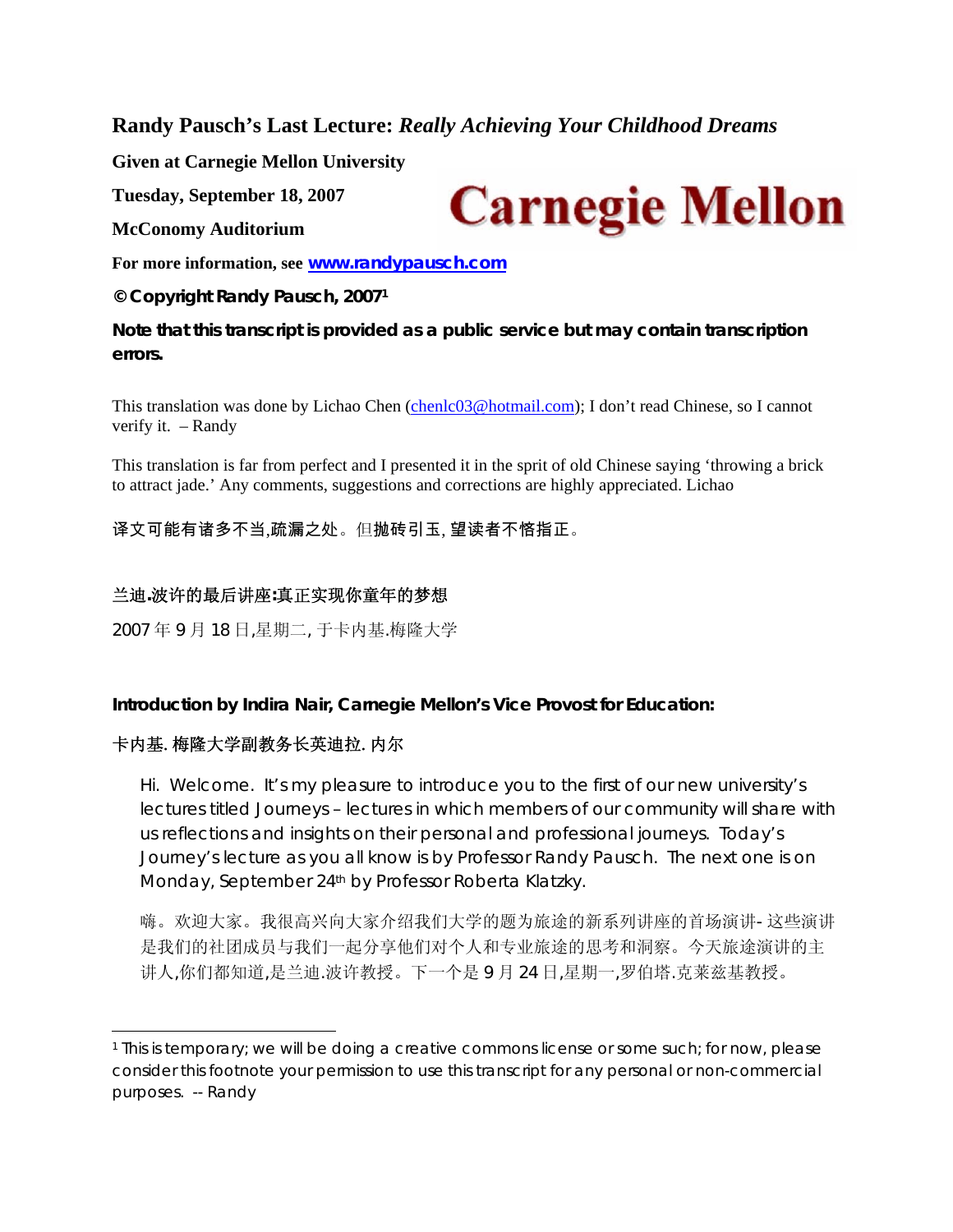To introduce Professor Randy Pausch, our first Journeys speaker, I would like to introduce Randy's friend and colleague, Steve Seabolt. Steve has been at Electronic Arts for six years and is the Vice President of Global Brand Development for *The Sims* label at Electronic Arts. As you all know, *The Sims* is one of the most, if not the most successful PC games in the world, with sales approaching over 100,000. Prior to that, Steve was the Vice President for Strategic Marketing and Education at EA, bridging academia and Electronic Arts. His goal was to work with academics so there was an effective educational pathway for kids with building games as their dreams. It was in that role that Randy and Steve became colleagues and friends. Before Electronic Arts, Steve was the worldwide Ad Director for Time Magazine and CEO of Sunset Publishing, which is a very favorite magazine in the Southwest, and as CEO there, one of the things he started was school tours, because like Randy he shares a passion for inspiring kids of all ages to share their excitement for science and technology.

要介绍兰迪.波许教授, 我们旅途演讲的第一位主讲人,我希望先介绍兰迪的朋友和同事, 史 蒂夫.西伯特。史蒂夫在艺电公司六年,是负责该公司"模拟人生"游戏全球品牌发展的副总 裁。你们都知道, "模拟人生"起码来说,是世界上最成功的个人计算机游戏之一, 销售了接 近十万套 。在那之前, 史蒂夫是艺电公司的战略行销和教育副总裁, 与学术界沟通。他的目 标是同学术界一起为梦想创造计算机游戏的孩子们找到一条有效的教育途径。因此,兰迪和史 蒂夫成为了同事和朋友。在加入艺电公司之前, 史蒂夫是时代杂志世界广告部的主任和"日落 出版",一本在西南地区非常受喜爱的杂志,的总经理。在任总经理期间, 他开始做的一件事是 参观学校, 因为他和兰迪一样都热望让所有上进孩子们能分享他们对科技的热情。

So to introduce Randy, his friend Steve Seabolt. Steve?

那, 由兰迪朋友史蒂夫.西伯特来作介绍 。史蒂夫?

[applause]

[掌声]

# **Steve Seabolt, Vice President of Worldwide Publishing and Marketing for Electonic Arts (EA):**

### 史蒂夫**.**西伯特**,**艺电公司世界出版行销副总裁

Thank you very much. I don't mean to sound ungracious by correcting you, but given that our PR people are probably watching this on webcast, I'd catch heck if I went home and didn't say that it was 100 million units for *The Sims*. [laughter] Not that big numbers matter to Electronic Arts. [laughter]

I don't see any empty seats anywhere, which is a good thing, which means I just won a bet from Randy as a matter of fact. Depending upon who's version of the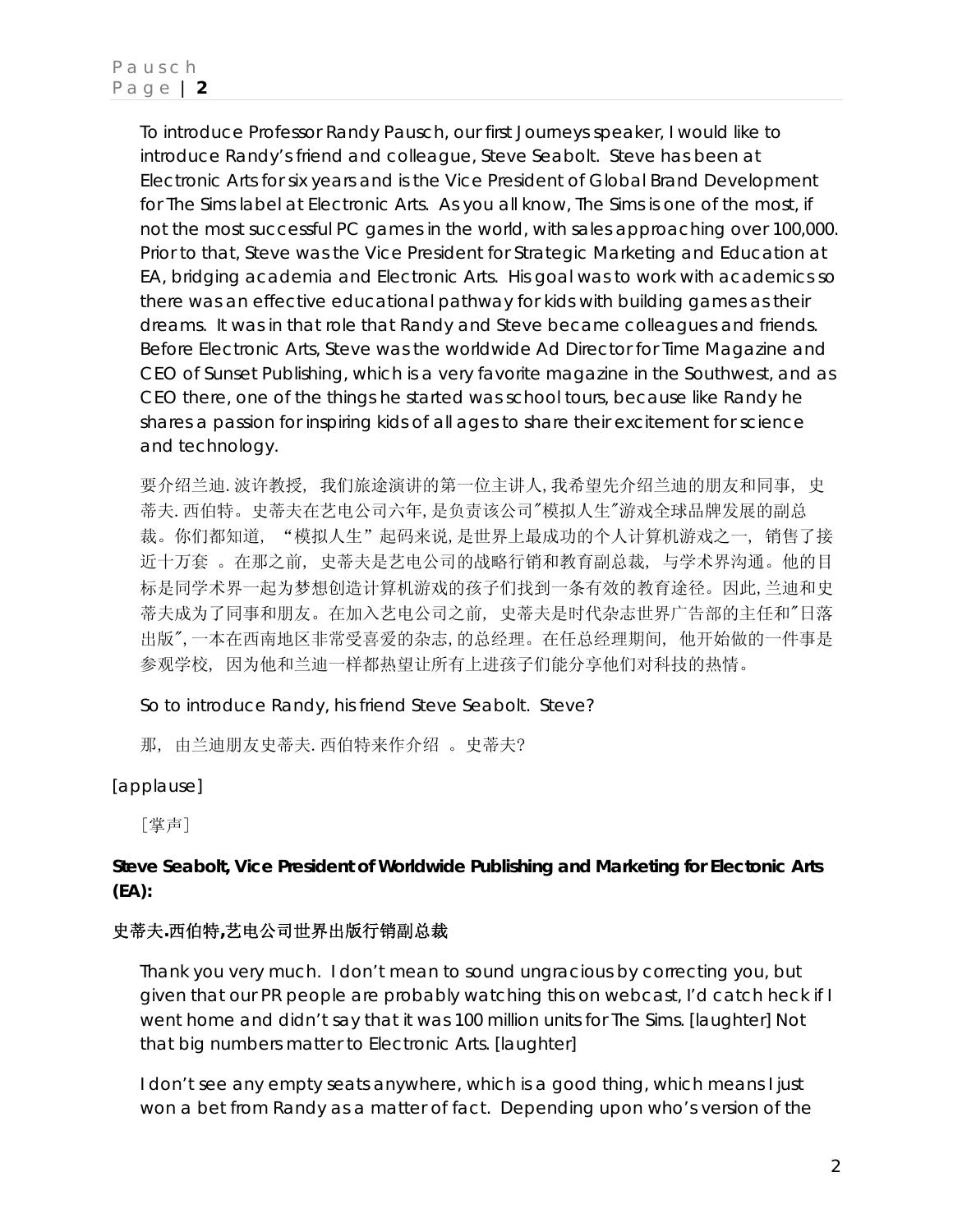story you hear, he either owes me 20 dollars or his new Volkswagen. [laughter] So, I'll take the car.

谢谢。我不想显得很粗鲁地纠正您, 但是我们公关人员可能正在看网络直播, 如果我没有说" 模拟人生"销售额是一亿套, 那我回去后要吃不了兜着走[ 笑声] . 当然艺电公司并不在意大 数字[ 笑声] 我看不到任何空座位, 这很好, 这就意味着我和兰迪打赌赢了。根据你听谁说 了, 他要么欠我 20 美元,要么欠我他的新大众汽车[笑声] 好吧, 我要汽车。

It's a pleasure to be here, thank you very much. I'm going to start by covering Randy's academic credentials. It's a little bizarre for me to be standing here at Carnegie Mellon, which is a school I couldn't get into no matter how much I contributed to this institution. [laughter] But, no really, I'm not kidding! You all think, oh gosh he's humble. Really, no, I'm not humble at all. Very average SAT scores, you know, right in the middle of my high school class of 900. Anyway, Randy. Randy earned – it really pisses me off that Randy's so smart—actually I called him, we decided about, what, four weeks, ago and we heard the news went from bad to horrific. It was on a Wednesday night and I said look – we have two choices. We can play this really straight and very emotional , or we can go to dark humor. And for those of you who know Randy well, he was like oh, dark humor! So I called him the next day and I was like, *dude you can't die*. And he's like, *what do you mean?* And I said, *well, when you die, the average of IQ of Seabolt's friends is going to like drop 50 points.* [laughter] To which he responded, *we need to find you some smarter friends*. [laughter] So you're all smart because you're here, so if you want to be my friend, I'll be over in a corner of the reception room.

很高兴能来到这里, 非常感谢。我将从兰迪的学术履历说起。我站在这里其实是有点怪异, 因为无论我为这个学校资助了多少钱,卡内基梅隆是个我上不了的大学[ 笑声] 但, 没有, 我 不开玩笑! 你们想, 哎呀,他真谦逊。不是的, 没有, 我根本不是谦逊。非常一般的学测考试 (SAT)成绩, 就是说, 在我的高中那一届 900 人的正中间。好, 兰迪。兰迪得到了- 兰迪太聪 明了,这真让我懊恼-实际上大约,嗯,四周前, 我们了解到消息从坏变可怕,我打电话给他。那 是个星期三晚上, 我对他说, 你看-我们有二个选择。我们可以把这个搞的非常直接和非常情 绪化, 或者我们能来黑色幽默。对你们那些了解兰迪的人, 他就,呵, 黑色幽默! 我第二天打 电话给他,说, 活计, 你不能死。他说,什么意思? 我说, 你死了, 西伯特的朋友的平均智商 就要下坠 50 点.[笑声] 他的反应是, 我们需要给你找一些更聪明的朋友[ 笑声] 因为你们能 在这里,你们都很聪明; 如果你们想要做我的朋友, (演讲结束后)我会呆在招待厅的角落里。

Randy earned his undergraduate degree in Computer Science at Brown in 1982. His Ph.D. in CS from Carnegie Mellon in 1988 and taught at the University of Virginia where he was granted tenure a year early. He joined the Carnegie Mellon faculty in 1997 with appointments in the CS, HCI and Design departments. He has authored or co-authored five books and over 60 reviewed journal and conference proceeding articles, none of which I would understand. With Don Marinelli, he founded the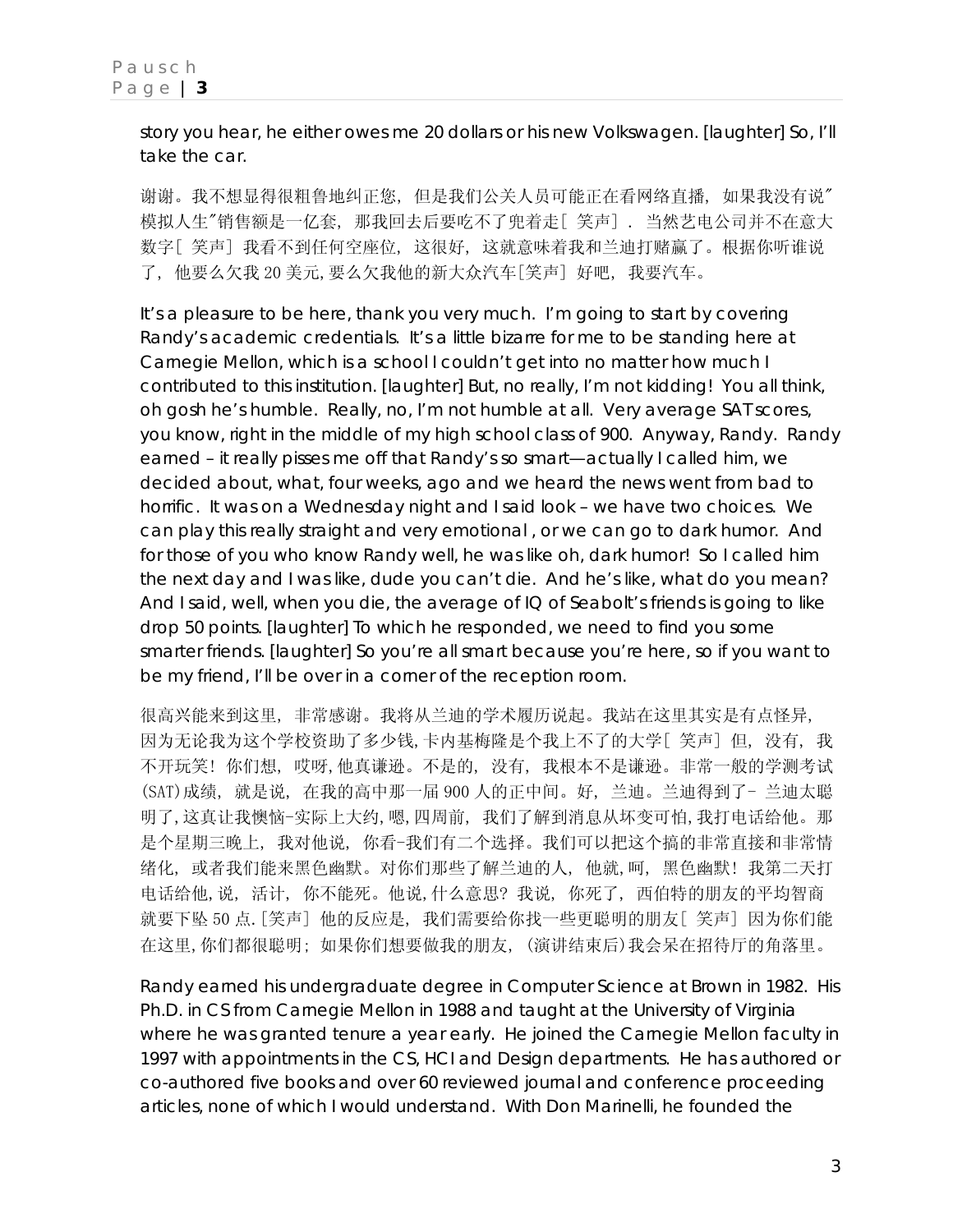Entertainment Technology Center, which quickly became the gold standard organization for training artists and engineers to work together. It is my view and the view of our company, Electronic Arts, that the ETC is the interactive program by which all others in the world are judged.

兰迪于 1982 年在布朗大学获得计算机学本科学位。1988 年在卡内基梅隆大学获得博士学位. 然后他执教于弗吉尼亚大学并提前一年拿到终身教职。1997 年他到卡内基梅隆大学任职于计 算机科学系、人机界面和设计系。他单独或与人合作著有五本专著和超过 60 篇经专家评阅的 期刊和会刊文章, 我对那些是一窍不通。与唐.麦瑞乃里一起, 他创立了娱乐技术中心, 迅速 成为训练艺术家和工程师共同工作的样板机构。本人和所在的艺电公司都认为, 娱技中心是 裁判世界上其它交互项目的标准。

I met Randy in the Spring of 2004, and when I look back it's sort of hard to imagine it's only been three years given the depth of our friendship. The ETC already had a very strong relationship with EA and with Randy. And Randy as he always does, for those of you who know him well, wanted to learn more, with his own eyes, about how the games business works, and how games really got made. So he spent a summer in residence at EA, and I was his primary contact point. We were in my view the odd couple. Randy the brilliant, charming, Carnegie educated CS professor. And me who went to the University of Iowa on a wing and a prayer. We spent a lot of time together that semester and for those of you who know Randy well, that's a lot of turkey sandwiches on white bread with mayo. [laughter, clapping] My kids tease me about being "white." There's nobody more "white" than Randy. [laughter] We spent an enormous amount of time together. We taught each other about each other's very interesting, strange cultures to the other. Academic versus the corporate world. And we developed a deep friendship woven together with stories about our kids, our wives, our parents, as well as deep discussions about the paramount of integrity in everything you do, family first, religion, our shared joy in connecting people and ideas, and deploying money and influence to do good. And the importance of having a lot of laughs along the way.

我在 2004 年的春天遇见兰迪, 回首往事, 很难想象在短短三年之间,我们能有如此深厚的友 谊。那时, 艺电公司已与娱技中心和兰迪建立了非常牢固的合作关系。兰迪,了解他的人都知 道, 他一贯喜欢亲身调研,了解游戏行业的运作, 游戏是如何被推出的。所以他在艺电公司蹲 点住了一个夏天, 而我是他的主要联系人。在我看来,我们是古怪的一对。兰迪聪慧,迷人, 卡内基毕业的计算机学教授。我是侥幸上了衣阿华大学。我们那学期一起度过了很多时光.了 解他的人知道,那意味着很多白面包加蛋黄酱的火鸡肉三明治. [笑声,鼓掌] 我的孩子取笑我 "白"。 没人比兰迪更"白"了 [ 笑声]. 我们一起共处了很多时间。我们相互教对方各自的有 趣的,奇怪的文化, 学界对商界。我们建立了深厚的的友谊,它交织着我们的孩子,妻子, 父母 的故事,关于做任何事都以诚信为纲,家庭第一, 宗教信仰的深刻讨论、还有我们让人才和思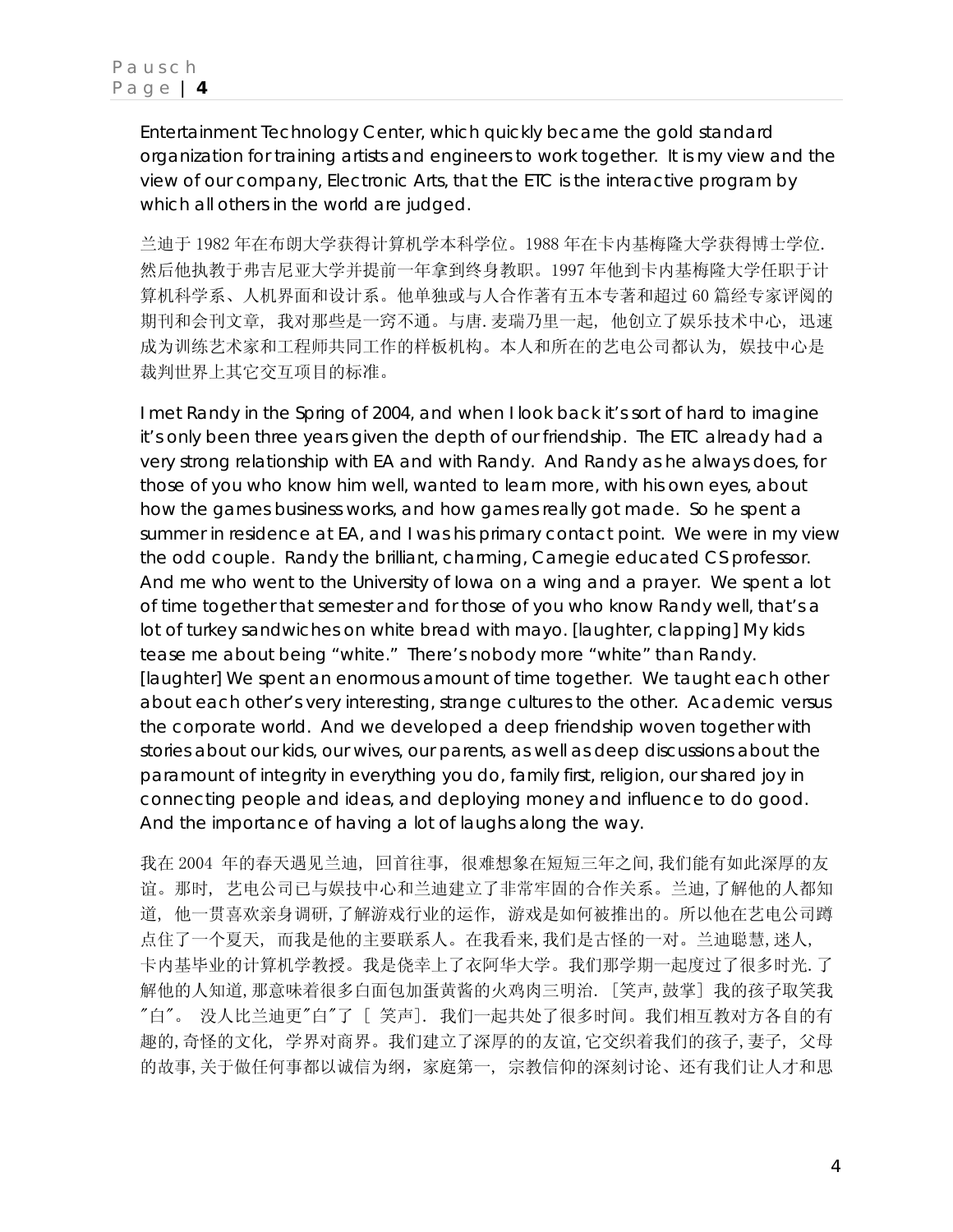想能各得其所,运用金钱和影响力去做好事的共同喜悦。以及在这过程中有很多欢笑的重要 性。

Randy's dedication to making the world a better place is self evident to anyone who has crossed paths with him. Whether it's directly influencing students, creating organizations like the ETC, building tools like Alice or doing what he probably does best, which is bridging cultures. As Ben Gordon, EA's Chief Creative Officer, says of Randy, *even more important than Randy's academic, philanthropic, and entrepreneurial accomplishments has been his humanity and the enthusiasm he brings to students, coworkers on a daily basis.*

不管是直接地影响学生, 创建象娱技中心那样的机构, 发明象爱丽斯那样的工具或做他最拿 手的,链接文化, 对任何有缘遇见兰迪的人来说, 他对建立一个更好世界的奉献是不言而喻 的。如本.高登, 艺电公司的首席创意官, 所说, 比兰迪的学术, 慈善, 和创业成就跟重要的 是他的博爱和每天给学生和同事带来的热忱。

For those of you who know Randy, Randy brings a particular zest for life and humor, even while facing death. To Randy, this is simply another adventure. It is my great honor to introduce Dylan, Logan and Chloe's dad, Jai's husband, and my very dear friend, Dr. Randy Pausch. [applause]

对于那些了解兰迪的人,他带来对生命的别样热情和幽默,即使是面对死亡。对兰迪来说, 这只是另一种探险。我极为荣幸地介绍迪伦、娄更和克娄依的爸爸,洁的丈夫,我至爱的朋 友,兰迪.波许博士。 [掌声]

#### **Randy Pausch:**  兰迪**.**波许:

[Make me earn it. [laughter]

讲的好再鼓掌 [笑声]

It's wonderful to be here. What Indira didn't tell you is that this lecture series used to be called the Last Lecture. If you had one last lecture to give before you died, what would it be? I thought, damn, I finally nailed the venue and they renamed it. [laughter]

能在这里真太棒了。英迪拉没告诉你们的是,这个系列讲座以前被称为"最后的讲演"。意 思是如果你死前最后做一次演讲,你会讲什么?我想,得,这我可对上号了,但他们又改名 了(旅程系列讲演)。 [笑声]

So, you know, in case there's anybody who wandered in and doesn't know the back story, my dad always taught me that when there's an elephant in the room,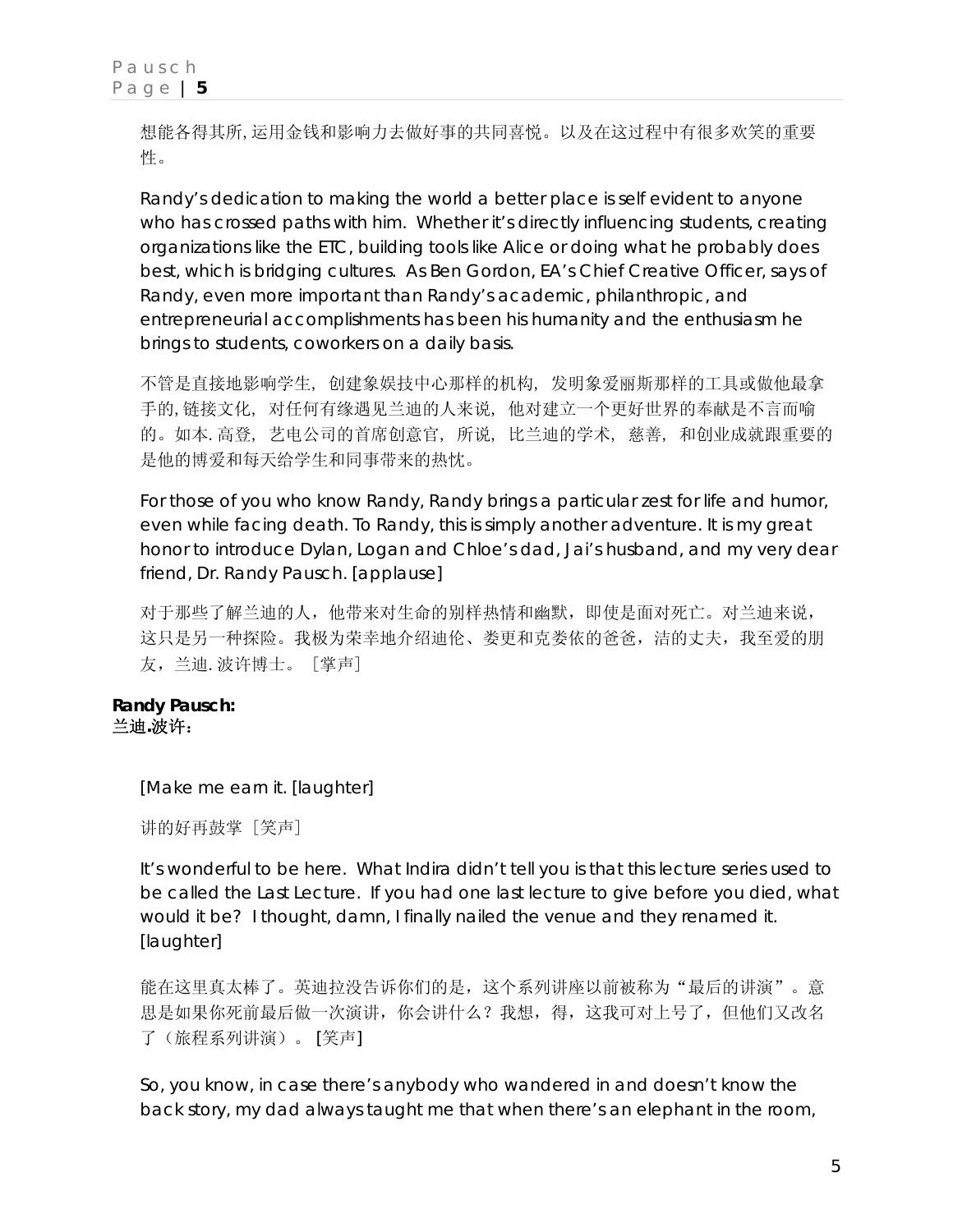introduce them. If you look at my CAT scans, there are approximately 10 tumors in my liver, and the doctors told me 3-6 months of good health left. That was a month ago, so you can do the math. I have some of the best doctors in the world. Microphone's not working? Then I'll just have to talk louder. [Adjusts mic] Is that good? All right.

所以, 如果有人只是随便进来而不知道背景故事的话, 我父亲总是教导我说, 当房间里有大 象时,先介绍清楚 (房间里的大象这个英语成语是指有一件事大家不可能视而不见,但又 不愿谈及,译者注)。如果你看看我的电脑断层扫描,我的肝脏大约有 10 个肿瘤,医生告诉我 还有 3-6 个月的健康身体。这是一个月前,所以你可以算一算。我有一些世界上最好的医 生。麦克风不响?那就得说话大声点。 [调整麦克风]好了吗?行。

So that is what it is. We can't change it, and we just have to decide how we're going to respond to that. We cannot change the cards we are dealt, just how we play the hand. If I don't seem as depressed or morose as I should be, sorry to disappoint you. [laughter] And I assure you I am not in denial. It's not like I'm not aware of what's going on. My family, my three kids, my wife, we just decamped. We bought a lovely house in Chesapeake, Virginia, near Norfolk, and we're doing that because that's a better place for the family to be, down the road. And the other thing is I am in phenomenally good health right now. I mean it's the greatest thing of cognitive dissonance you will ever see is the fact that I am in really good shape. In fact, I am in better shape than most of you. [Randy gets on the ground and starts doing pushups] [Applause] So anybody who wants to cry or pity me can down and do a few of those, and then you may pity me. [laughter]

情况就是这样。我们无法改变它,我们只需要决定如何回应。我们不能改变我们手里的牌, 但能调整如何出牌。如果我看起来不够忧郁郁闷,抱歉让你们失望了。 [笑] 我向你们保 证,我不是否认现实。不是我不知道正在发生的事。我的家人,我的三个孩子,我的太太, 我们刚刚撤营。我们在切萨皮克,弗吉尼亚州诺福克附近,买了一个可爱的房子。我们这么 做是为我们家的未来打算,那里较好。另一件事是我现在身体惊人的健康。我的意思是这将 是你所见到的最大的认 知失调,我的体力非常好。事实上,我比你们大部分人的体力都好。 [兰迪趴下开始做俯卧撑] [掌声] 所以有人想要哭或可怜我,可以下来先做几个这个,然后你 们可以可怜我。 [笑声]

All right, so what we're not talking about today, we are not talking about cancer, because I spent a lot of time talking about that and I'm really not interested. If you have any herbal supplements or remedies, please stay away from me. [laughter] And we're not going to talk about things that are even more important than achieving your childhood dreams. We're not going to talk about my wife, we're not talking about my kids. Because I'm good, but I'm not good enough to talk about that without tearing up. So, we're just going to take that off the table. That's much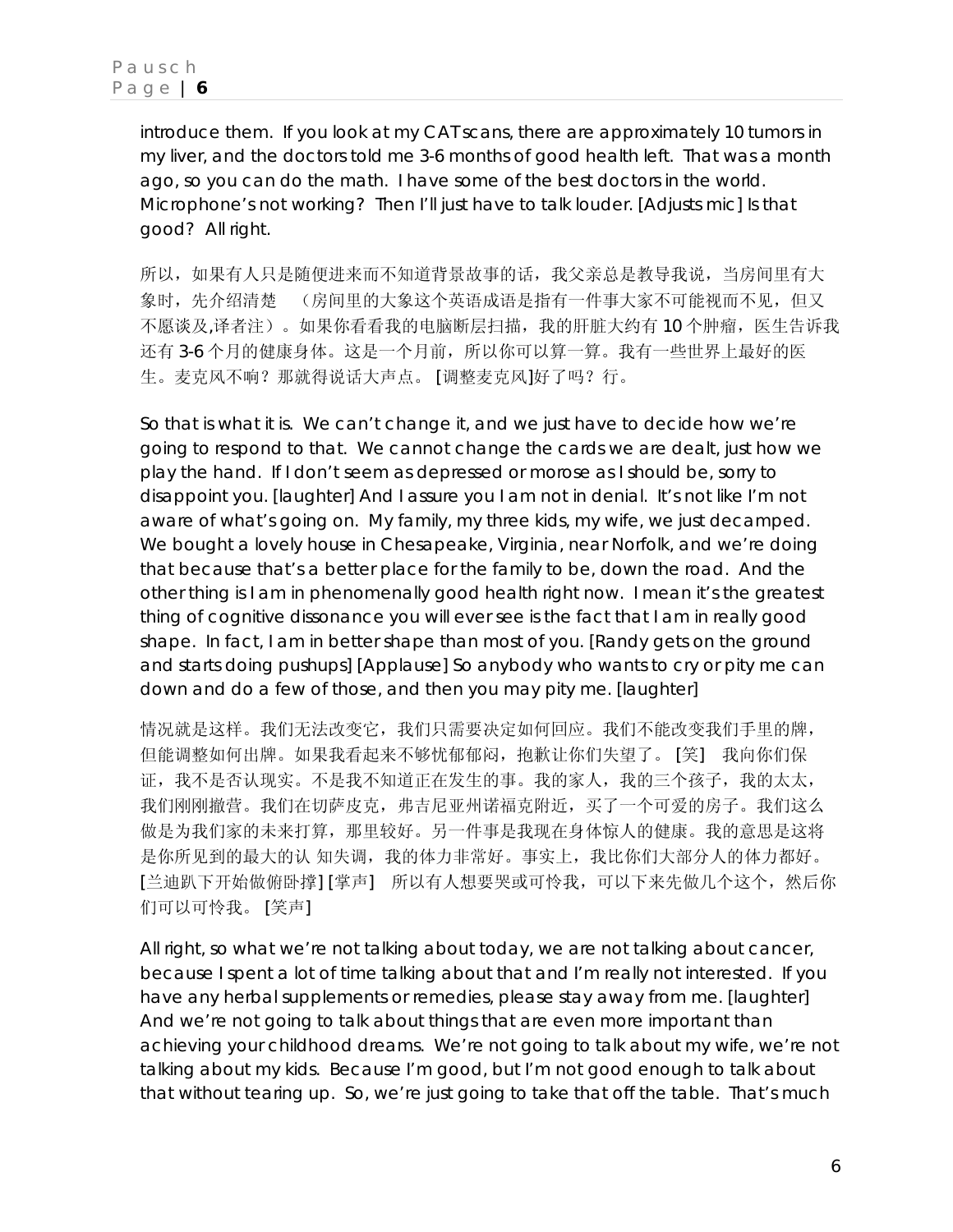more important. And we're not going to talk about spirituality and religion, although I will tell you that I have achieved a deathbed conversion. I just bought a Macintosh. [laughter and clapping] Now I knew I'd get 9% of the audience with that, but. All right, so what is today's talk about then? It's about my childhood dreams and how I have achieved them. I've been very fortunate that way. How I believe I've been able to enable the dreams of others, and to some degree, lessons learned. I'm a professor, there should be some lessons learned and how you can use the stuff you here today to achieve your dreams or enable the dreams of others. And as you get older, you may find that enabling the dreams of others thing is even more fun.

好,那么今天我们不谈什么呢,我们不谈癌症,因为我已花了很多时间谈它,我真的没兴趣 了。如果您有任何辅助草药或疗法,请别过来。 [笑声]我们也不会谈比实现童年梦想更重要 的事。我们不谈我的妻子,我们不谈我的孩子。因为我心情不错,但我没好到谈起他们而不 落泪。所以,这是更重要我们只好不提。我们不谈精神与宗教,但我要告诉你们,我已做了 一个临终转变。我刚刚买了台苹果电脑。 [笑声及掌声] 我知道我这样做可得到 9%的听众的 支持。但今天到底谈什么呢?谈我童年的梦想和我如何实现他们。我在这方面一直很幸运。 谈为什么我相信我能够助人梦想成真,也讲一些经验教训。我是一个教授,应该有一些经验 教训,以及如何你可以用你今天听到的东西去实现你的梦想, 或者助人实现梦想。当你年长 些,你可能会发现,助人梦想成真会更有乐趣。

So what were my childhood dreams? Well, you know, I had a really good childhood. I mean, no kidding around. I was going back through the family archives, and what was really amazing was, I couldn't find any pictures of me as a kid where I wasn't smiling. And that was just a very gratifying thing. There was our dog, right? Aww, thank you. And there I actually have a picture of me dreaming. And did a lot of that. You know, there's a lot of *wake up's!* I was born in 1960. When you are 8 or 9 years old and you look at the TV set, men are landing on the moon. Anything's possible, and that's something we should not lose sight of, is that the inspiration and the permission to dream is huge.

那么什么是我童年的梦想?你知道,我有一个非常好的童年。我的意思是,不开玩笑,我回 去看家里的文档,令人惊奇的是竟找不到任何一张我小时候不笑的照片。这可是一件非常可 喜的事。这是我们家的狗,对不对? 噢 ,谢谢。这有一张我做梦的照片。我做了很多的梦。 当然,也有很多梦醒时分!我出生在 1960 年。在 8、9 岁时,电视上正播放人类登月。任何 事情都可能发生,我们不要忽略灵感和允许梦想的巨大力量。

So what were my childhood dreams? You may not agree with this list, but I was there. [laughter] Being in zero gravity, playing in the National Football League, authoring an article in the World Book Encyclopedia – I guess you can tell the nerds early. [laughter] Being Captain Kirk, anybody here have that childhood dream? Not at CMU, no. I wanted to become one of the guys who won the big stuffed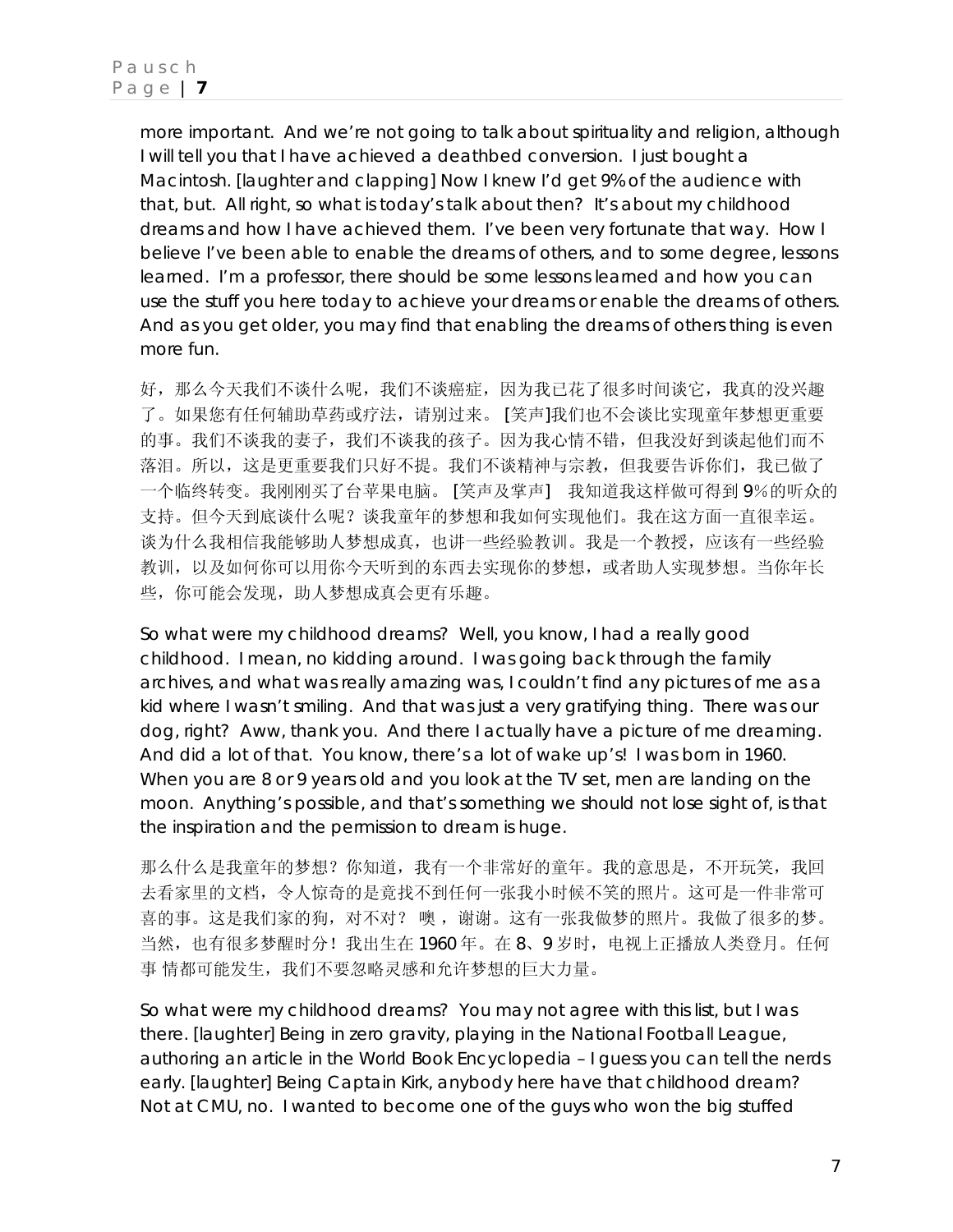animals in the amusement park, and I wanted to be an Imagineer with Disney. These are not sorted in any particular order, although I think they do get harder, except for maybe the first one.

那么,我的童年梦想?你可能不同意这个列表,但那曾是我的梦想。 [笑] 体验零重力,参 加全美橄榄球联盟,给世界图书百科全书出一篇文章-我猜你可以看出我很早就是书呆子了。 [笑]当柯克船长,在这里有谁有这个童年梦想吗?不会在卡耐基-梅隆大学,没有。我想我能 成为一个在游乐园赢得大毛绒玩具动物的人,我也想成为一个迪士尼幻想工程师。 这个单子 并不按任何特定顺序排练,但我觉得他们越来越困难,可能除了第一项以外。

OK, so being in zero gravity. Now it's important to have specific dreams. I did not dream of being an astronaut, because when I was a little kid, I wore glasses and they told me oh, astronauts can't have glasses. And I was like, mmm, I didn't really want the whole astronaut gig, I just wanted the floating. So, and as a child [laughter], prototype 0.0. [slide shown of Randy as a child lying in floating-formation on a table top]

好,体验零重力。有具体的梦想很重要。我没有梦想成为一个航天员,因为我从小就戴眼 镜。他们告诉我,哦,宇航员不能戴 眼镜。我想,嗯,我并不真的当宇航员,我只是想自由 飘浮。因此,作为一个孩子[笑], 原型 0.0 。[幻灯片显示小兰迪躺在台面上作漂浮状]

But that didn't work so well, and it turns out that NASA has something called the Vomit Comet that they used to train the astronauts. And this thing does parabolic arcs, and at the top of each arc you get about 25 seconds where you're ballistic and you get about, a rough equivalent of weightlessness for about 25 seconds. And there is a program where college students can submit proposals and if they win the competition, they get to fly. And I thought that was really cool, and we had a team and we put a team together and they won and they got to fly. And I was all excited because I was going to go with them.

但那并不怎么管用。 我们知道美国航天局有一种用来训练宇航员的飞机叫做"呕吐彗 星"。它以抛弧线飞行,在每个弧顶后有大约 25 秒的时间是如弹道俯冲,大致相当于失重 25 秒。航天局有一个项目让大学生可以比赛提出研究建议,如果他们赢了,他们就能上去 飞。我觉得那很酷,我们有一个团队,我们把它组织好我。 他们 赢了竞赛,获准去飞。我 好兴奋,因为我要跟他们一起去。

And then I hit the first brick wall, because they made it very clear that under no circumstances were faculty members allowed to fly with the teams. I know, I was heartbroken. I was like, I worked so hard! And so I read the literature very carefully and it turns out that NASA, it's part of their outreach and publicity program, and it turns out that the students were allowed to bring a local media journalist from their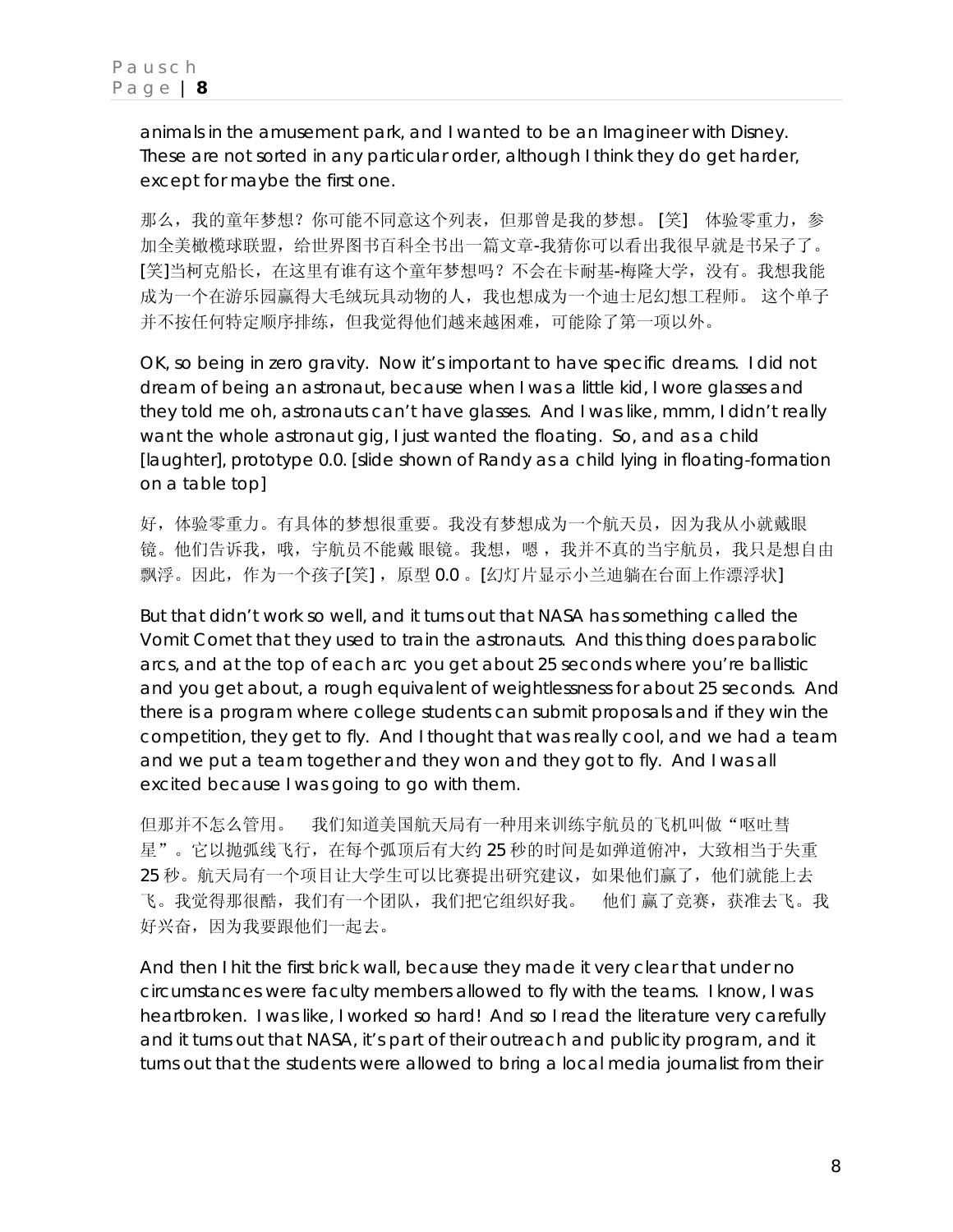home town. [laughter] And, Randy Pausch, web journalist. It's really easy to get a press pass! [laughter]

然后,我碰上了第一道砖墙,因为航天局明文规定教员不能跟学生团队一起飞。我可是伤心 透顶。我 想,我投入了那么多心血!所以,我仔细读了文件,原来航天局有一个推广宣传项 目,允许学生从他们家乡带一名当地媒体的记者。 [笑] ,兰迪.波许,网站记者。得到新闻通 行证可真容易! [笑]

So I called up the guys at NASA and I said, I need to know where to fax some documents. And they said, what documents are you going to fax us? And I said my resignation as the faculty advisor and my application as the journalist. And he said, that's a little transparent, don't you think? And I said, yeah, but our project is virtual reality, and we're going to bring down a whole bunch of VR headsets and all the students from all the teams are going to experience it and all those other real journalists are going to get to film it.

于是我就打电话给美国宇航局说,我需要知道传真文件的号码。那边问,你要传真什么文 件?我说我要辞去学校顾问头衔,申请做记者。他说,你不觉得这有点太露骨了吗?我说, 没错,但我们的项目是虚拟现实,我们将带去一大堆虚拟现实头盔, 所有队伍的学生都将试 用这个,这样一来, 那些随其他队去的真记者就会把它拍下来。

Jim Foley's going oh you bastard, yes. And the guy said, here's the fax number. So, and indeed, we kept our end of the bargain, and that's one of the themes that you'll hear later on in the talk, is have something to bring to the table, right, because that will make you more welcome. And if you're curious about what zero gravity looks like, hopefully the sound will be working here. [slide shows videotape from Randy's zero gravity experience] There I am. [laughter] You do pay the piper at the bottom. [laugher] So, childhood dream number one, check.

吉姆.佛勒在说,你这个混球。接电话的人说,这是传真号码。而事实上我们也实践了我们的 诺言,这是你们等会儿会在讲座中听到的主题之 一,就是手上要有货, 这样你你就会更受欢 迎。如果你好奇零重力是什么样子,希望声响没有问题。 [幻灯片,录影带,兰迪的零重力体 验] 这是我。 [笑] 你最后还是要在底部承担后果。 [众笑], 所以, 童年的一号梦想, 画钩。

OK, let's talk about football. My dream was to play in the National Football League. And most of you don't know that I actually – no. [laughter] No, I did not make it to the National Football League, but I probably got more from that dream and not accomplishing it than I got from any of the ones that I did accomplish.

好吧,让我们谈谈橄榄球。我的梦想是要参加全国橄榄球联盟。你们大部分人不知道我实际 上,不 [笑]没有,我没能参加向全美橄榄球联盟。但我从这未实现的梦想中得到的恐怕比我 任一实现的梦想中得到的还要多。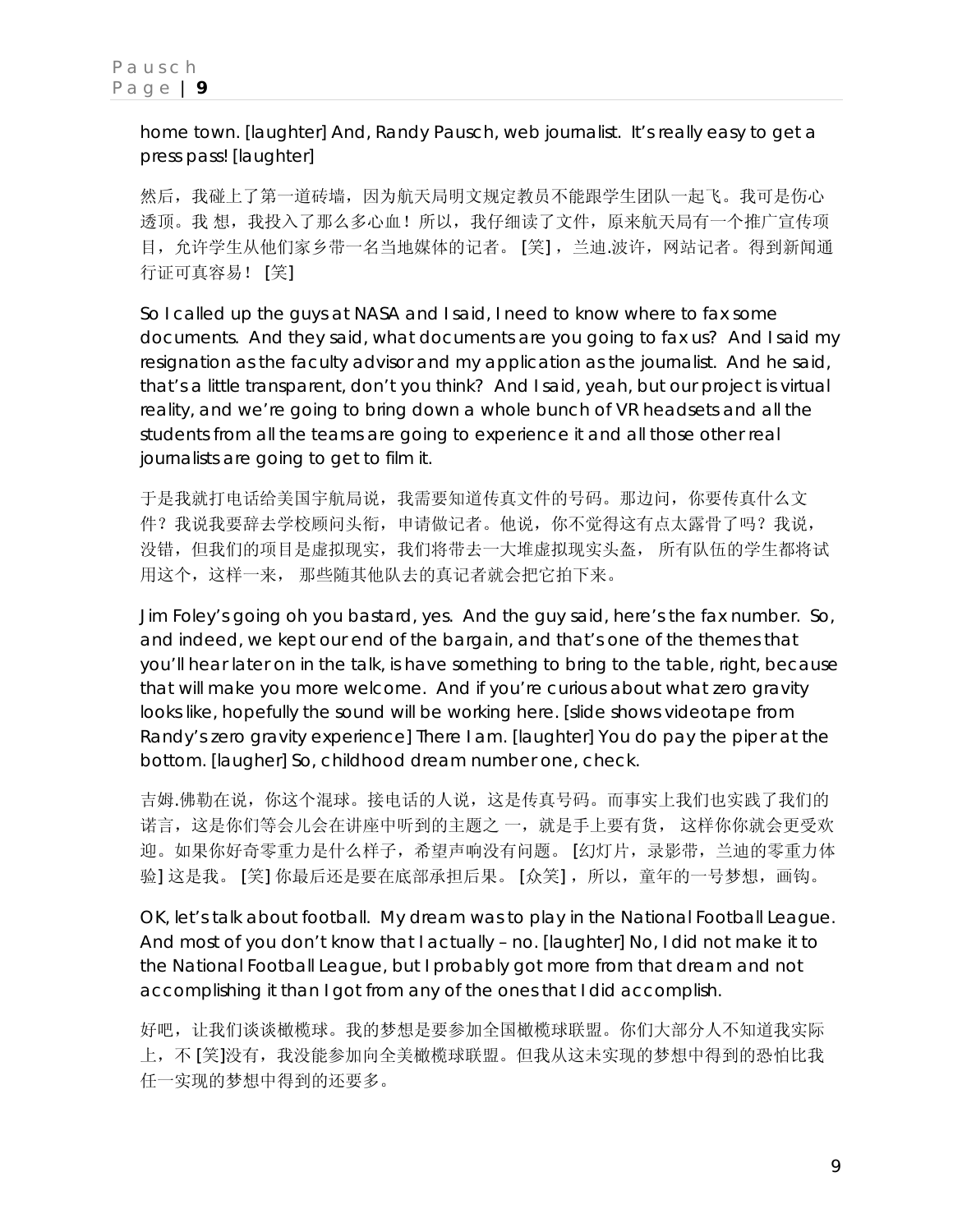I had a coach, I signed up when I was nine years old. I was the smallest kid in the league, by far. And I had a coach, Jim Graham, who was six-foot-four, he had played linebacker at Penn State.

我有一个教练。我入队时 9 岁。我是俱乐部中最小的孩子。我有一个教练,吉姆格雷厄姆, 六英尺四高,他曾在宾夕法尼亚州立大学打线卫。

He was just this hulk of a guy and he was old school. And I mean really old school. Like he thought the forward pass was a trick play. [laughter] And he showed up for practice the first day, and you know, there's big hulking guy, we were all scared to death of him.

他是个很传统的大块头。我的意思是非常古董。像他认位前传球是使诈。 [笑],第一天练习 他来了,你知道,他块头很大, 我们都怕死他了。

And he hadn't brought any footballs. How are we going to have practice without any footballs? And one of the other kids said, excuse me coach, but there's not football. And Coach Graham said, *right, how many men are on a football field at a time?* Eleven on a team, twenty-two. Coach Graham said, *all right, and how many people are touching the football at any given time?* One of them. And he said, *right, so we're going to work on what those other twenty-one guys are doing*.

他并没有带来任何橄榄球。我们没球怎么练呢?有个小孩子就说,对不起, 教练, 但我们没 球。教练格雷厄姆说,就是,球场上能上多少人? 11 人一队, 22 人 。教练格雷厄姆说, 好,那在一给定时刻有几个人触球? 其中之一。他说,对,所以我们要练其他 21 个人的任 务。

And that's a really good story because it's all about fundamentals. Fundamentals, fundamentals, fundamentals. You've got to get the fundamentals down because otherwise the fancy stuff isn't going to work.

这是一个很好的故事,因为它讲的是基本功。基本功,基本功,基本功。你必须把基础打好, 要不然那些花俏的东西就玩不转。

And the other Jim Graham story I have is there was one practice where he just rode me all practice. You're doing this wrong, you're doing this wrong, go back and do it again, you owe me, you're doing push-ups after practice. And when it was all over, one of the other assistant coaches came over and said, *yeah, Coach Graham rode you pretty harsh, didn't he?* I said, *yeah.* He said, *that's a good thing.* He said, *when you're screwing up and nobody's saying anything to you anymore, that means they gave up*. And that's a lesson that stuck with me my whole life. Is that when you see yourself doing something badly and nobody's bothering to tell you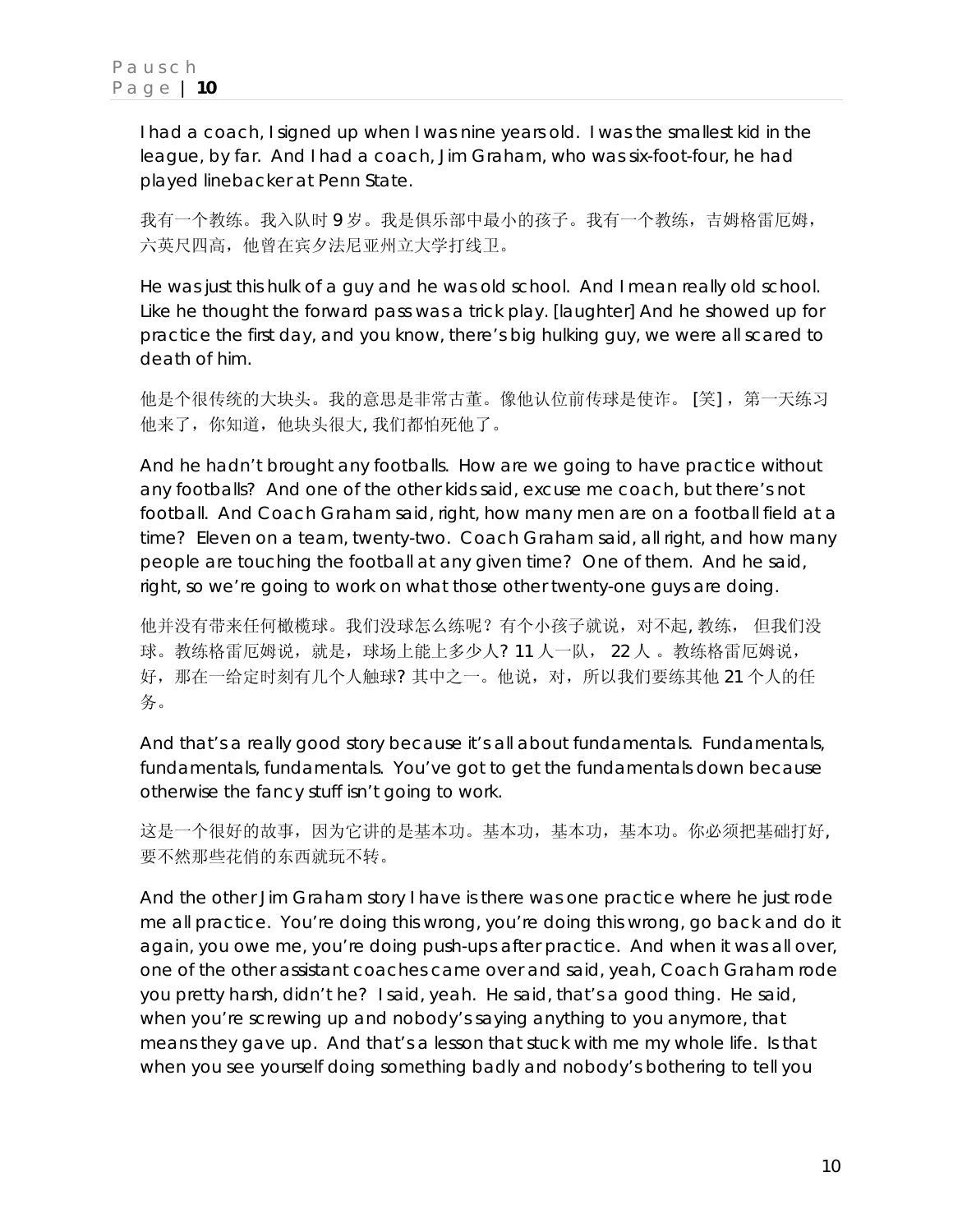anymore, that's a very bad place to be. Your critics are your ones telling you they still love you and care.

另一个吉姆格雷厄姆故事。 有一次我们做练习, 他盯着我不依不饶,你这样做不对,你这样 做不对,回去再做一遍,你欠我,你练习后还要加做俯卧撑。过后一位助理教练过来说,教 练格雷厄姆对你挺苛刻,是不是?我说,是啊。他说,这是件好事。他说,当你搞砸了而没 有人对你说任何东西,这意味着他们放弃了。这是一终生铭记的一堂课。就是当你看到自己 把事情搞糟而没人劳神告诉你,这处境就很不妙。批评你的人是告诉你他们仍然爱和关心 你。

After Coach Graham, I had another coach, Coach Setliff, and he taught me a lot about the power of enthusiasm. He did this one thing where only for one play at a time he would put people in at like the most horrifically wrong position for them. Like all the short guys would become receivers, right? It was just laughable. But we only went in for one play, right? And boy, the other team just never knew what hit 'em them. Because when you're only doing it for one play and you're just not where you're supposed to be, and freedom's just another word for nothing left to lose, boy are you going to clean somebody's clock for that one play.

经过教练格雷厄姆,我的另一个教练,教练赛特利夫,教我了很多关于的激情的力量。他会 把选手在某一场比赛中安排在最不恰当的位置。就象让所有矮个儿都当外接手,对吧?那真 是可笑。但是,我们只打一场比赛,对吗?我们的对手真是措手不及。因为当你只在一场比 赛中打一个新位置,自由就是无所顾忌的同义词,天啊,那你还不在那一场比赛中痛扁对 手。

And that kind of enthusiasm was great. And to this day, I am most comfortable on a football field. I mean, it's just one of those things where, you know, [pulls out a football] if I'm working a hard problem, people will see me wandering the halls with one of these things, and that's just because, you know, when you do something young enough and you train for it, it just becomes a part of it. And I'm very glad that football was a part of my life. And if I didn't get the dream of playing in the NFL, that's OK. I've probably got stuff more valuable. Because looking at what's going on in the NFL, I'm not sure those guys are doing so great right now.

那种热情真是强烈。直到今天,我感到最惬意的地方还是在橄榄球球场。我的意思是,它只 是一个人的东西在那里,你知道,「拿出一个橄榄球]如果我在解决一个难题,人们就会看到 我走廊里拿个橄榄球走来走去。因为你知道,当你很年轻时就打球,训练,橄榄球就成为你 生活的一部分。我很高兴它是我生命的一部分。如果我没有实现梦想中玩橄榄球,那也没什 么。我现在得到的东西可能更有价值。因为看看现在全美橄榄球联盟,我觉得那些家伙过得 有多好。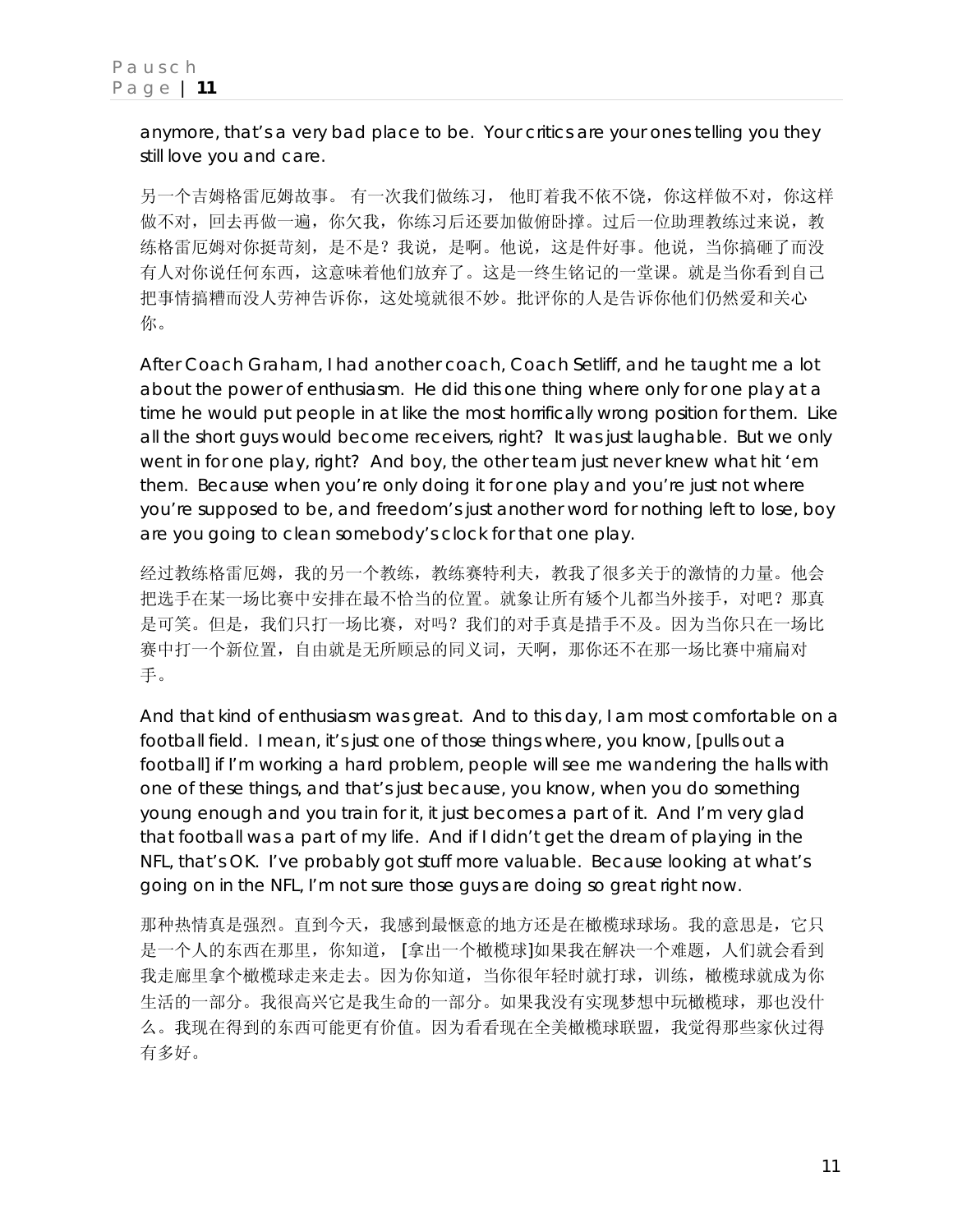OK, and so one of the expressions I learned at Electronic Arts, which I love, which pertains to this, is *experience is what you get when you didn't get what you wanted*. And I think that's absolutely lovely. And the other thing about football is we send our kids out to play football or soccer or swimming or whatever it is, and it's the first example of what I'm going to call a head fake, or indirect learning. We actually don't want our kids to learn football. I mean, yeah, it's really nice that I have a wonderful three-point stance and that I know how to do a chop block and all this kind of stuff. But we send our kids out to learn much more important things. Teamwork, sportsmanship, perseverance, etcetera, etcetera. And these kinds of head fake learning are absolutely important. And you should keep your eye out for them because they're everywhere.

好,那么我从艺电公司学到了的一个说法, 我很喜欢,也跟今天的谈话相关,就是经验是你 求之不得后的收获。我认为这说法绝对可爱。再谈一点关于橄榄球, 我们把孩子送去玩橄榄 球或足球或游泳,或任何其它活动,这其实是我要称为障眼法或间接学习的第一个例子。事 实上,我们不在意我们的孩子学习足球。我的意思 是,嗯,我的三点触地预备姿式很漂亮, 我知道该怎么做膝下阻挡和其它技能。这都不错, 但是, 我们把孩子送去是学更重要的东 西。团队合作,体育精神,毅 力,等等,等等。而这些障眼法学习是绝对重要的。你应该留 意这些,因为它们无所不在。

All right. A simple one, being an author in the World Book Encyclopedia. When I was a kid, we had the World Book Encyclopedia on the shelf. For the freshman, this is paper. [laughter] We used to have these things called books. And after I had become somewhat of an authority on virtual reality, but not like a really important one, so I was at the level of people the World Book would badger. They called me up and I wrote an article, and this is Caitlin Kelleher [shows slide of Caitlin wearing VR headset manipulating a 3D world], and there's an article if you go to your local library where they still have copies of the World Book. Look under V for Virtual Reality, and there it is. And all I have to say is that having been selected to be an author in the World Book Encyclopedia, I now believe that Wikipedia is a perfectly fine source for your information because I know what the quality control is for real encyclopedias. They let me in.

下一个简单,但世界图书百科全书的作者。当我还是个孩子,我们书架上有全套世界图书百 科全书。对大一学生来说,这只是纸而已。[笑声] 我们曾把这些东西叫做书。当我已经有点 成为虚拟现实的权威的,但并非真正重要的一个,所以我正好在世界图书要骚扰的人的水平 上。他们给我打电话, 叫我写一篇文章,这是凯特琳.凯乐荷 [凯特琳戴耳机操纵三维世界幻 灯] ,如果你当地的图书馆还收藏这百科全书的话,你可以看到这篇文章,看 V 字母下面的虚 拟现实词条,它就在那里。我所要说的是被选为世界图书百科全书的作者后,我现在相信维 基百科是一个绝对优良的资讯来源,因为我知道真正的百科全书质量控制水平了。他们让我 去写。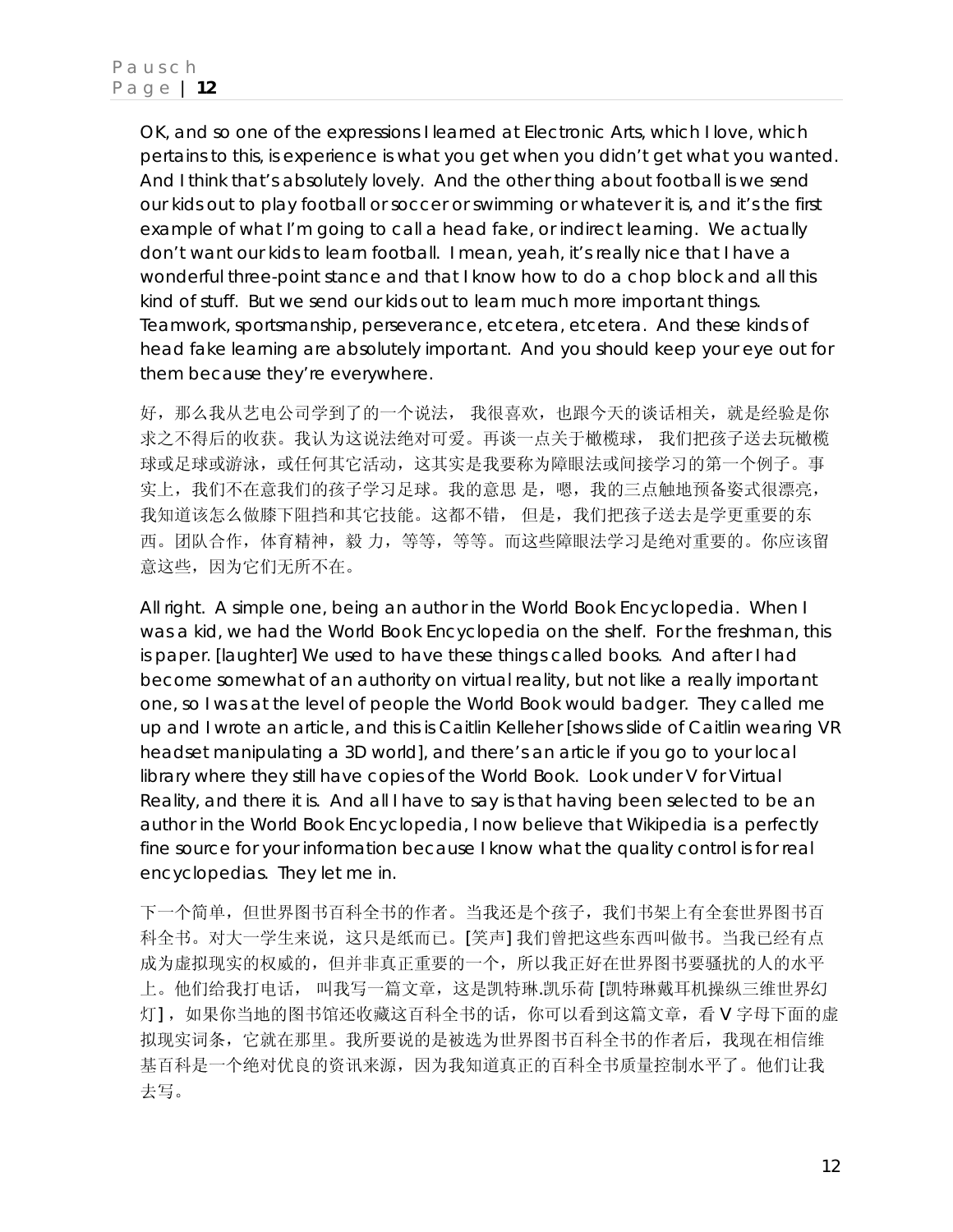All right, next one. [laughter] [shows slide "Being like Meeting Captain Kirk"] At a certain point you just realize there are some things you are not going to do, so maybe you just want to stand close to the people. And I mean, my god, what a role model for young people. [laughter] [shows slide of Captain Kirk sitting at his control station on the Starship Enterprise]

好,下一个。[笑] [幻灯显示"<del>成为</del>会见柯克船长" ] 有时侯你会认识到有些事你不会去做, 所 以你也许只想接近那些做这些事的人。我的意思是,天啊,真是年轻人的楷模。 [笑] [放柯克 船长坐在他星舰企业号控制站的幻灯]

I mean, this is everything you want to be, and what I learned that carried me forward in leadership later is that, you know, he wasn't the smartest guy on the ship. I mean, Spock was pretty smart and McCoy was the doctor and Scotty was the engineer. And you sort of go, *and what skill set did he have to get on this damn thing and run it?*

我的意思是,这是你要的一切,我所学到的并帮助我提升领导能力的是,其实,他不是飞船 上最聪明的人。我的意思是,斯波克相当聪明,麦科伊是医生, 斯科特是工程师。你就想, 他有什么能耐就在这飞船上当船长?

And, you know, clearly there is this skill set called leadership, and, you know, whether or not you like the series, there's no doubt that there was a lot to be learned about how to lead people by watching this guy in action. And he just had the coolest damn toys! [laughter] [shows slide of Star Trek gadgets] I mean, my god, I just thought it was fascinating as a kid that he had this thing [Takes out Star Trek Communicator] and he could talk to the ship with it. I just thought that was just spectacular, and of course now I own one and it's smaller. [takes out cell phone] So that's kind of cool.

但你知道,很显然有种能耐叫领导能力,而且,不管你喜欢这个电视系列与否,你可以从观 察他的行动中学到很多如何领导别人。另外,他还有最酷的玩具! [笑] [放星际迷航小玩具的 幻灯] 我 的意思是,天啊,我小时候为他有这玩意儿而着迷[拿出星际迷航报话机]他可以用它 跟飞船通话。我觉得那可真抢眼,当然现在我自己有一个,尺寸还小些。 [拿出手机] 这个挺 酷。

So I got to achieve this dream. James T. Kirk, and his alter ego William Shatner, wrote a book, which I think was actually a pretty cool book. It was with Chip Walter who is a Pittsburgh- based author who is quite good, and they wrote a book on basically the science of Star Trek, you know, what has come true. And they went around to the top places around the country and looked at various things and they came here to study our virtual reality setup. And so we build a virtual reality for him, it looks something like that. [shows slide of virtual Star Trek command center] We put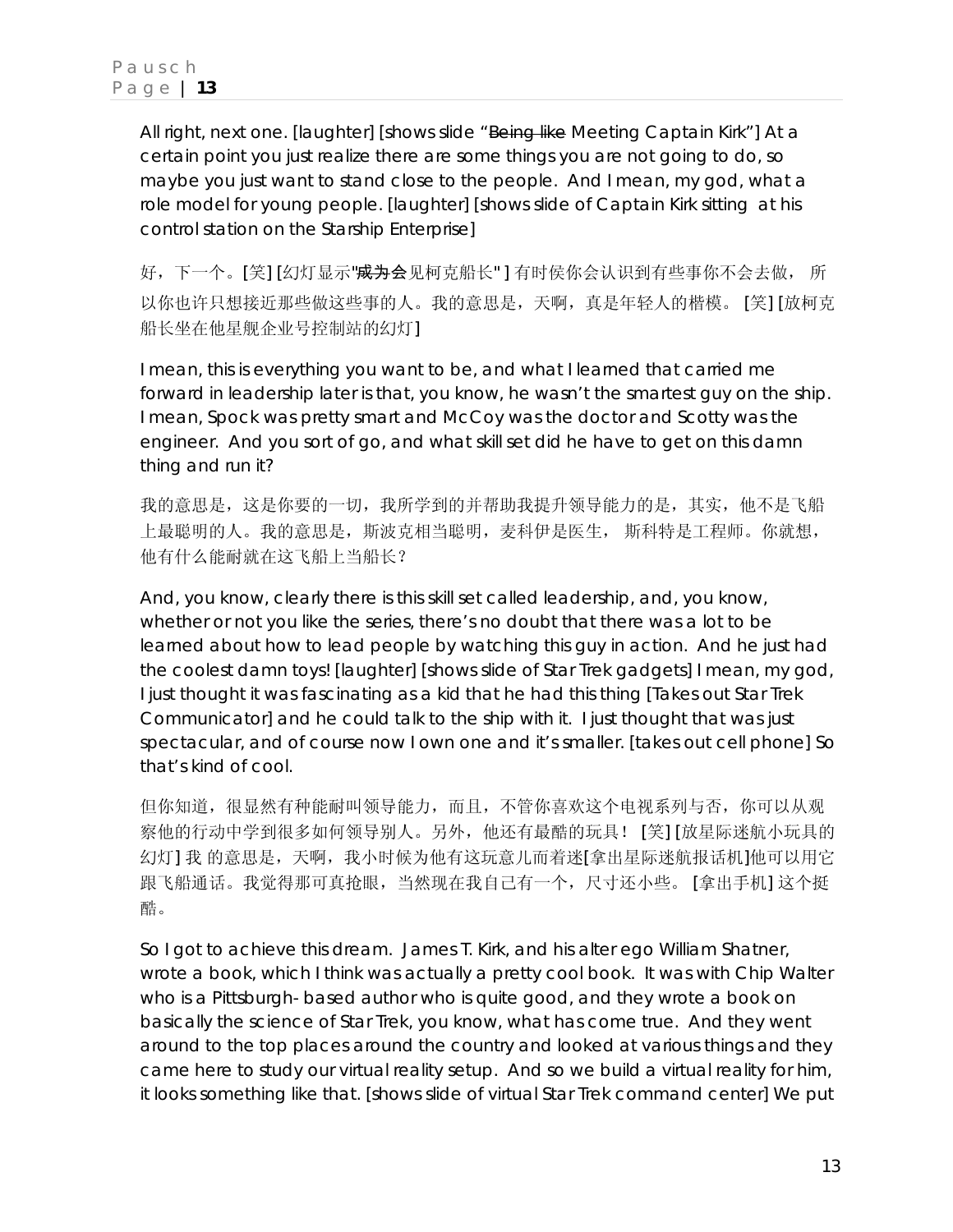it in, put it to red alert. He was a very good sport. It's not like he saw that one coming. [laughter] And it's really cool to meet your boyhood idol, but it's even cooler when he comes to you to see what cool stuff you're doing in your lab. And that was just a great moment.

最终我实现了这个梦想。柯克船长和他的本尊威廉.夏特纳,写了一本书,我认为这是一本很 酷的书。与 CHIP 沃尔特,一个在匹兹堡的挺好的作者,合写的。他们的书,基本上关于星际 迷航的科学,就是,电视中的科幻有那些变成现实了。他们去全国各处最高学府访问参观, 他们来这里研究我们虚拟现实的设置。我们为他建了一个虚拟现实系统,它看起来就像这 样。 [放显示星际迷航指挥中心幻灯] 我们把系统放到红色警报。他是一个非常有趣的人。他 可没预见到这个。 [笑] 遇见你儿时的偶像是很酷,但他来你的实验室看你做的精彩工作就更 酷。而这真是一个让我得意的时刻。

All right, winning stuffed animals. This may seem mundane to you, but when you're a little kid and you see the big buff guys walking around the amusement park and they got all these big stuffed animals, right? And this is my lovely wife, and I have a lot of pictures of stuffed animals I've won. [laughter] [shows slides of several large stuffed animals] That's my dad posing with one that I won. I've won a lot of these animals. There's my dad, he did win that one to his credit. And this was just a big part of my life and my family's life. But you know, I can hear the cynics. In this age of digitally manipulated things, maybe those bears really aren't in the pictures with me, or maybe I paid somebody five bucks to take a picture in the theme park next to the bear. And I said, how, in this age of cynicism can I convince people? And I said, I know, I can show them the bears! Bring them out. [several large stuffed animals are brought onto the stage] [laughter and clapping] Just put them back against the wall.

赢得玩具毛绒动物。这对你们可能看起来很平常,可当你是一个小孩子,你会看到大壮汉们 在游乐园走来走去,拿着那些大毛绒动物,对不对?这是我可爱的妻子,我有很多我赢的毛 绒动物的照片。 [笑] [放几个大毛绒动物的幻灯]就是我的爸爸跟我赢的毛绒动物的合影, 我 赢过很多。这还有我爸爸,他的确赢了这个。这些是我和我家生活的一个重要部分。但你知 道,我能听到玩事不恭的人怀疑"在这个数码技术操控现实的时代,也许那些相片中玩具熊 并没有真的和我在一起, 也许我付了某人五块钱在主题公园的玩具熊旁照相"。我想, 如何 在这个犬儒主义的时代, 使人信服?我说, 我知道, 我可以让他们看见那些熊! 带出来。 [舞 台上搬来几个大毛绒动物] [笑声及掌声] 就把它们靠着墙放。

### **Jai Pausch (Randy's wife):**  洁**.**波许**(**兰迪的夫人**)**:

It's hard to hear you. [adjusts Randy's microphone]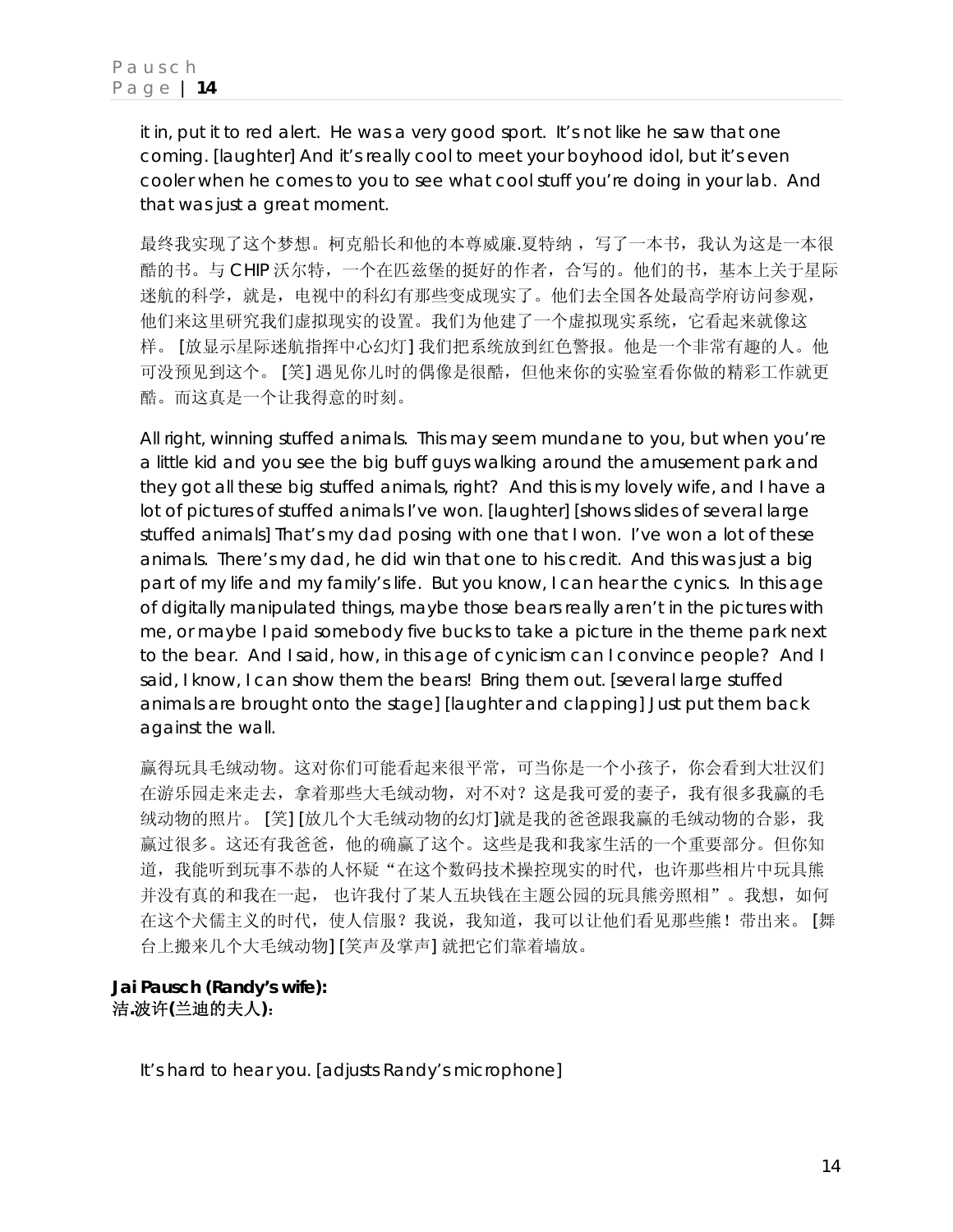很难听到你的声音。[调整兰迪的麦克风]

### **Randy Pausch:**

Thanks honey. [laughter] So here are some bears. We didn't have quite enough room in the moving truck down to Chesapeake, and anybody who would like a little piece of me at the end of this, feel free to come up, first come first served.

谢谢,亲爱的。 [笑] 我们的搬家卡车没有足够的空间把这些熊载到至切萨皮克,所以要有人 在演讲结束时想要我生命的一部分,请自便上来拿,先到先得。

All right, my next one. Being an Imagineer. This was the hard one. Believe me, getting to zero gravity is easier than becoming an Imagineer. When I was a kid, I was eight years old and our family took a trip cross-country to see Disneyland. And if you've ever seen the movie *National Lampoon's Vacation*, it was a lot like that! [laughter] It was a quest. [shows slides of family at Disneyland] And these are real vintage photographs, and there I am in front of the castle. And there I am, and for those of you who are into foreshadowing, this is the Alice ride. [laughter] And I just thought this was just the coolest coolest environment I had ever been in, and instead of saying, *gee, I want to experience this*, I said, *I want to make stuff like this*.

好,下一个,做迪士尼幻想工程师。这个很难。相信我,去体验零重力比做迪士尼幻想工程 师容易。我小时候,8 岁时家人带我横跨美国去迪士尼乐园玩。如果你看电影"假期历险 记",跟哪个很像! [笑]那是一次远征。 [放全家在迪士尼的幻灯] 这些都是好老的照片, 这 有我在城堡前面照的。还有,对在座的爱讲先兆的人,这是爱丽丝飞车。[笑] 我想这是我所 呆过的最酷最酷的地方了。但我不是说,哎呀,我想体验这个,我说,我要造这些东西。

And so I bided time and then I graduated with my Ph.D. from Carnegie Mellon, thinking that meant me infinitely qualified to do anything. And I dashed off my letters of applications to Walt Disney Imagineering, and they sent me some of the damned nicest go-to-hell letters I have ever gotten. [laughter] I mean it was just, *we have carefully reviewed your application and presently we do not have any positions available which require your particular qualifications.*

所以我十年寒窗,由卡内基 梅隆大学博士毕业,以为我的有资格干任何工作。我匆匆忙忙的 给迪士尼幻想工程寄去申请信,他们给我一些我所受到的最超级友好的"见鬼去"式的回 信。[笑]信是这样一来的,我们已经仔细审查了你的申请,目前我们没有任何需要你特定资历 的职位。

Now think about the fact that you're getting this from a place that's famous for guys who sweep the street. [laughter] So that was a bit of a setback. But remember, the brick walls are there for a reason. The brick walls are not there to keep us out. The brick walls are there to give us a chance to show how badly we want something.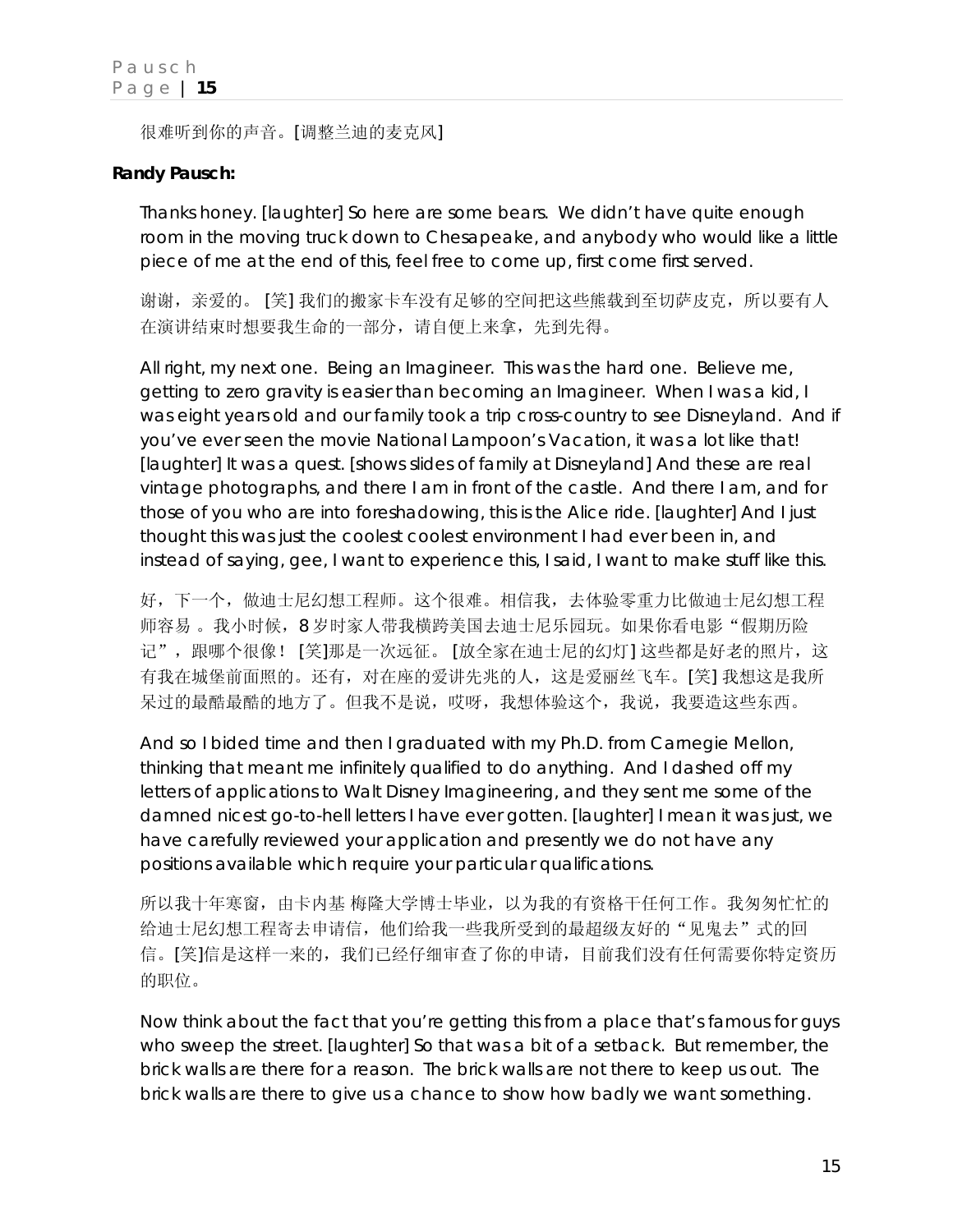Because the brick walls are there to stop the people who don't want it badly enough. They're there to stop the *other* people.

现在想想你是从个以扫大街的人闻名的地方得到这些回绝信。 [笑],所以这是有点挫折。但 请记住,砖墙在那里是有原因的。砖墙不是要挡住我们。砖墙是要给我们机会说明我们有多 迫切的想得到。因为砖墙是要阻挡那些不诚心的人,那些其他人。

All right, fast forward to 1991. We did a system back at the University of Virginia called Virtual Reality on Five Dollars a Day. Just one of those unbelievable spectacular things. I was so scared back in those days as a junior academic. Jim Foley's here, and I just love to tell this story. He knew my undergraduate advisor, Andy Van Dam, and I'm at my first conference and I'm just scared to death. And this icon in the user interface community walks up to me and just out of nowhere just gives me this huge bear hug and he says, *that was from Andy*. And that was when I thought, *ok, maybe I can make it*. Maybe I do belong.

好,快进到 1991 年。我们早在维吉尼亚大学时做了个叫虚拟现实一天 5 元的系统。只是那些 令人难以置信的精彩东西的其中之一。那时候作为一个资浅的教员, 我非常战战兢兢。吉姆. 佛勒在这里,我很爱讲这个故事。他认识我的本科导师,安迪.凡丹,我在我的第一次学术会 议上,我怕得要死。这个用户界面圈的偶像走过来突然紧紧拥抱我说,这是来自安迪。自当 时我就想,好吧,也许我能够成功。也许我确实属于这一行。

And a similar story is that this was just this unbelievable hit because at the time, everybody needed a half a million to do virtual reality. And everybody felt frustrated. And we literally hacked together a system for about five thousand dollars in parts and made a working VR system. And people were just like, *oh my god*, you know, the Hewlett Packard garage thing. This is so awesome. And so in giving this talk and the room has just gone wild, and during the Q and A, a guy named Tom Furness, who was one of the big names in virtual reality at the time, he goes up to the microphone and he introduces himself. I didn't know what he looked like but I sure as hell knew the name. And he asked a question. And I was like, I'm sorry did you say you were Tom Furness? And he said yes. I said, *then I would love to answer your question, but first, will you have lunch with me tomorrow?* [laughter] And there's a lot in that little moment, there's a lot of humility but also asking a person where he can't possibly say no. [laughter]

另一 个类似的故事是,我们的系统是超乎意想的成功,因为在那个时候,大家都需要 50 万做 虚拟现实。大家都为此感到沮丧。而我们实际上用了 5 千元部分的零件拼装了一套能用的系 统。人们的反应是,我的上帝,惠普车库的故事又重来了。令人震憾。因此,我做报告时屋 里都沸腾了, 在其后的问答时间里, 一个叫汤姆.弗奈斯 的人走到麦克风前介绍了他自己, 他 是虚拟现实界那时的大腕。我虽不认识他,但可是久闻大名。他接着问了一个问题。我说, 对不起,你说你是汤姆.弗奈斯?他说是的。我说,那么我很愿意回答你的问题,但首先,你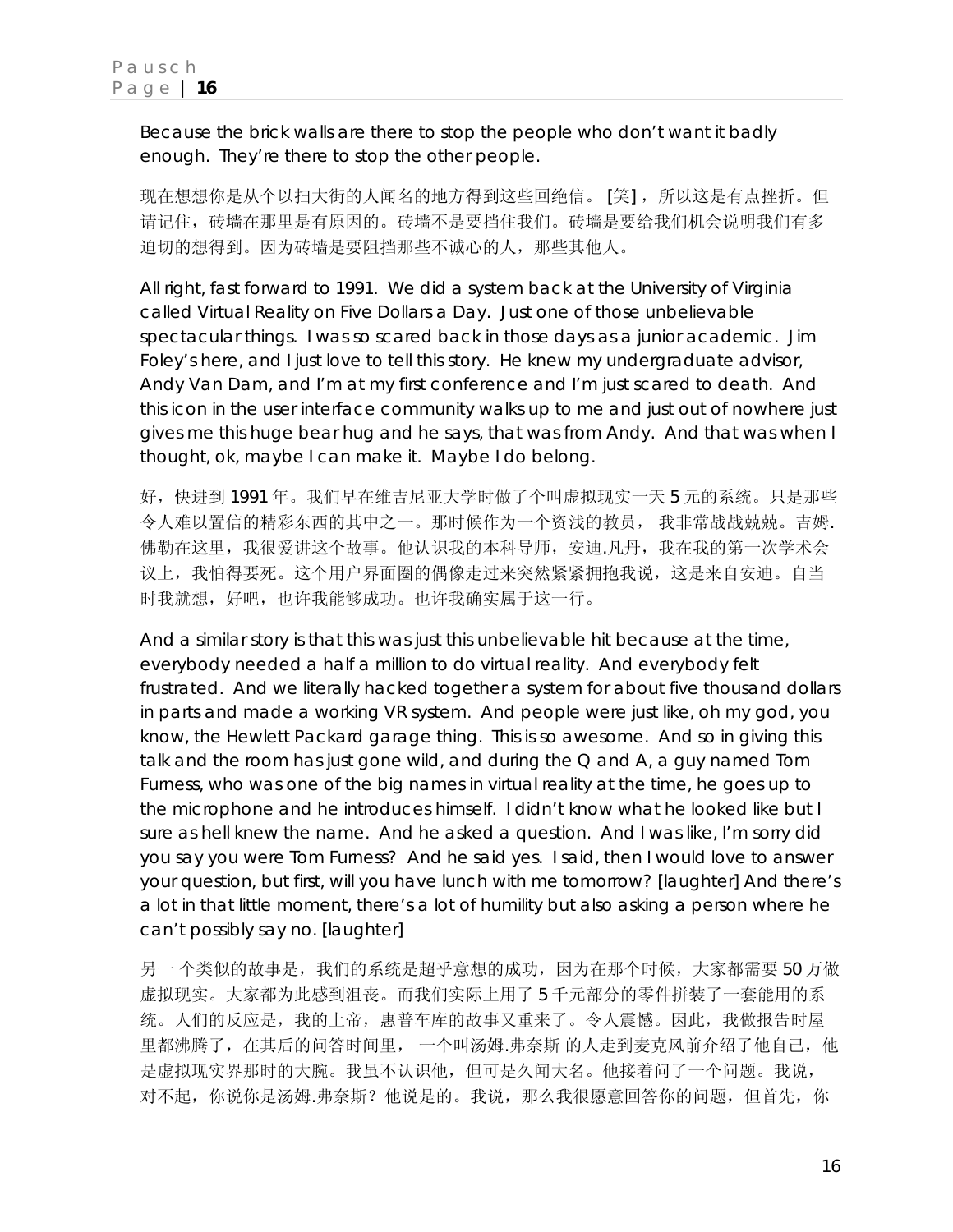愿意明天一起跟我吃午饭吗? [笑], 这个小插曲寓意很深, 这里面有很多谦卑, 但也让那人 无法拒绝。 [笑]

 And so Imagineering a couple of years later was working on a virtual reality project. This was top secret. They were denying the existence of a virtual reality attraction *after* the time that the publicity department was running the TV commercials. So Imagineering really had nailed this one tight. And it was the Aladdin attraction where you would fly a magic carpet, and the head mounted display, sometimes known as *gator vision*. And so I had an *in*. As soon as the project had just, you know they start running the TV commercials, and I had been asked to brief the Secretary of Defense on the state of virtual reality. OK, Fred Brooks and I had been asked to brief the Secretary of Defense, and that gave me an excuse. So I called them. I called Imagineering and I said, *look, I'm briefing the Secretary of Defense. I'd like some materials on what you have because it's one of the best VR systems in the world.* And they kind of pushed back. And I said, *look, is all this patriotism stuff in the parks a farce?* And they're like, hmm, ok. [laughter]

几年后迪士尼幻想工程在做一个绝密的虚拟现实项目。他们在宣传部门播了电视广告后,还 否认存在一个虚拟现实的景点。所以迪士尼幻想工程真是把保密工作做的滴水不漏。这就是 阿拉丁景点,在那里你可以飞魔毯,用头盔显示器,有时又称为短嘴鳄视像仪。那是我已不 是默默无闻。当项目刚, 你知道, 它们开始放电视广告, 我被要求向国防部长介绍虚拟现实 的发展。嗯,是弗雷德布鲁克斯和我被要求做简报,这给了我一个借口。所以我打电话给他 们说,你看,我要给国防部长做简报。我想从你们那里拿些材料,因为你们的虚拟现实是世 界上最好的系统之一。他们有点不愿意。我说,你们看,你们整天在迪士尼乐园讲的爱国心 都是装样的吗?他们说"嗯,好吧。 [笑]

But they said this is so new the PR department doesn't have any footage for you, so I'm going to have to connect you straight through to the team who did the work. Jackpot! So I find myself on the phone with a guy named Jon Snoddy who is one of the most impressive guys I have ever met, and he was the guy running this team, and it's not surprising they had done impressive things. And so he sent me some stuff, we talked briefly and he sent me some stuff, and I said, *hey, I'm going to be out in the area for a conference shortly, would you like to get together and have lunch?* Translation: I'm going to lie to you and say that I have an excuse to be in the area so I don't look to anxious, but I would go to Neptune to have lunch with you! [laughter] And so Jon said sure, and I spent something like 80 hours talking with all the VR experts in the world, saying if you had access to this one unbelievable project, what would you ask? And then I compiled all of that and I had to memorize it, which anybody that knows me knows that I have no memory at all, because I couldn't go in looking like a dweeb with, you know, [in dweeby voice] *Hi, Question 72*.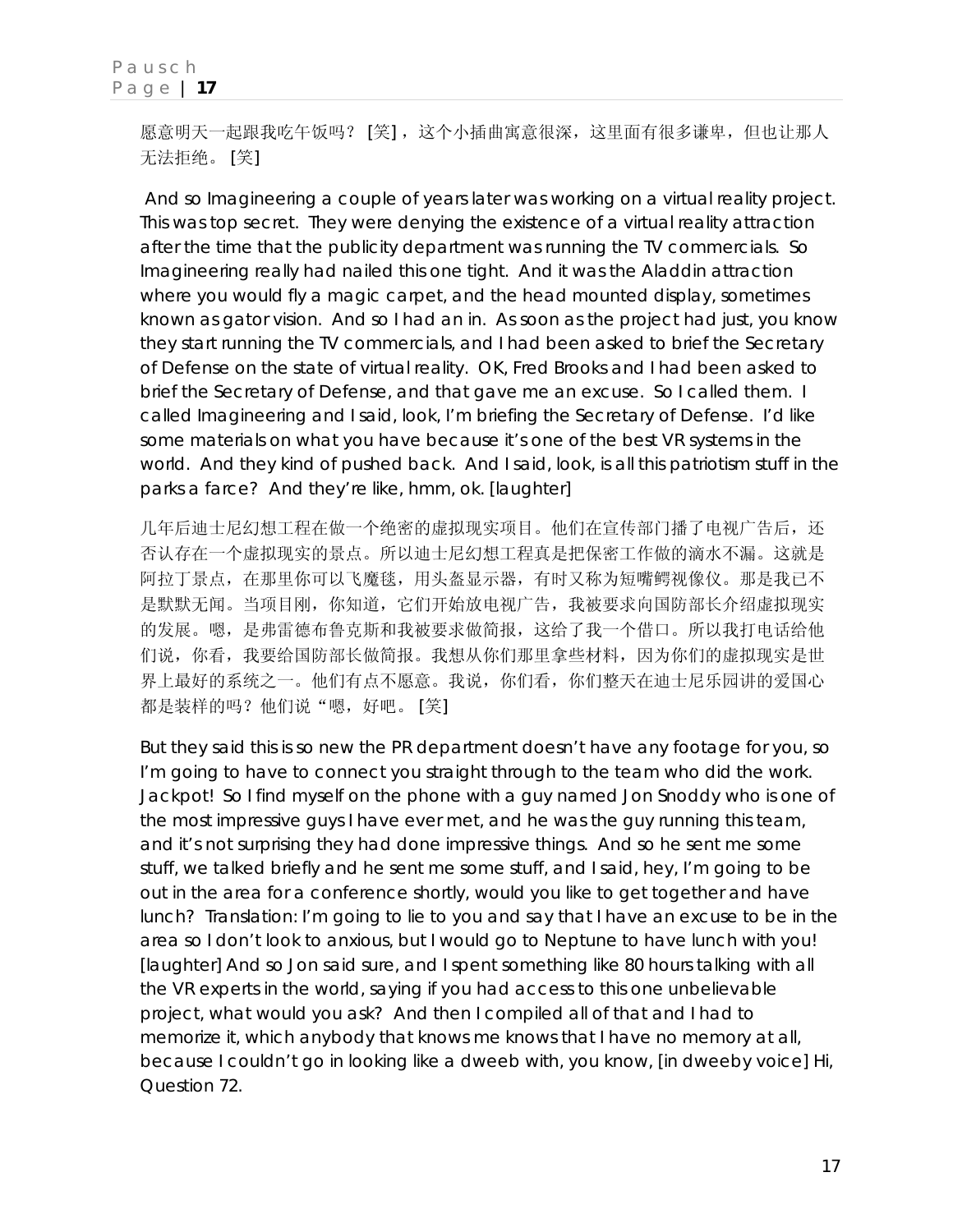但他们说这项目很新,公关处没有任何视频给你,所以我必须要直接和做这个系统的部门直 接联系。中大奖!所以,我就跟一个叫乔恩史诺地的人通电话,他是我曾见过人中最令人印 象深刻的家伙,也是这个部门的头,难怪他们做出的活也让人印象深刻。所以他送我一些东 西,我们短暂交谈, 他送我一些东西,我就说,嘿,我不久要到你那里参加一个会议,你想 不想在一起吃午餐?翻译:我会撒谎找个借口说我要到你那里,这样显得我不是上赶着见 你,但即使你在海王星我也会去和你吃午饭! [笑] 乔恩说,好啊。 然后我花了大约 80 个小 时跟世界上所有虚拟现实的专家交谈,说如果你有机会访问这个令人难以置信的项目,您会 问什么问题?然后,我把他们所说的整理好,背熟。熟悉我的人都知道我记不住事。因为我 不能去像个呆子,你知道, [傻傻声音]嘿, 第 72 个问题。

So, I went in, and this was like a two hour lunch, and Jon must have thought he was talking to some phenomenal person, because all I was doing was channeling Fred Brooks and Ivan Sutherland and Andy Van Dam and people like that. And Henry Fuchs. So it's pretty easy to be smart when you're parroting smart people. And at the end of the lunch with Jon, I sort of, as we say in the business, made "the ask." And I said, *you know, I have a sabbatical coming up*. And he said, *what's that?* [laughter] The beginnings of the culture clash. And so I talked with him about the possibility of coming there and working with him. And he said, *well that's really good except, you know, you're in the business of telling people stuff and we're in the business of keeping secrets*. And then what made Jon Snoddy Jon Snoddy was he said, *but we'll work it out*, which I really loved.

所以,我去了,这是个约两小时的午餐,乔恩一定以为我是个非比寻常的人,因为我所做的 就是当弗雷德布鲁克斯,伊凡.萨瑟兰, 安迪.凡丹和亨利.福克斯等人的传声筒。所以你要跟聪 明人学舌就非常容易显得聪明。在午餐结束时,我就,像我们在商业界说的,投石问路" 。我 说,你知道,我要有一个学术假。他说,那是什么? [笑]文化冲突的开端。所以,我跟他谈 到能否到他那里与他一道工作。他说,很好,只是,你知道,你这一行的工作是告诉别人的 东西,而我们这一行是保守机密。但乔恩史诺地就是乔恩史诺地,他接着说"但我们会想办 法解决",我听了很高兴。

The other thing that I learned from Jon Snoddy – I could do easily an hour long talk just on what have I learned from Jon Snoddy. One of the things he told me was that wait long enough and people will surprise and impress you. He said, *when you're pissed off at somebody and you're angry at them, you just haven't given them enough time*. Just give them a little more time and they'll almost always impress you. And that really stuck with me. I think he's absolutely right on that one. So to make a long story short, we negotiated a legal contract. It was going to be the first – some people referred to it as the first and last paper ever published by Imagineering.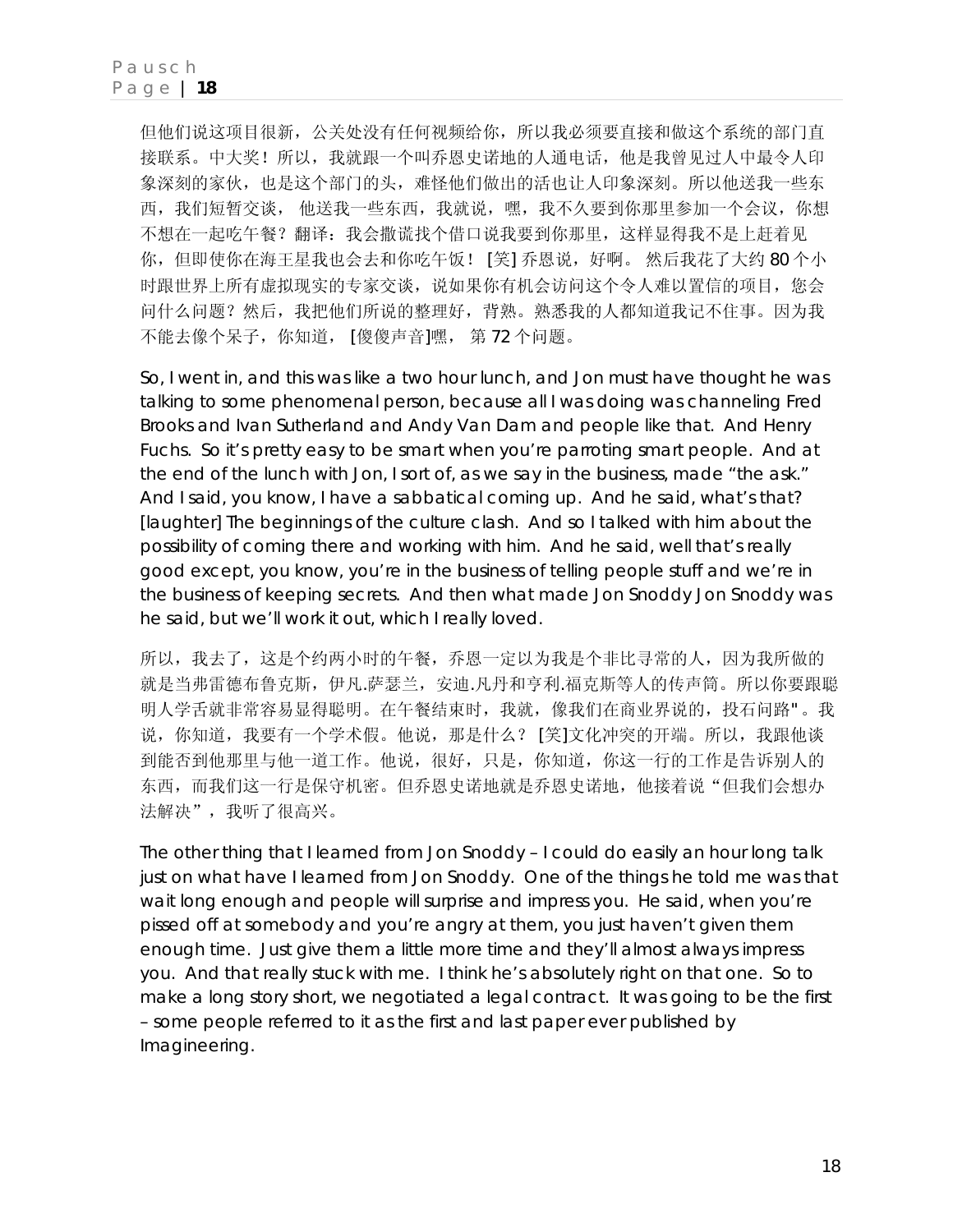另一点我从乔恩史诺地那里学到的 --我可以很容易地花一个小时谈我从乔恩史诺地那里学到 东西—是他告诉我,等足够长的时间,人们会让你惊讶,让你叹服。他说,当你对别人怨恼 愤怒时,你只是还没有给他们足够的时间。给他们多一点时间,他们将几乎总能让你叹服。 我觉得他说得真对。长话短说,我们达成了一项法律合同。迪士尼幻想工程将发表第一篇-有 些人说是第一篇和最后一篇—学术文章。

That the deal was I go, I provide my own funding, I go for six months, I work with a project, we publish a paper. And then we meet our villain. [shows slide of a picture of a former dean of Randy's] I can't be all sweetness and light, because I have no credibility. Somebody's head's going to go on a stick. Turns out that the person who gets his head on a stick is a dean back at the University of Virginia. His name is not important. Let's call him Dean Wermer. [laughter]

协议是是我去哪里,自己提供资金,干六个月,做个课题,发表一篇论文。然后我们上了坏 人。 [放兰迪的前院长的照片],我不能全都和风细雨,那样我就没有信用了。要拿个人的首 级示众。这个人是我在维吉尼亚大学的院长。他 的名字并不重要。让我们称他为沃莫院长 。 (沃莫院长为电影动物屋角色,译者注)[笑]

And Dean Wermer has a meeting with me where I say I want to do this sabbatical thing and I've actually got the Imagineering guys to let an academic in, which is insane. I mean if Jon hadn't gone nuts, this would never have been a possibility. This is a very secretive organization. And Dean Wermer looks at the paperwork and he says, *well it says they're going to own your intellectual property.* And I said, *yeah, we go the agreement to publish the paper. There is no other IP. I don't do patentable stuff.* And says, *yeah, but you might. And so deal's off*. *Just go and get them to change that little clause there and then come back to me.*

沃莫院长跟我见面。我说我想要休学术假,幻想工程允许一个学术界的人参与,这可是闻所 未闻。我的意思是如果乔恩要是头脑清醒, 这事就绝不可能。这是一个非常秘密的组织。沃 莫院长看着文件说,嗯,这上面说他们将拥有你的知识产权。我说,是啊,我们同意发表论 文。没有其他知识产权的问题。我也不申请专利。他说,没错,但你可能申请。所以这协议 不行。你去让他们改变这一小条,然后再找我。

 I'm like, *excuse me?* And then I said to him, *I want you to understand how important this is. If we can't work this out, I'm going to take an unpaid leave of absence and I'm just going to go there and I'm going to do this thing.* And he said, *hey, I might not even let you do that. I mean you've got the IP in your head already and maybe they're going to suck it out of you, so that's not going to fly either.* [laughter] It's very important to know when you're in a pissing match. And it's very important to get out of it as quickly as possible.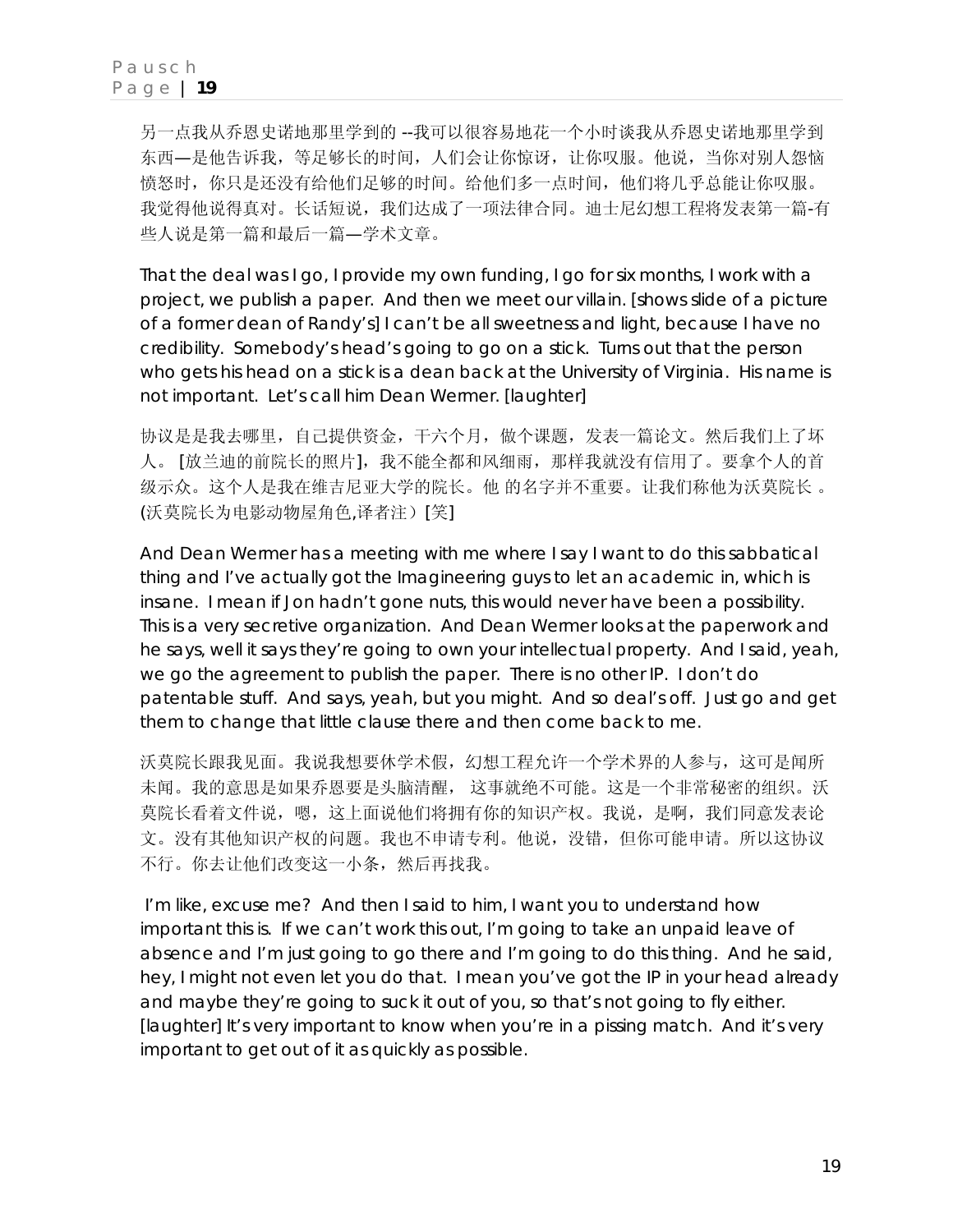我想,什么?然后我对他说,我希望你了解这有多重要。如果我们不能达成公识,,我会停 薪留职,我还是要去那里做这件事。他说,嘿,我连这都可能不允许。我是说你脑子里已经 有知识产权,而他们可能会把它挖出来,所以那样也不行。 [笑] 及早知道你在与人斗气非常 重要,同样重要的是尽快从中解脱。

So I said to him, *well, let's back off on this. Do we think this is a good idea at all?* He said, *I have no idea if this is a good idea.* I was like, *OK, well we've got common ground there.* Then I said, *well is this really your call? Isn't this the call of the Dean of Sponsored Research if it's an IP issue?* And he said, *yeah, that's true*. I said, *but so if he's happy you're happy?* [So he says] *Yeah, then I'd be fine*. *Whoosh!* Like Wile E. Coyote [inaudible] And I find myself in Gene Block's office, who is the most fantastic man in the world. And I start talking to Gene Block and I say *let's start at the high level*, since I don't want to have to back out again. *So let's start at the high level. Do you think this is a good idea?* He said, *well if you're asking me if it's a good idea, I don't have very much information. All I know is that one of my star faculty members is in my office and he's really excited, so tell me more.* Here's a lesson for everybody in administration. They both said the same thing. But think about how they said it, right? [In a loud, barking voice] *I don't know!* [In a pleasant voice] Well, I don't have much information, but one of my start faculty members is here and he's all excited so I want to learn more. They're both ways of saying I don't know, but boy there's a good way and a bad way. So anyway, we got it all worked out. I went to Imagineering. Sweetness and light. And all's well that ends well.

所以我对他说,好,让我们先退一步。你觉得幻想工程这事对我们是个好主意吗?他说,我 也心中无数。我想,好,我们有共同点。然后我说,关于知识产权问题,是以你说的为准吗 ,这不应该是赞助研究院院长来判断吗? 他说,嗯,那是。我说,如果他同意你就同意? [他 说] 嗯, 那我没问题。呼的一下, 像大笨狼怀尔去追逐必必鸟必必鸟[卡通], 嗖的一下, 我已 经在基因布若克的办公室,他是世界上最棒的人。我跟他说,让我们从宏观谈起,因为我不 想再重蹈前辙。那在总体水平, 你觉得这是不是个好主意?他说, 如果你问我, 我手头资料 有限,但我知道我的明星教员在我的办公室而且他真的很为此兴奋,所以跟我仔细说说。这 里是给管理人员的一个教训。他们都表示了同样的事。但想想他们是怎么说的? [大嗓门咆哮 ] :我不知道! [宜人声音]好,我知道不多,但我的明星教员在我这里很兴奋,所以我想进一 步了解。他们两个人都在说,我不知道,但一个是很好的方式,一个坏的方式。不管怎样, 最后我们解决了问题。我去了幻想工程。皆大欢喜,如愿以尝.。

Some brick walls are made of flesh. So I worked on the Aladdin Project. It was absolutely spectacular, I mean just unbelievable. Here's my nephew Christopher. [Shows slide of Christopher on Aladdin apparatus] This was the apparatus. You would sit on this sort of motorcycle-type thing. And you would steer your magic carpet and you would put on the head-mounted display. The head-mounted display is very interesting because it had two parts, and it was a very very clever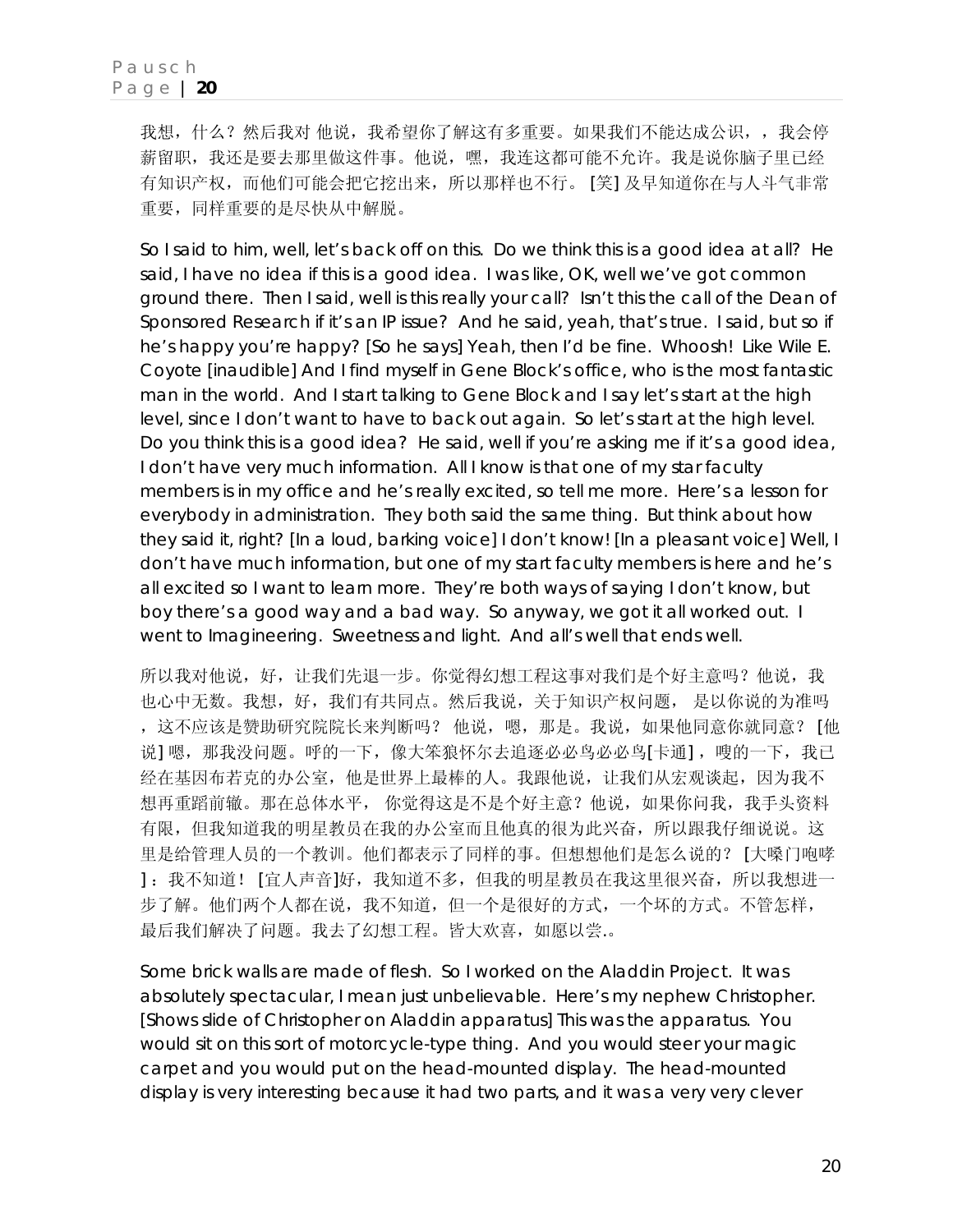design. To get throughput through, the only part that touched the guest's head was this little cap and everything else clicked onto it – all the expensive hardware. So you could replicate the caps because they were basically free to manufacture. And this is what I really did is I was a cap cleaner during the sabbatical. [laughter]

一些砖墙是由人组成。我的工作是阿拉丁项目。这是美妙决仑,简直难以置信。这里是我的 侄子克里斯托弗。 [放克里斯在阿拉丁装置上的幻灯]这是装置。你坐在这种像摩托车样的东 西上。你可以驾驶你的魔毯,戴上头盔显示器。这头盔显示器是非常有趣,因为它有两个 部 分,这是一个非常巧妙的设计。只有一个小帽接触客户的头部以传输数据,其它部分,--所有 昂贵的硬件—都可以卡在帽子上。所以你可以大量生产帽子,它们基本上没有成本。所以我 在学术假其间实际上就是洗帽子。 [笑]

 I loved Imagineering. It was just a spectacular place. Just spectacular. Everything that I had dreamed. I loved the model shop. People crawling around on things the size of this room that are just big physical models. It was just an incredible place to walk around and be inspired. I'm always reminded of when I went there and people said, *do you think the expectations are too high?* And I said*, you ever see the movie Charlie and the Chocolate Factory? Willy Wonka and The Chocolate Factory? Where Gene Wilder says to the little boy Charlie, he's about to give him the chocolate factory. He says "Well Charlie, did anybody ever tell you the story of the little boy who suddenly got everything he ever wanted?" Charlie's eyes get like saucers and he says, "No, what happened to him?" Gene Wilder says, "He lived happily ever after."* [laughter]

我热爱幻想工程。这是个宁人叹为观止的地方。真是壮观。有我所梦寐以求的一切,。我喜 欢模型工作室。人们在这个房间大小的的实体模型上爬来爬去。在那不可思议的地方走走, 你会受到激励。我总是记得当我去那里时有人问,你认为期望是不是太高?我说,你们都过 电影"查理和巧克力工厂"吗?或威利·旺卡和巧克力工厂?当王尔德对小男孩查理说,他要 把巧克力工厂给他。他说: "查理,有没有人告诉过你小男孩突然得到他所想要的一切的故事 " ?查理瞪大眼睛说: "没有,他后来怎么样了" ?王尔德说, "他从此生活在幸福快乐中 " 。 [ 笑声]

OK, so working on the Aladdin VR, I described it as a once in every five years opportunity, and I stand by that assessment. And it forever changed me. It wasn't just that it was good work and I got to be a part of it. But it got me into the place of working with real people and real HCI user interface issues. Most HCI people live in this fantasy world of white collar laborers with Ph.D.s and masters degrees. And you know, until you got ice cream spilled on you, you're not doing field work. And more than anything else, from Jon Snoddy I learned how to put artists and engineers together, and that's been the real legacy.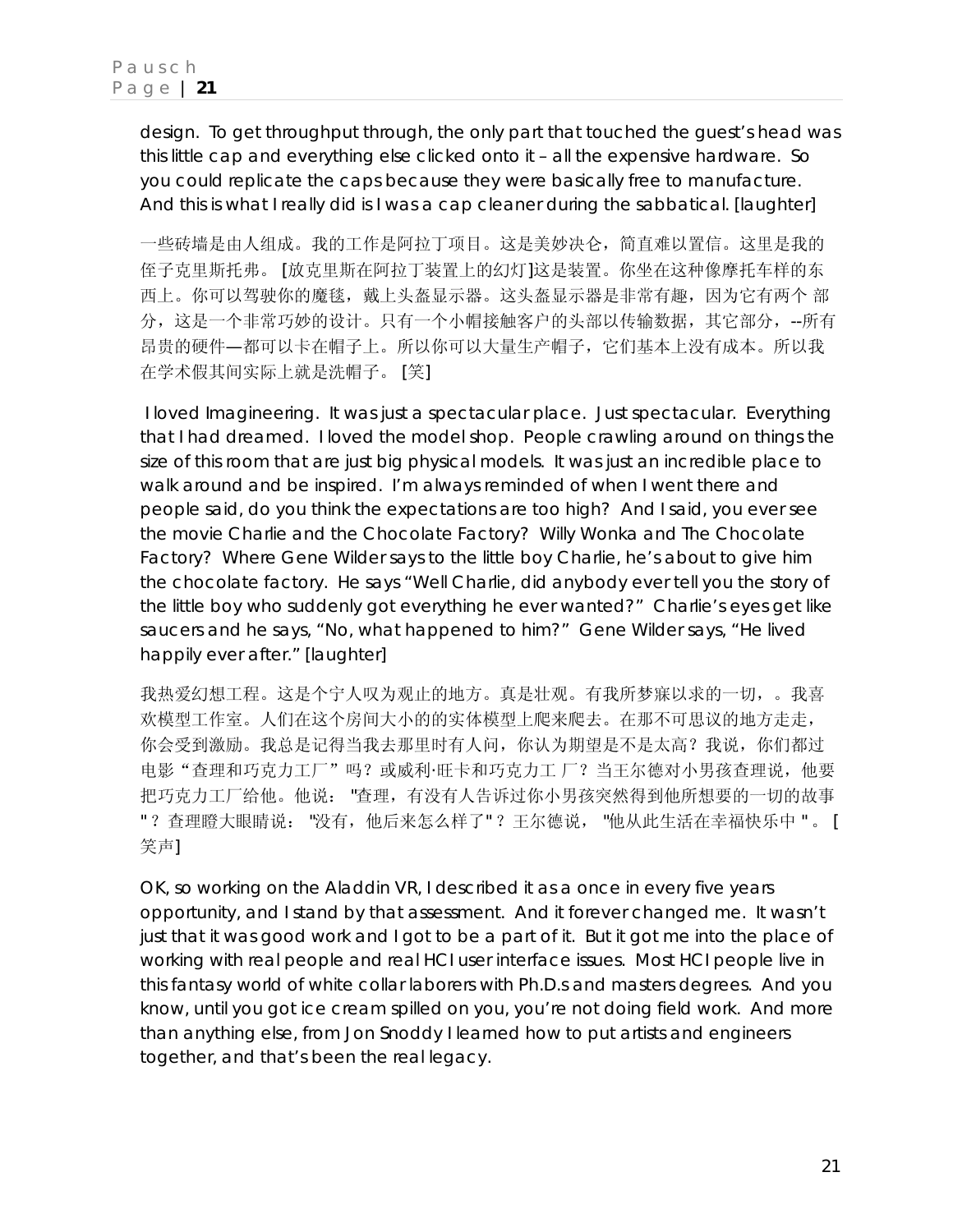好的,参与阿拉丁项目,我认为这是五年一次的机会。它彻底改变了我。不仅仅是因为我参 加了一个很好的项目,而且是让我震颤接触社会,解决真正的的人机界面问题。大多数做人 机界面的人生活在这个由博士和硕士学位的白领劳工组成的幻想世界中。你知道,要是冰淇 淋没洒到你身上,你就不算做实地工作。最重要的,我从乔恩史诺地那学到了如何让艺术家 和工程师一起工作,这是真正的遗产。

We published a paper. Just a nice academic cultural scandal. When we wrote the paper, the guys at Imagineering said, *well let's do a nice big picture.* Like you would in a magazine. And the SIGGRAPH committee, which accepted the paper, it was like this big scandal. *Are they allowed to do that?* [laughter] There was no rule! So we published the paper and amazingly since then there's a tradition of SIGGRAPH papers having color figures on the first page. So I've changed the world in a small way. [laughter] And then at the end of my six months, they came to me and they said, *you want to do it for real? You can stay.* And I said no. One of the only times in my life I have surprised my father. He was like, *you're what?* He said, *since you were, you know, all you wanted, and now that you got it, and you're… huh?* There was a bottle of Maalox in my desk drawer. Be careful what you wish for. It was a particularly stressful place. Imagineering in general is actually not so Maalox-laden, but the lab I was in – oh, Jon left in the middle. And it was a lot like the Soviet Union. It was a little dicey for awhile. But it worked out OK. And if they had said, *stay here or never walk in the building again*, I would have done it. I would have walked away from tenure, I would have just done it. But they made it easy on me. They said you can have your cake and eat it too. And I basically become a day-a-week consultant for Imagineering, and I did that for about ten years. And that's one of the reasons you should all become professors. Because you can have your cake and eat it too.

我们发表了一篇文章。那真是一个学术文化丑闻。当我们写文章时,幻想工程的人说,也让 我们放一张漂亮大照片上去。就像你在商业杂志上看见的那样。对计算机图形学专业组,尽 管接受了文章,这是离经叛道的行为。能允许他们这样做?[笑]真是没有规矩!所以,我们 发表了文章,而令人惊奇的是从此以后计算机图形学专业组接受的论文都有了在第一页放彩 图的传统。所以我把世界改变了一点点。 [笑], 六个月结束后, 他们来对我说, 你想真的做 幻想工程师吗,你可以留下来。我说不。这是我一生唯一一次我让我的父亲出乎意料。他 说, "你什么?你打小就, 你就要这个, 现在你得到了, 你又… …啊"?我书桌抽屉里曾放 有一瓶抗酸药。当心你许下的愿望(译者注:实现愿望会带给你一些你不想要的东西)。那 是一个特别紧张的工作。幻想工程总体上压力并不是那么压抑,但我在的哪个室,--哦, 乔 恩中途就离开了。它很多地方像前苏联。曾经有点鹤唳风声。不过最后还好。如果他们说, "留下来,要不就再别走进这座楼",我可能就干了。我可能就不要终身教职,而留下来。 但他们让我很容易选择。他们说,你可以因为你们可以既有蛋糕,又吃蛋糕。所以我基本上 成了幻想工程一星期干一天的顾问,而我做了 10 年左右。这也是你们都应该做教授的原因。 因为你们可以既吃蛋糕,又有蛋糕。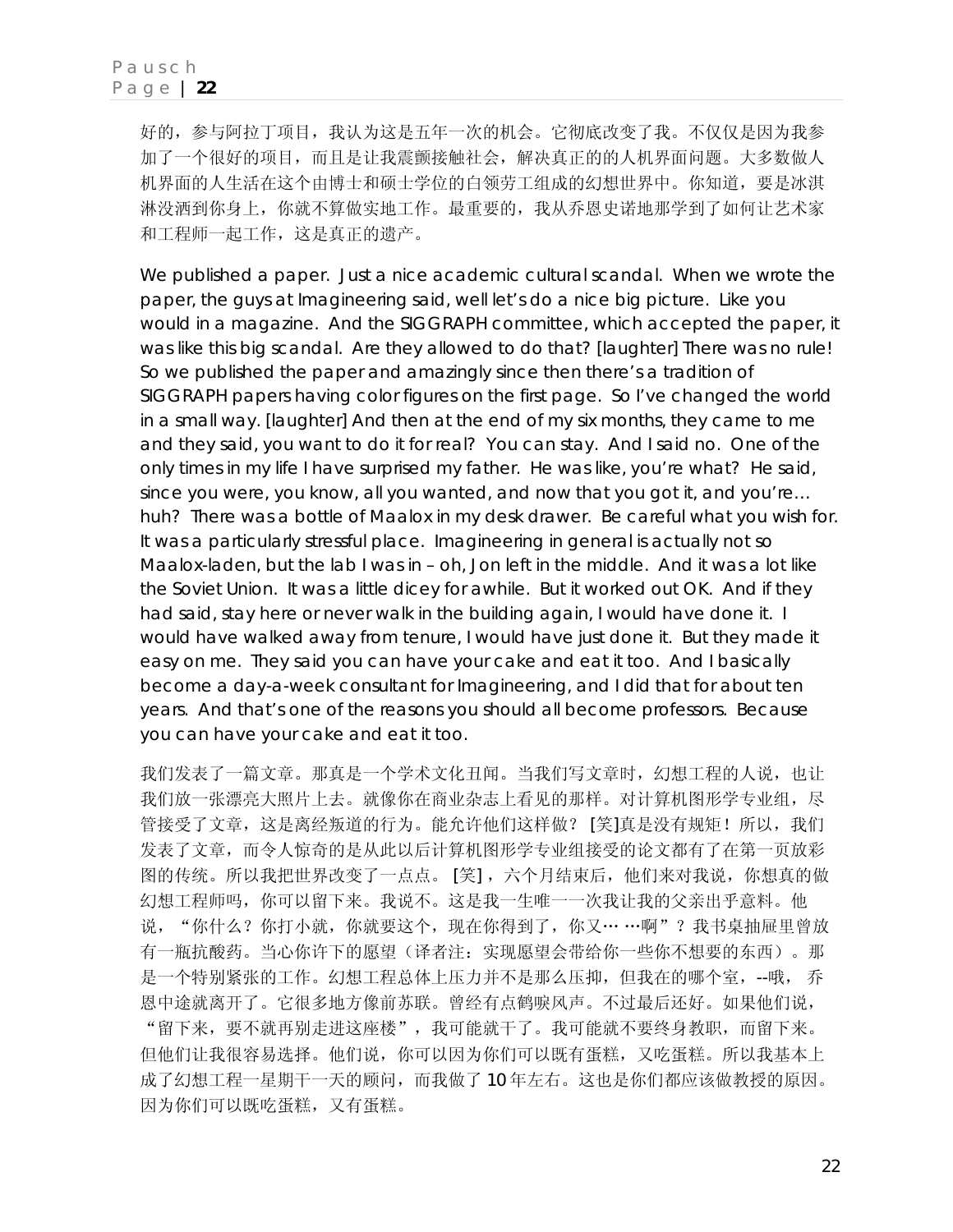I went and consulted on things like DisneyQuest. So there was the Virtual Jungle Cruise. And the best interactive experience I think ever done, and Jesse Schell gets the credit for this, Pirates of the Caribbean. Wonderful at DisneyQuest.

我接下来咨询了项目如迪士尼探索,虚拟的丛林巡航。我觉得最好的互动体验是"加勒比海 盗"杰西谢尔对此功不可没。非常美妙 。

And so those are my childhood dreams. And that's pretty good. I felt good about that. So then the question becomes, how can I enable the childhood dreams of others. And again, boy am I glad I became a professor. What better place to enable childhood dreams? Eh, maybe working at EA, I don't know. That'd probably be a good close second. And this started in a very concrete realization that I could do this, because a young man named Tommy Burnett, when I was at the University of Virginia, came to me, was interested in joining my research group. And we talked about it, and he said, *oh, and I have a childhood dream*. It gets pretty easy to recognize them when they tell you. And I said, *yes, Tommy, what is your childhood dream?* He said, *I want to work on the next Star Wars film.* Now you got to remember the timing on this. Where is Tommy, Tommy is here today. What year would this have been? Your sophomore year.

所以这些都是我童年的梦 想。挺好,我也感觉不错。那么接下来的问题是,我如何能让别人 实现他们的童年梦想?。我再次为我当教授感到高兴。还有什么比学校更能让人实现童年梦 想?嗯,也许是在艺电公司,我不知道。可能是仅次于这里吧。当我在弗吉尼亚大学时, 有 个年轻人名叫汤米巴内特的,找到我说,他有兴趣加入我的研究小组。这使我具体认识到我 可以助人圆梦。因为我们谈论时,他说,哦,我有一个童年的梦想。当别人告诉你, 你就很 容易发现他们的梦想。我说,好啊,汤米,什么是你的童年梦想?他说,我想给下一个星球 大战电影工作。你们要记住那是什么时候。汤米在那里,他今天来了,哪是那一年?你上大 二。

### **Tommy (**汤米**):**

It was around '93.

大约 93 年

### **Randy Pausch:**

Are you breaking anything back there young man? OK, all right, so in 1993. And I said to Tommy, *you know they're probably not going to make those next movies.* [laughter] And he said, *no, THEY ARE*. And Tommy worked with me for a number of years as an undergraduate and then as a staff member, and then I moved to Carnegie Mellon, every single member of my team came from Virginia to Carnegie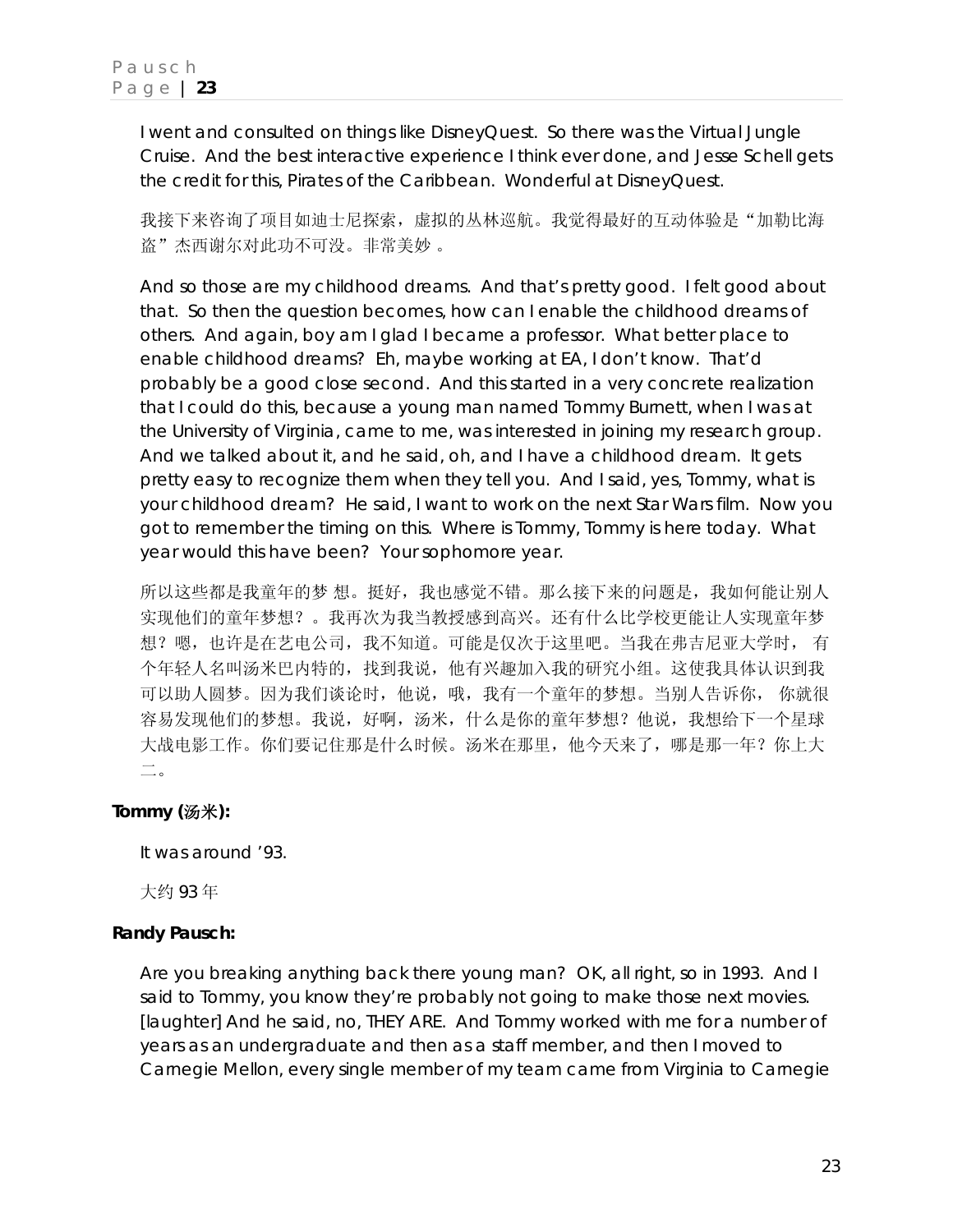Mellon except for Tommy because he got a better offer. And he did indeed work on all three of those films.

你在那打破什么东西吗,年轻人?好,1993年。我对汤米说,你知道他们很可能不会拍下一 部星战电影了。 [笑] 他说,不,他们会。汤米和我工作了好几年,先作为本科生,然后作为 职工,然后我转到卡内基梅隆大学,我研究组的每个人,除汤米外,都从弗吉尼亚来了。因 为他有一个更好的机会。他的确参与了三部星战电影的拍摄。

And then I said, *well that's nice, but you know, one at a time is kind of inefficient*. And people who know me know that I'm an efficiency freak. So I said, *can I do this in mass? Can I get people turned in such a way that they can be turned onto their childhood dreams?* And I created a course, I came to Carnegie Mellon and I created a course called Building Virtual Worlds.

然后我说,很好,但你知道,一次一个效率可不高。了解我的人都知道我特别个注重效率。 所以,我说,我能大批量这么做吗?我可以那样改变人,让他们为儿时梦想而兴奋呢?我开 了一门课。 我来到卡内基梅隆大学,我开了一个叫建立虚拟世界的课。

It's a very simple course. How many people here have ever been to any of the shows? [Some people from audience raise hands] OK, so some of you have an idea. For those of you who don't, the course is very simple. There are 50 students drawn from all the different departments of the university. There are randomly chosen teams, four people per team, and they change every project. A project only lasts two weeks, so you do something, you make something, you show something, then I shuffle the teams, you get three new playmates and you do it again. And it's every two weeks, and so you get five projects during the semester.

它是个很简单的课程。有多少人在这里曾参加过? [有些观众举手] 好,有些人知道。对于你 们这些人不了解的人,其实很简单。从学校不同系来的 50 名学生。每 4 个人随机编成一小 组,每个课题小组成员都不同。一个课题只持续两个星期,所以你做一点,造一点,展示一 点,然后我从新编组,你与三个新组员再做一个课题。每两星期一个,所以一个学期你可以 做五个课题。

The first year we taught this course, it is impossible to describe how much of a tiger by the tail we had. I was just running the course because I wanted to see if we could do it. We had just learned how to do texture mapping on 3D graphics, and we could make stuff that looked half decent. But you know, we were running on really weak computers, by current standards. But I said I'll give it a try. And at my new university I made a couple of phone calls, and I said I want to cross-list this course to get all these other people. And within 24 hours it was cross-listed in five departments. I love this university. I mean it's the most amazing place. And the kids said, *well what content do we make?* I said, *hell, I don't know. You make whatever*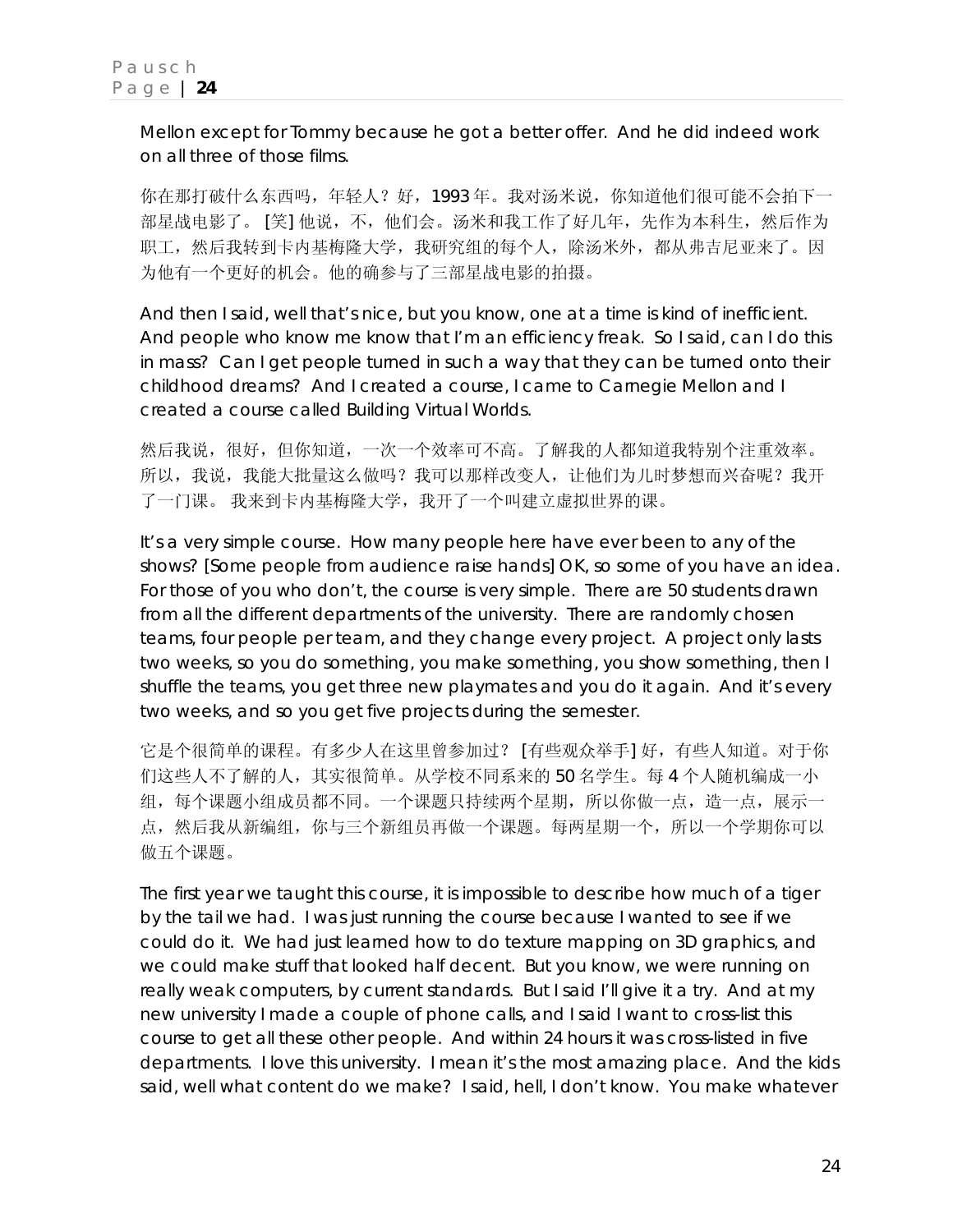*you want. Two rules: no shooting violence and no pornography.* Not because I'm opposed to those in particular, but you know, that's been done with VR, right? [laughter] And you'd be amazed how many 19-year-old boys are completely out of ideas when you take those off the table. [laughter and clapping]

第一年我们教着门课, 那完全是摸着石头过河。 我开这门课只是看我们能做什么。我们刚学 会了如何在三维图形上做纹理映射,我们可以做出有点像样的东西。但是你知道,我们是用 按现在标准很差的电脑。但我想试试看。在我的新大学,我打了几个电话,我说我要把这门 课列在其它系的课表上以让那些非计算机系的人能参与。不到 24 小时,有五个系就列了这门 课。我爱这所大学。我的意思是这是最了不起的地方。学生门,那我们做什么内容呢?我 说,见鬼,我不知道。你们想做什么就做什么。但有两条规则:没有枪击暴力,没有色情。 并不是因为我特别反对这些,但你知道,已经有人用虚拟现实做过这些了,对不对? [笑]当 你不允许想暴力,色情时,你会惊奇的发现有那么多 19 岁男孩完全没了主意。 [笑声及掌声]

Anyway, so I taught the course. The first assignment, I gave it to them, they came back in two weeks and they just blew me away. I mean the work was so beyond, literally, my imagination, because I had copied the process from Imagineering's VR lab, but I had no idea what they could or couldn't do with it as undergraduates, and their tools were weaker, and they came back on the first assignment, and they did something that was so spectacular that I literally didn't, ten years as a professor and I had no idea what to do next. So I called up my mentor, and I called up Andy Van Dam. And I said, *Andy, I just gave a two-week assignment, and they came*  back and did stuff that if I had given them a whole semester I would have given *them all As. Sensei, what do I do?* [laughter]

总之,我教了课。布置作业,两周内他们回来让我大吃一惊。他们的作品远超出我的想象。 我是从幻想工程那学的这套做法,但我对本科生能不能做这个是完全没数,而且他们的工具 也差。可他们第一次交的作业就如此出色以至于我从当教授十年以来,第一次不知道下一步 该怎么办。于是我打电话给我的本科导师,安迪.凡丹。我说,安迪,我给了他们两周的作 业,而他们交上来的功课像是用一学期做出来的水平。 请夫子教我? [笑]

And Andy thought for a minute and he said, *you go back into class tomorrow and you look them in the eye and you say, "Guys, that was pretty good, but I know you can do better."* [laughter] And that was exactly the right advice. Because what he said was, you obviously don't know where the bar should be, and you're only going to do them a disservice by putting it anywhere. And boy was that good advice because they just kept going. And during that semester it became this underground thing.

安迪想了想,说,你明天到课堂,看着他们的眼睛说, "伙计,赶得不错,但我知道你门能做 得更好"。 [笑声] 这是至好的建议。因为他说的是,很显然你不知道标准要定多高,你主观的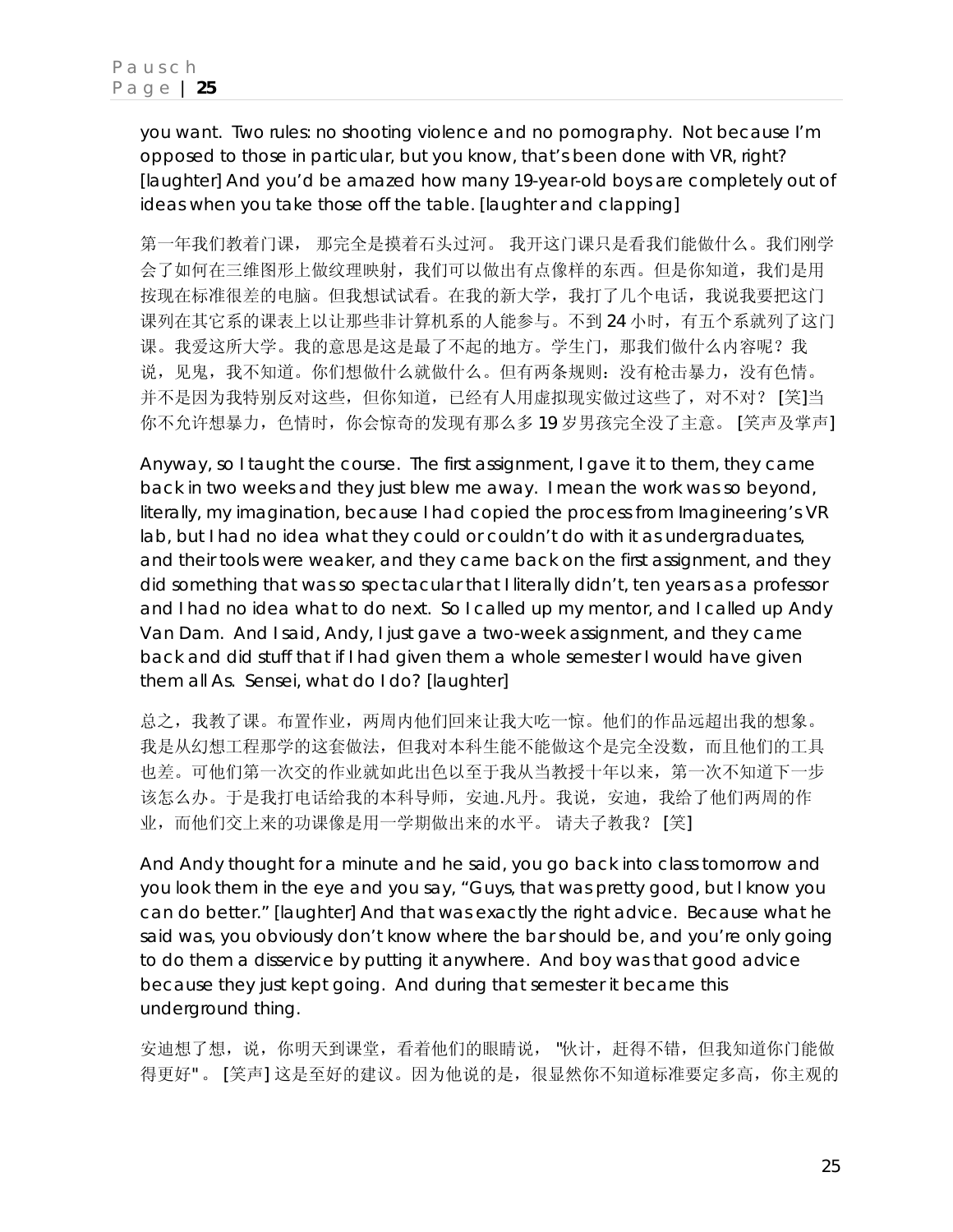把标准定在哪儿对他们都不好。这意见真棒,因为他们不断提高。就在那个学期,这成了前 卫课程。

I'd walk into a class with 50 students in it and there were 95 people in the room. Because it was the day we were showing work. And people's roommates and friends and parents - I'd never had parents come to class before! It was flattering and somewhat scary. And so it snowballed and we had this bizarre thing of, well we've got to share this. If there's anything I've been raised to do, it's to share, and I said, *we've got to show this at the end of the semester. We've got to have a big show.* And we booked this room, McConomy. I have a lot of good memories in this room. And we booked it not because we thought we could fill it, but because it had the only AV setup that would work, because this was a zoo. Computers and everything. And then we filled it. And we more than filled it. We had people standing in the aisle.

我走进课堂,一班 50 个学生中, 却坐了 95 个人。因为那是我们的展示工作日。学生的室 友、朋友和父母-我从来没见过家长来上课的!这个让我受宠若惊。这现象就像雪球般愈滚愈 大,已至于我们有这样奇怪的念头,嗯,我们得分享这个。我从小到大就被教育要分享,所 以我说,我们要在学期末做展示。我们得搞个大的。我们就订了这个麦可诺密礼堂 。我在这 礼堂里有很多美好的回忆。我们订这礼堂并不是因为我们觉得它会被坐满,而是因为它有唯 一管用的影音系统,因为这就象是个动物园。电脑和其它东西。 但后来真坐满了。坐满了还 不够。有人要站在过道上。

 I will never forget the dean at the time, Jim Morris was sitting on the stage right about there. We had to kind of scoot him out of the way. And the energy in the room was like nothing I had ever experienced before. And President Cohen, Jerry Cohen was there, and he sensed the same thing. He later described it as like an Ohio State football pep rally. Except for academics. And he came over and he asked exactly the right question. He said, *before you start,* he said, *where are these people from?* He said, *the audience, what departments are they from*? And we polled them and it was all the departments. And I felt very good because I had just come to campus, he had just come to campus, and my new boss had seen in a very corporal way that this is the university that puts everybody together. And that made me feel just tremendous.

我永远不会忘记 那时的莫里斯院长坐在台上,大约是这里。我们不得不把他挪到边上。而室 内充斥的能量也是我从未经历过的。科恩校长,杰瑞.科恩也在场,他也有同样感受。后来他 形容这就像一个俄亥俄州橄榄球赛前动员大会。只是这次是为学术。他走过来,问了个很恰 当的问题。他说,在你们开始前,我想知道这些观众都是从那些系来的?我们做了调查,所 有的系都有人来。我感觉非常好,因为我是新来的,他也是新来的, 而我的新老板以一种很 贴身的方式看到这是个能把大家凝聚到一起来的一个大学。这使我感到很了不起。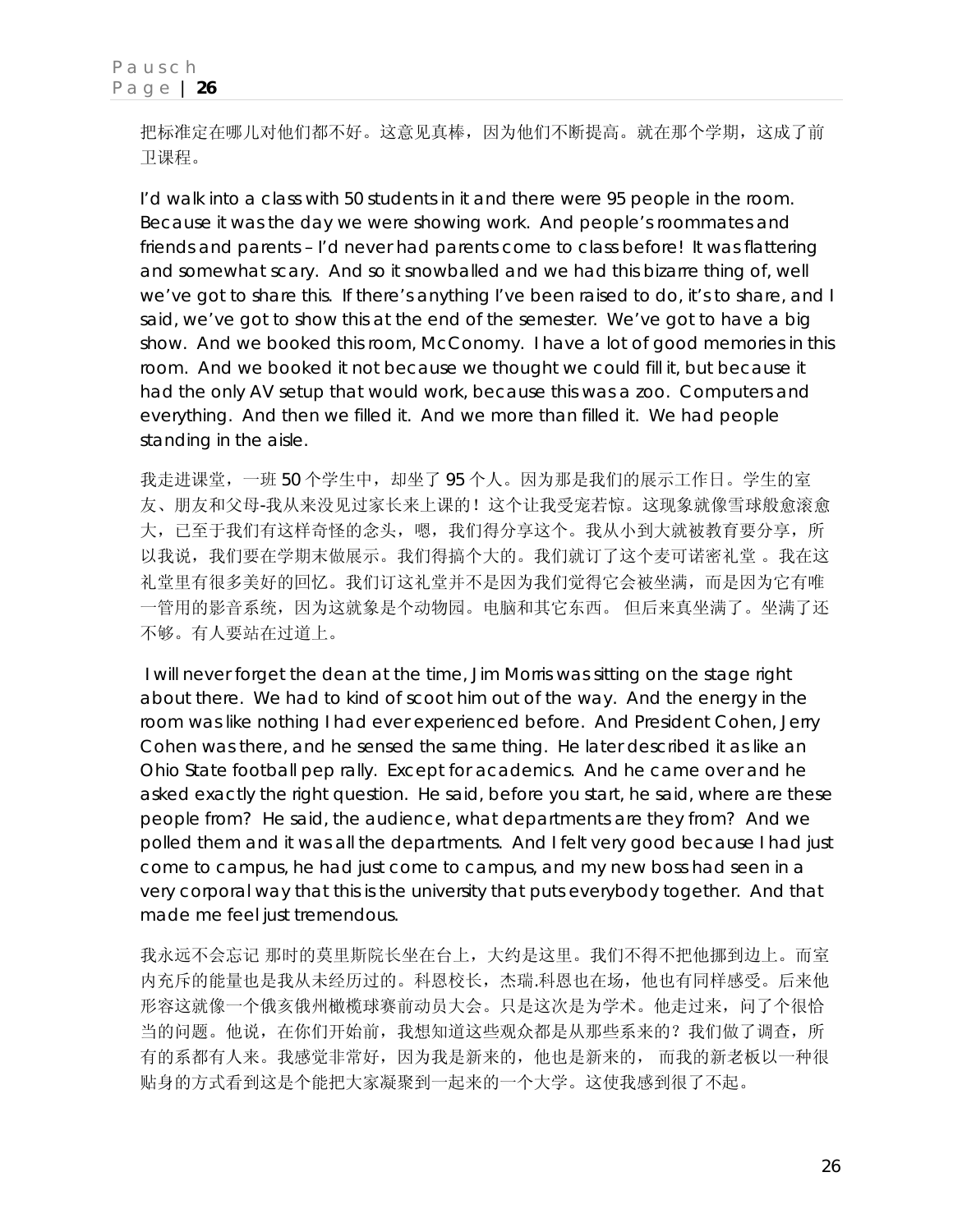So we did this campus-wide exhibition. People performed down here. They're in costume, and we project just like this and you can see what's going on. You can see what they're seeing in the head mount. There's a lot of big props, so there's a guy white water rafting. [shows slides of a BVW show] This is Ben in E.T. And yes, I did tell them if they didn't do the shot of the kids biking across the moon I would fail him. That is a true story. And I thought I'd show you just one world, and if we can get the lights down if that's at all possible. No, ok, that means no. All right. All right we'll just do our best then. [Shows "Hello.world" world] It was an unusual course. With some of the most brilliant, creative students from all across the campus. It just was a joy to be involved. And they took the whole stage performance aspect of this way too seriously. And it became this campus phenomenon every year. People would line up for it. It was very flattering.

所以我们做了全校展览。学生在这里表演。他们穿着戏服,而我们象这样放投影,你可以看 是怎么回事。你可以看他们在头盔上所看到的。有很多大道具,象这个人在做漂流。 [放建立 虚拟世界的展示]这是本在"外星人",我告诉他们,如果他们做出小孩骑车横跨月亮的场 景,我将不会让他们通过。这是真的。我想给你们放只有一个世界,如果我们能把灯光调 暗。不能,好的。没关系我们尽力而为。 [放"你好.世界"] 这是一个不寻常的课程。有来自 各校园一些最聪明的,最负创造力的学生,能参与这个课程真是乐事。他们对舞台表演方面 太过认真。每年都有人排队报名上这个课, 成为校园一景。真是非常抬举我。

And it gave kids a sense of excitement of putting on a show for people who were excited about it. And I think that that's one of the best things you can give somebody – the chance to show them what it feels like to make other people get excited and happy. I mean that's a tremendous gift. We always try to involve the audience. Whether it was people with glow sticks or batting a beach ball around… or driving. This is really cool. This technology actually got used at the Spiderman 3 premiere in L.A., so the audience was controlling something on the screen, so that's kind of nice. And I don't have a class picture from every year, but I dredged all the ones that I do have, and all I can say is that what a privilege and an honor it was to teach that course for something like ten years.

而且这给同学们一种女为悦己者容的的激动感觉。我认为这是你能给最好的东西之一,让他 们知道让别人兴奋和快乐是什么感觉。这是个无以伦比的礼物。我们总是试图让观众参与。 无论这节目是持辉光枝或追逐沙滩球… …或开车。这真是酷。这项技术其实被用于蜘蛛侠 3 的首映式上,观众可以控制屏幕的放映,这样挺有意思。我没有全部的历年班级合影,但我 找出了我所有的,我所能说的是十年来教这门课对我来说是一种非常的恩典和荣誉。

And all good things come to an end. And I stopped teaching that course about a year ago. People always ask me what was my favorite moment. I don't know if you could have a favorite moment. But boy there is one I'll never forget. This was a world with, I believe a roller skating ninja. And one of the rules was that we perform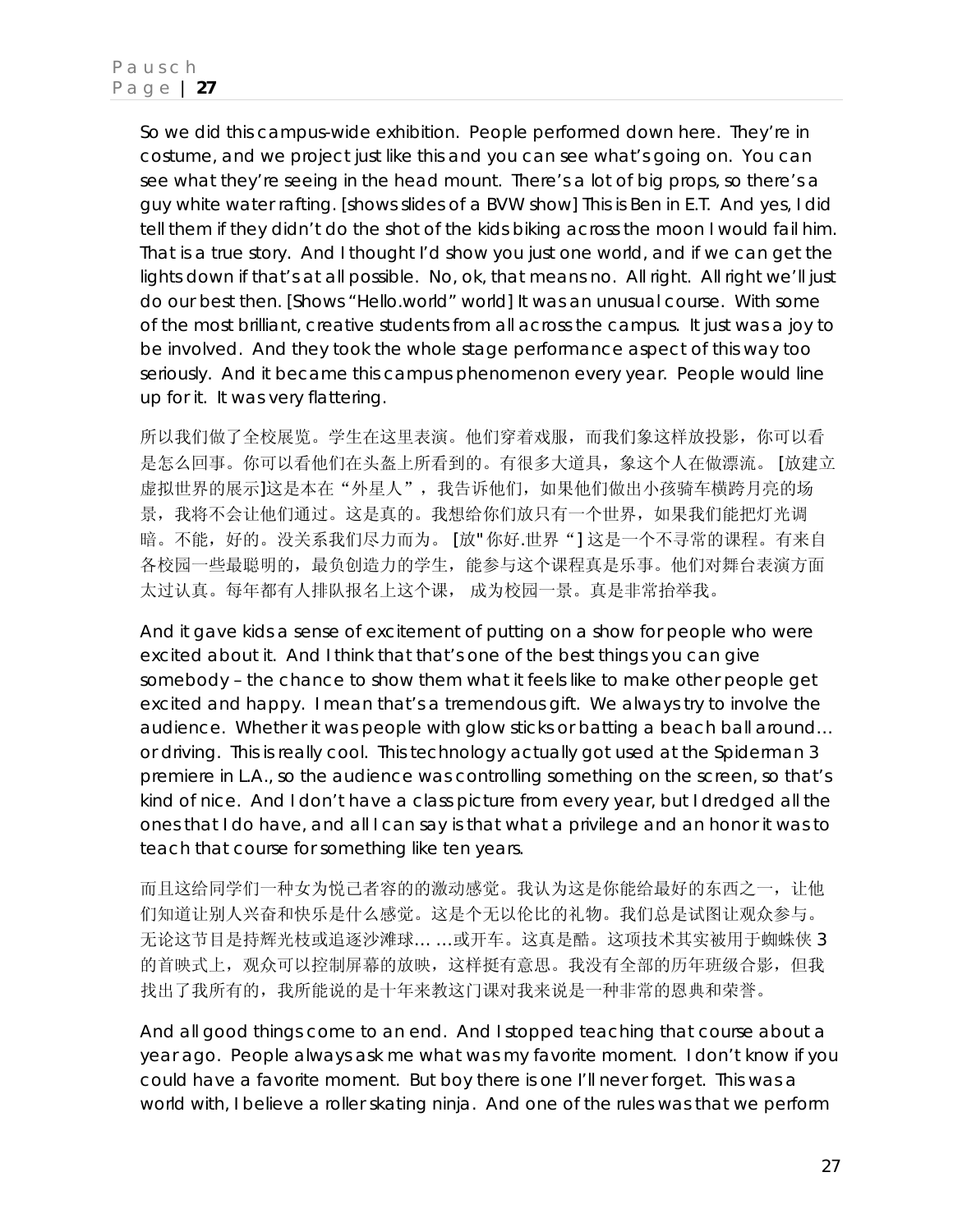these things live and they all had to really work. And the moment it stopped working, we went to your backup videotape. And this was very embarrassing. [Shows image of Roller Ninja world presentation]

天下没有不散的宴席。一年前我再教这门课。人们经常问我,什么是我最喜爱的时刻。我不 知道你可以只有一个最喜欢的时刻。但有一个我是永远忘不了的。这是一个,我想,有滚轴 溜冰忍者的虚拟世界。有一条规则是,我们做现场表演,系统得正常运转,一旦它停止工 作,我们切换到备用录像上。这是很窘的事。 [放滚轴溜冰忍者的虚拟世界展示]

So we have this ninja on stage and he's doing this roller skating thing and the world, it did not crash gently. Whoosh. And I come out, and I believe it was Steve, Audia, wasn't it? Where is he? OK, where is Steve? Ah, my man. Steve Audia. And talk about quick on your feet. I say, *Steve, I'm sorry but your world has crashed and we're going to go to videotape*. And he pulls out his ninja sword and says, *I am dishonored! Whaaa!* And just drops! [applause and laughter] And so I think it's very telling that my very favorite moment in ten years of this high technology course was a brilliant ad lib. And then when the videotape is done and the lights come up, he's lying there lifeless and his teammates drag him off! [laughter] It really was a fantastic moment.

所以我们有这个忍者在舞台上做滚轴溜冰,而这个虚拟世界,呼啦一下就崩溃了。我出来, 我相信是史蒂夫,奥地亚,不是吗?他在那?啊,是你。史蒂夫.奥地亚。他真是反应机敏。 我说,史蒂夫,抱歉,但你的世界已经崩溃了,我们要转到备用录像上。他拔出忍者剑说, 我受辱了!哇 ! 倒地! [掌声和笑声], 所以我认为这是非常说明问题, 10 年来这一高科技课 程中我最喜爱的时刻是一个出色的随机应变。然后当录像带放完,灯光回来,他躺在那跟死 了一样,他的队友把他给拖下去! [笑] 那真的是一个美妙时刻。

And the course was all about bonding. People used to say, you know, what's going to make for a good world? I said, *I can't tell you beforehand, but right before they present it I can tell you if the world's good just by the body language. If they're standing close to each other, the world is good*.

而这课程的关键是合作团结。人们总是问,做一个好的虚拟世界需要什么呢?我说,我不能 事先告诉你,但在他们展示前,我可以从他们的身体语言告诉你,这世界好不好。如果他们 互相站在很靠近,那这个虚拟世界就是好的。

And BVW was a pioneering course [Randy puts on vest with arrows poking out of the back], and I won't bore you with all the details, but it wasn't easy to do, and I was given this when I stepped down from the ETC and I think it's emblematic. If you're going to do anything that pioneering you will get those arrows in the back, and you just have to put up with it. I mean everything that could go wrong did go wrong. But at the end of the day, a whole lot of people had a whole lot of fun. When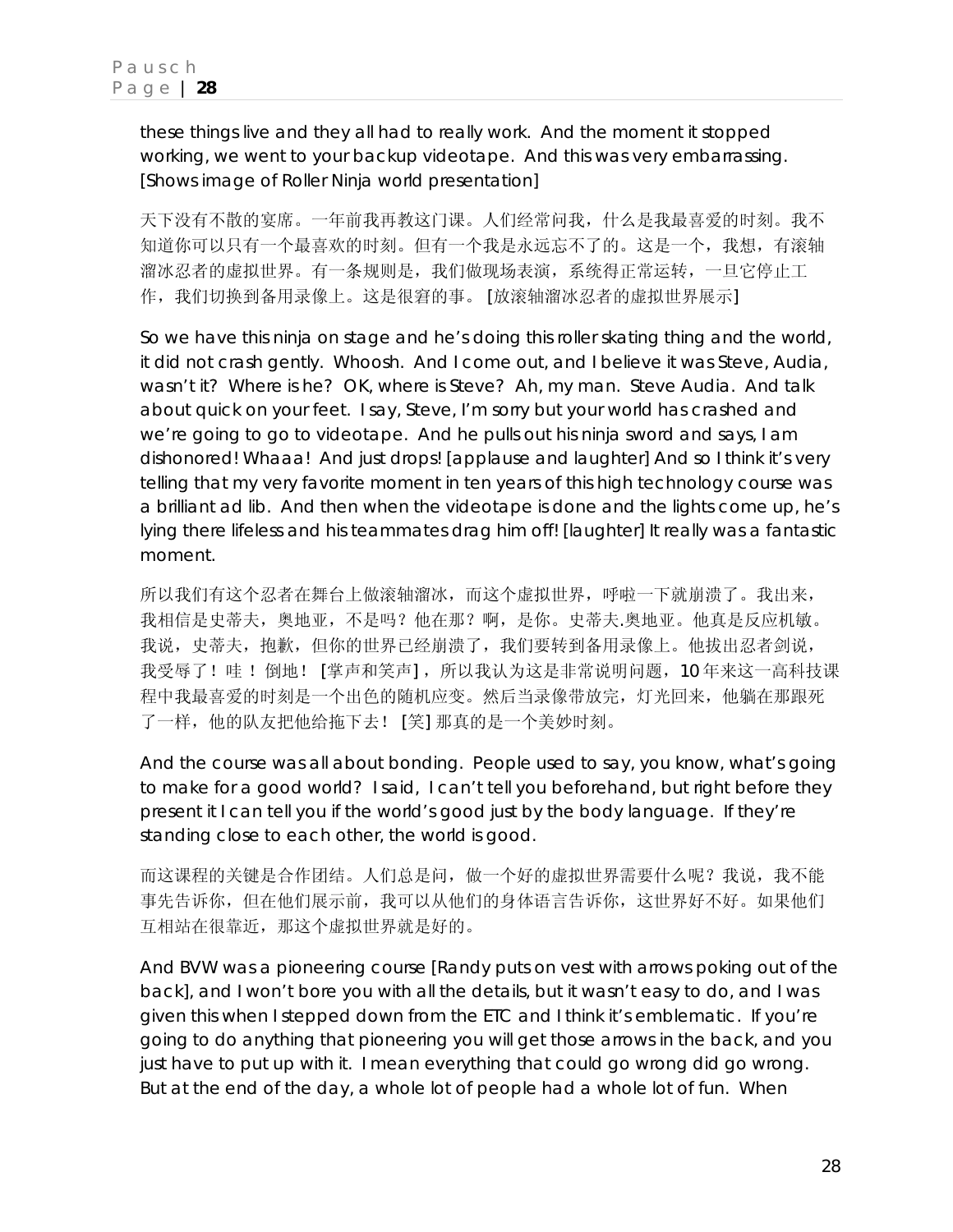you've had something for ten years that you hold so precious, it's the toughest thing in the world to hand it over. And the only advice I can give you is, *find somebody better than you to hand it to*. And that's what I did. There was this kid at the VR studios way back when, and you didn't have to spend very long in Jesse Schell's orbit to go, *the force is strong in this one*. And one of my greatest – my two greatest accomplishments I think for Carnegie Mellon was that I got Jessica Hodgins and Jesse Schell to come here and join our faculty. And I was thrilled when I could hand this over to Jesse, and to no one's surprise, he has really taken it up to the next notch. And the course is in more than good hands – it's in better hands. But it was just one course. And then we really took it up a notch. And we created what I would call the dream fulfillment factory. Don Marinelli and I got together and with the university's blessing and encouragement, we made this thing out of whole cloth that was absolutely insane. Should never have been tried. All the sane universities didn't go near this kind of stuff. Creating a tremendous opportunistic void.

建立虚拟世界是一个创业的课程[兰迪穿上一件背心插满箭头的背心],我不会跟你们唠叨细 节,但确实是不容易。当我从娱乐技术中心退下来时他们送给我这个,我觉得它特有象征意 义。枪打出头鸟,你只能面对现实。我的意思是一切可能出问题的地方都出了问题。但回头 看来,有很多人得到了很多乐趣。当你在你如此珍惜的事业上干了 10 年,把它交给别人真是 难舍难分。我能给的唯一的忠告就是,把它交给比你更优秀的人。而那正是我所做的。很早 以前,你在虚拟现实工作室的这个年轻人,杰西.谢尔,身边呆一会儿,就会觉得,天命非他 莫属。我在卡内基梅隆的一个最大的--两个最大的成就,请到杰西卡.霍金斯和杰西.谢尔加入 我们学院。我很高兴当我可以把这交给杰西,不出所料,这课程不但是后继有人,而且更上 一层楼。但这仅仅是一门课程。然后我们真的把它上升一个档次。我们创立了我称为的"圆 梦工厂"。唐.麦瑞乃里和我一起,在学校的支持和鼓励下,从零开始,化空白为神奇。这简 直是异想天开。所有理智的大学都不去碰这种东西。而这创造了巨大的机会真空。

So the Entertainment Technology Center was all about artists and technologists working in small teams to make things. It was a two-year professional master's degree. And Don and I were two kindred spirits. We're very different – anybody who knows us knows that we are very different people. And we liked to do things in a new way, and the truth of the matter is that we are both a little uncomfortable in academia. I used to say that I am uncomfortable as an academic because I come from a long line of people who actually worked for a living, so. [Nervous laughter] I detect nervous laughter! And I want to stress, Carnegie Mellon is the only place in the world that the ETC could have happened. By far the only place. [Shows slide of Don in tye-dyed shirt, shades and an electric guitar, sitting on a desk next to Randy, wearing nerd glasses, button-up shirt, staring at a laptop. Above their heads were the labels "Right brain/Left brain"] [laughter] OK, this picture was Don's idea, OK? And we like to refer to this picture as Don Marinelli on guitar and Randy Pausch on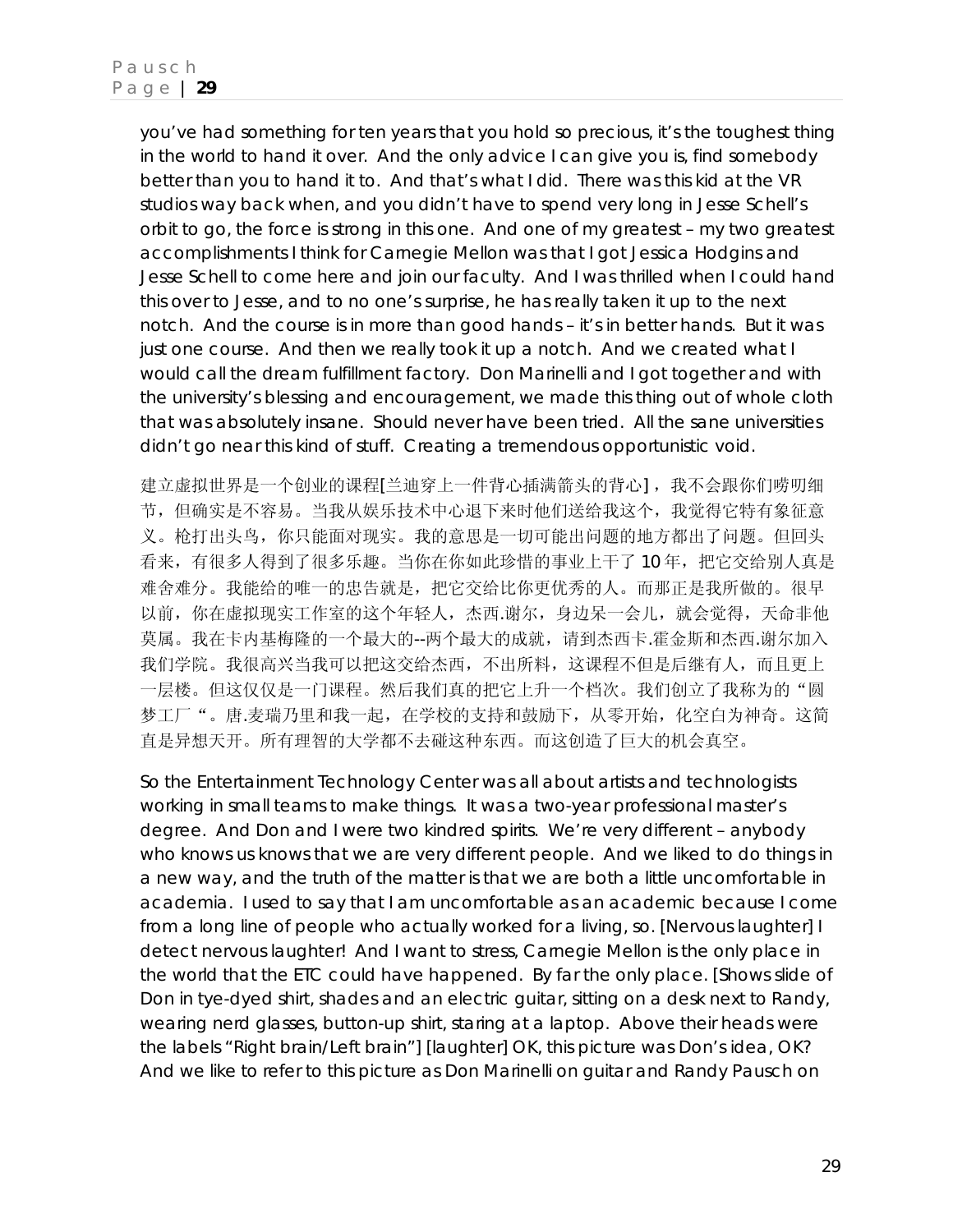keyboards. [laughter] But we really did play up the left brain, right brain and it worked out really well that way.

所谓娱乐技术中心是让艺术家和技术家组成小 团队创作。这是一个为期两年的专业硕士学 位。唐和我志同道合。我们非常不同—任何了解我们的人都知道我们是非常不同的人。我们 都喜欢用新方法做事,事实上,我们在学术界都有点不习惯。我曾说我不习惯做个学者是因 为我来自一个靠实际打工为生的家庭背景,所以 [紧张的笑]我听见有紧张的笑声! 我想强调 的是卡内基梅隆大学是在世界上唯一的能让娱乐技术中心产生的地方。到目前为止是唯一的 地方 [放幻灯片显示唐麦瑞乃里穿扎染衬衫,戴墨镜,抱电吉他,坐在兰迪旁的办公桌上,兰 迪 戴着学究眼镜,衬衫钮扣全系,盯着笔记本电脑。头上的标题是"右脑/左脑" ] [笑]这张照 片可是唐的主意。我们把这张照片叫作吉他手唐麦瑞乃里和键盘手兰迪波许。 [笑] 但我们确 实发挥了左脑,右脑的分工,而且合作的很好。

[Shows slide of Don looking intense] Don is an intense guy. And Don and I shared an office, and at first it was a small office. We shared an office for six years. You know, those of you who know Don know he's an intense guy. And you know, given my current condition, somebody was asking me, this is a terrible joke, but I'm going to use it anyway. Because I know Don will forgive me. Somebody said, *given your current condition, have you thought about whether you're going to go to heaven or hell?* And I said*, I don't know, but if I'm going to hell, I'm due six years for time served!* [laughter] I kid. Sharing an office with Don was really like sharing an office with a tornado. There was just so much energy and you never knew which trailer was next, right? But you know something exciting was going to happen. And there was so much energy, and I do believe in giving credit where credit is due. So in my typically visual way, if Don and I were to split the success for the ETC, he clearly gets the lion's share of it. [Shows image of a pie chart divided 70/30 (Don/Randy) ] He did the lion's share of the work, ok, he had the lion's share of the ideas. It was a great teamwork. I think it was a great yin and a yang, but it was more like YIN and yang. And he deserves that credit and I give it to him because the ETC is a wonderful place. And he's now running it and he's taking it global. We'll talk about that in a second.

 [放唐看起来很激动的幻灯] 唐是一个爱激动的人。我与唐共用一间办公室,在一开始是间很 小的办公室。我们有六年共用一间办公室。你们那些了解道唐的人知道他是个爱激动的人。 你知道,鉴于我目前的情况,有人问我,这是挺糟糕的笑话,但我还是要用它。因为我知道 唐会原谅我。有人说,鉴于你目前的状况,你有否想过你是会去天堂还是去地狱?我说,我 不知道,但是如果我去地狱,要减我六年已服刑期! [笑]我开玩笑。和唐共用办公室就象和 龙卷风共享办公室。那里有那么多能量和你永远不知道那一辆拖车要被卷走, 对吗?但你知 道会有令人兴奋的事情发生。而这能量是如此之大,我相信归功于有功者,所以,以我常用 的视觉表达方式,如果唐和我分配娱乐技术中心的成功,他显然获得的大部分份额。 [显示一 个饼分图 70/30 (唐/兰迪)] ,他做了大部分的工作,他提出了大部分的想法。那是一个美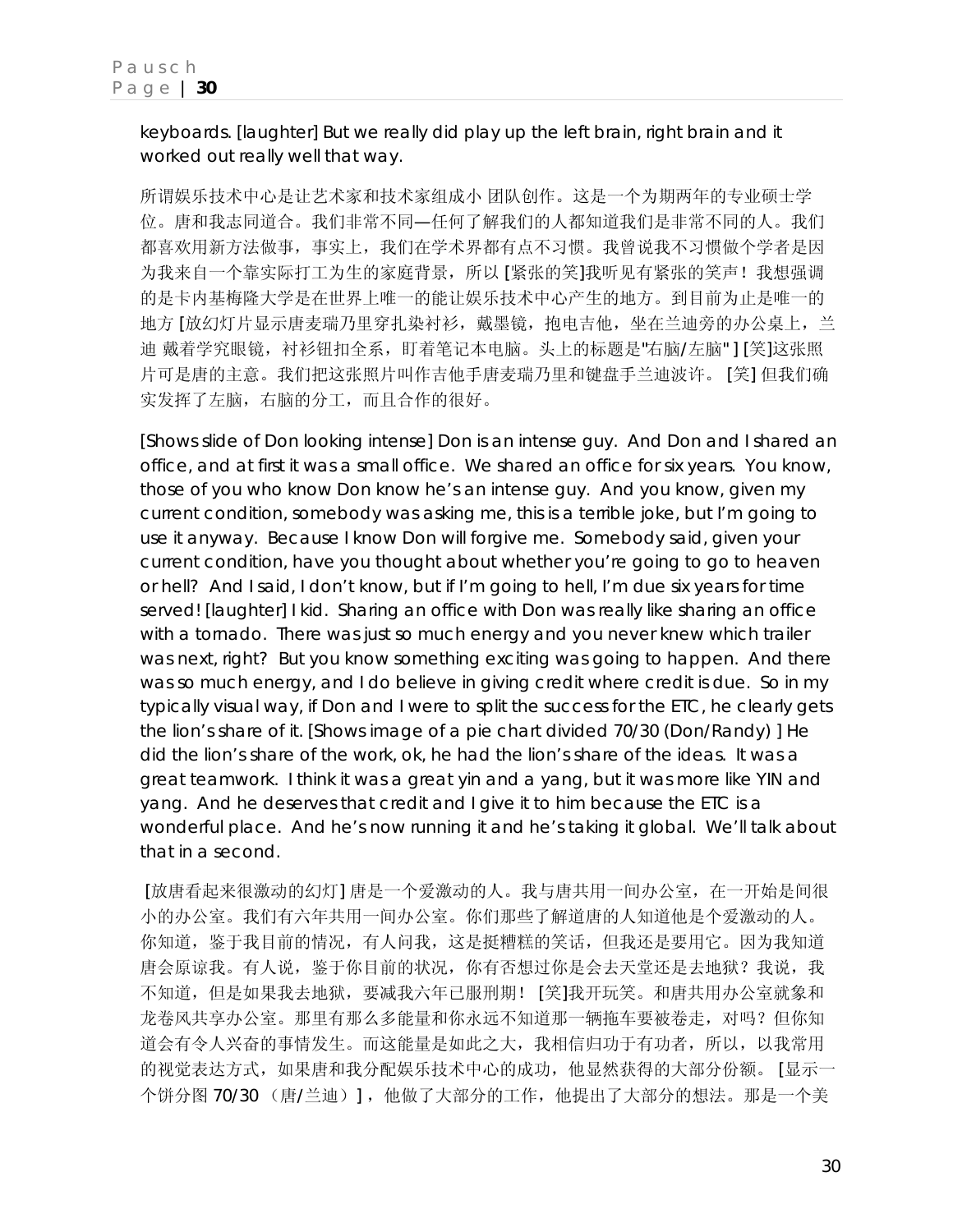好的合作。我认为那是一个了不起的阴和一个阳,但更象是阴阳。他值得我称赞,娱乐技术 中心是一个美妙的地方。他现在是掌舵人,他还要把它推向全球。我们马上将谈到这一点。

Describing the ETC is really hard, and I finally found a metaphor. Telling people about the ETC is like describing Cirque du Soleil if they've never seen it. Sooner or later you're going to make the mistake. You're going to say, *well it's like a circus*. And then you're dragged into this conversation about *oh, how many tigers, how many lions, how many trapeze acts?* And that misses the whole point. So when we say we're a master's degree, we're really not like any master's degree you've ever seen. Here's the curriculum [Shows slide of ETC curriculum] [laughter] The curriculum ended up looking like this. All I want to do is visually communicate to you that you do five projects in Building Virtual Worlds, then you do three more. All of your time is spent in small teams making stuff. None of that book learning thing. Don and I had no patience for the book learning thing. It's a master's degree. They already spent four years doing book learning. By now they should have read all the books.

描述娱乐技术中心真的很难,我最终找到了一个比喻。告诉别人娱乐技术中心就象是描述 (加拿大的)太阳马戏团。如果别人从来没有见过,那迟早你会犯错误说,它就像一个马戏 团。然后你就被拖进那种关于,哦,有多少只老虎,有多少狮子,有多少吊秋千的表演的谈 话中而错失关键。因此,当我们说这是一个硕士学位,我们可不是你所见过的硕 士学位。 这 是课程安排[显示娱乐技术中心的课程] [笑] 课程安排最后变成这样。我想要做的是以视觉表 达的方式让你们知道,你在建设虚拟世界做五个项目,然后再做 3 个。你的所有时间都花在 跟小团队作东西。没有这本书学习。唐和我没耐心学书本。这是硕士学位。他们已经用了 4 年时间作书本学习。现在他们应该已经读过所有的书了。

The keys to success were that Carnegie Mellon gave us the reins. Completely gave us the reins. We had no deans to report to. We reported directly to the provost, which is great because the provost is way too busy to watch you carefully. [laughter] We were given explicit license to break the mold. It was all project based. It was intense, it was fun, and we took field trips! Every spring semester in January, we took all 50 students in the first year class and we'd take them out to shots at Pixar, we take them to Pixar, Industrial Light and Magic, and of course when you've got guys like Tommy there acting as host, right, it's pretty easy to get entrée to these places. So we did things very very differently. The kind of projects students would do, we did a lot of what we'd call *edutainment*.

我们成功的关键是卡内基梅隆大学放手让我们去干。完全放手。我们不必向任何院长报告。 我们直接向教务长报告,这样非常好因为教务长忙的根本固不上费心管我们。 [笑声]我们有 明确的打破旧模式的授权。我们的教学是以课题为刚。紧张有趣,我们还出外考察!每年一 月春季学期,我们带全部 50 名学生到皮克斯动画工作室和光魔影视特技制作公司,当然当你 有像汤米这样的人作东,你进那些地方就很容易。所以我们做的事非常与众不同。我们把很 多很多学生做的课题工作称为"娱教"。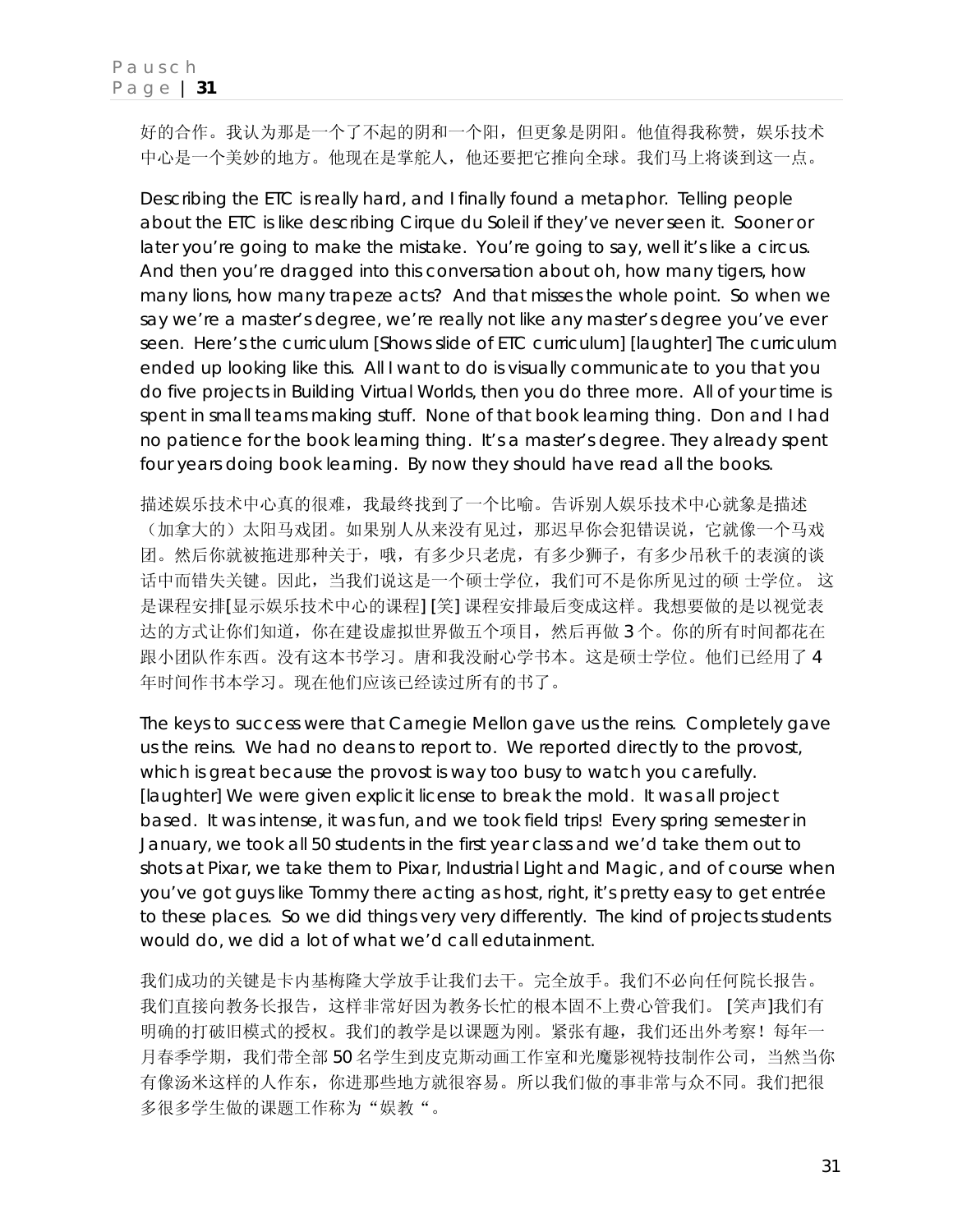We developed a bunch of things with the Fire Department of New York, a network simulator for training firefighters, using video game-ish type technology to teach people useful things. That's not bad. Companies did this strange thing. They put in writing, *we promise to hire your students*. I've got the EA and Activision ones here. I think there are now, how many, five? Drew knows I bet. So there are five written agreements. I don't know of any other school that has this kind of written agreement with any company. And so that's a real statement. And these are multiple year things, so they're agreeing to hire people for summer internships that we have not admitted yet. That's a pretty strong statement about the quality of the program. And Don, as I said, he's now, he's crazy. In a wonderful complimentary way. He's doing these things where I'm like, *oh my god*. He's not here tonight because he's in Singapore because there's going to be an ETC campus in Singapore. There's already on in Australia and there's going to be on in Korea. So this is becoming a global phenomenon. So I think this really speaks volumes about all the other universities. It's really true that Carnegie Mellon is the only university that can do this. We just have to do it all over the world now.

我们为纽约消防局做了一堆东西,训练的消防队员的网络模拟器,用视频游戏类的技术来教 人们有用的事。干得不错。几家公司也开先例的提出书面承诺聘用我们的学生。我这里有艺 电公司和视动公司的保证书。我想现在有,多少,五个?我肯定朱知道。所以有五个书面保 证书。我不知道任何其他学校同任何公司有这样的书面协议。所以这是一个真正的声明。这 些保证是多年有效的,所以,他们同意雇佣我们还没入取的学生做暑期实习生。这是对我们 教学质量的一个很强力的声明。如我所说,唐,他现在啊,以一个美妙赞美的角度来说,疯 了。他做的事情让我情不自禁的想,天哪。他今晚不在这里,因为他在新加坡,因为娱乐技 术中心将出那里办一 个分校园。澳大利亚已经有了一个,韩国也要有。因此,这正成为一个 全球性的现象。所以,我觉得也很清楚的说明了其它大学(的水平)。真的是只有卡内基梅 隆大学能做到这个。现在我们把这扩展到全世界。

One other big success about the ETC is teaching people about focus – oh I hear the nervous laughter from the students. I had forgotten the delayed shock therapy effect of these bar charts. When you're taking Building Virtual Worlds, every two weeks we get peer feedback. We put that all into a big spreadsheet and at the end of the semester, you had three teammates per project. Five projects, that's 15 data points, that's statistically valid. And you get a bar chart telling you on a ranking of how easy you are to work with, where you stacked up against your peers. Boy that's hard feedback to ignore. Some still managed. [laughter] But for the most part, people looked at that and went, *wow, I've got to pick it up a notch. I better start thinking about what I'm saying to people in these meetings.* And that is the best gift an educator can give is to get somebody to become self reflective.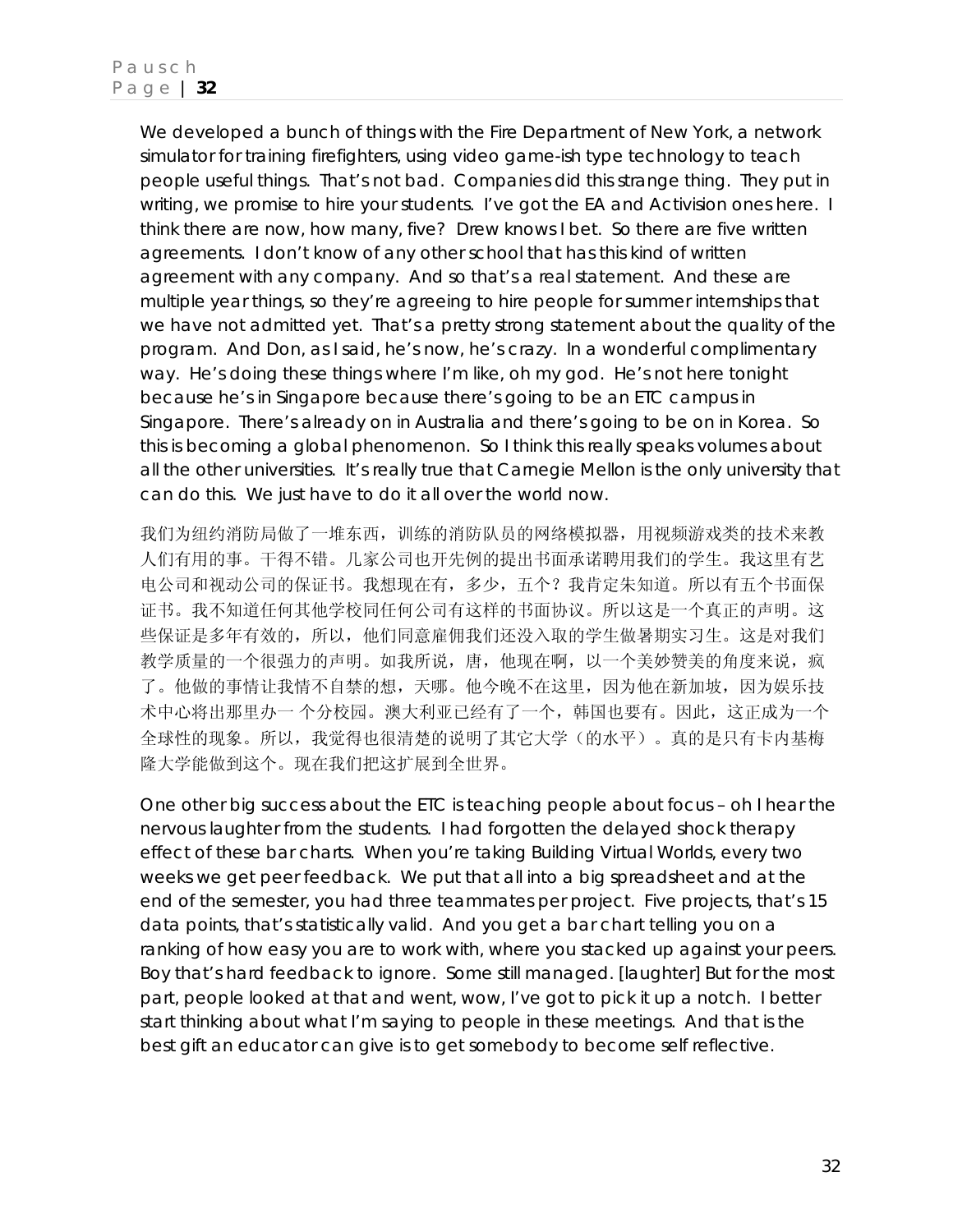娱乐技术中心的另一巨大成功是教人把握人生焦点--哦,我听到有学生在紧张地笑,从。我忘 记了那些条状图的迟发休克疗法效应。当你门上建设虚拟世界课时,我们每两周会得到组员 的反 馈。我们把数据放到一个大表格里,在学期末,你有五个课题,每个课题三个组员,这 就是 15 个数据点,可以做有效统计。你会得到一个条状图表告诉你是否如何容易一起工作的 排名, 你和你的同侪相比如何。这样的硬反馈很难忽视。但还是有人做到了。 [笑], 但大部 份人看到这个都会说,哇,我要向上提升。我要开始思考在讨论会上对人说什么。一个教育 工作者能给的最好的礼物就是让人能自我反省。

So the ETC was wonderful, but even the ETC and even as Don scales it around the globe, it's still very labor intensive, you know. It's not Tommy one-at-a-time. It's not a research group ten at a time. It's 50 or 100 at a time per campus times four campuses. But I wanted something infinitely scalable. Scalable to the point where millions or tens of millions of people could chase their dreams with something. And you know, I guess that kind of a goal really does make me the Mad Hatter.

所以娱乐技术中心非常成功,但即使唐在把它向全球扩展,它仍然是个劳力密集型项目。这 不是汤米一对一,它不是 10 人一次的研究小组,它是每校区 50 或 100 人乘以 4 个校区。但 我想要做的是能够无限扩展。能扩展到让百万,千万的人用它追逐自己的梦想。你知道,我 猜那种目标让我变成了疯帽匠(爱丽斯梦游仙境人物)。

So Alice is a project that we worked on for a long long time. It's a novel way to teach computer programming. Kids make movies and games. The head fake – again, we're back to the head fakes. The best way to teach somebody something is to have them think they're learning something else. I've done it my whole career. And the head fake here is that they're learning to program but they just think they're making movies and video games. This thing has already been downloaded well over a million times. There are eight textbooks that have been written about it. Ten percent of U.S. colleges are using it now. And it's not the good stuff yet. The good stuff is coming in the next version.

爱丽丝软件是我们长期致力发展的一个项目。它是用一种新颖的方式来教计算机编程。孩子 们喜欢做电影和游戏。障眼法-我们又回到障眼法来。教别人东西的最好方法是让他们认为他 们在学其它的东西。我的整个职业生涯都在做这个。这里的障眼法是,他们在学习编程时却 以为是在拍电影和视频游戏。这件软件已被下载超过 100 万次。已经出了八本关于它的教科 书。 10 %的美国院校正在使用它。但它还不够好,下一版会更好。

I, like Moses, get to see the promised land, but I won't get to set foot in it. And that's OK, because I can see it. And the vision is clear. Millions of kids having fun while learning something hard. That's pretty cool. I can deal with that as a legacy. The next version's going to come out in 2008. It's going to be teaching the Java language if you want them to know they're learning Java. Otherwise they'll just think that they're writing movie scripts. And we're getting the characters from the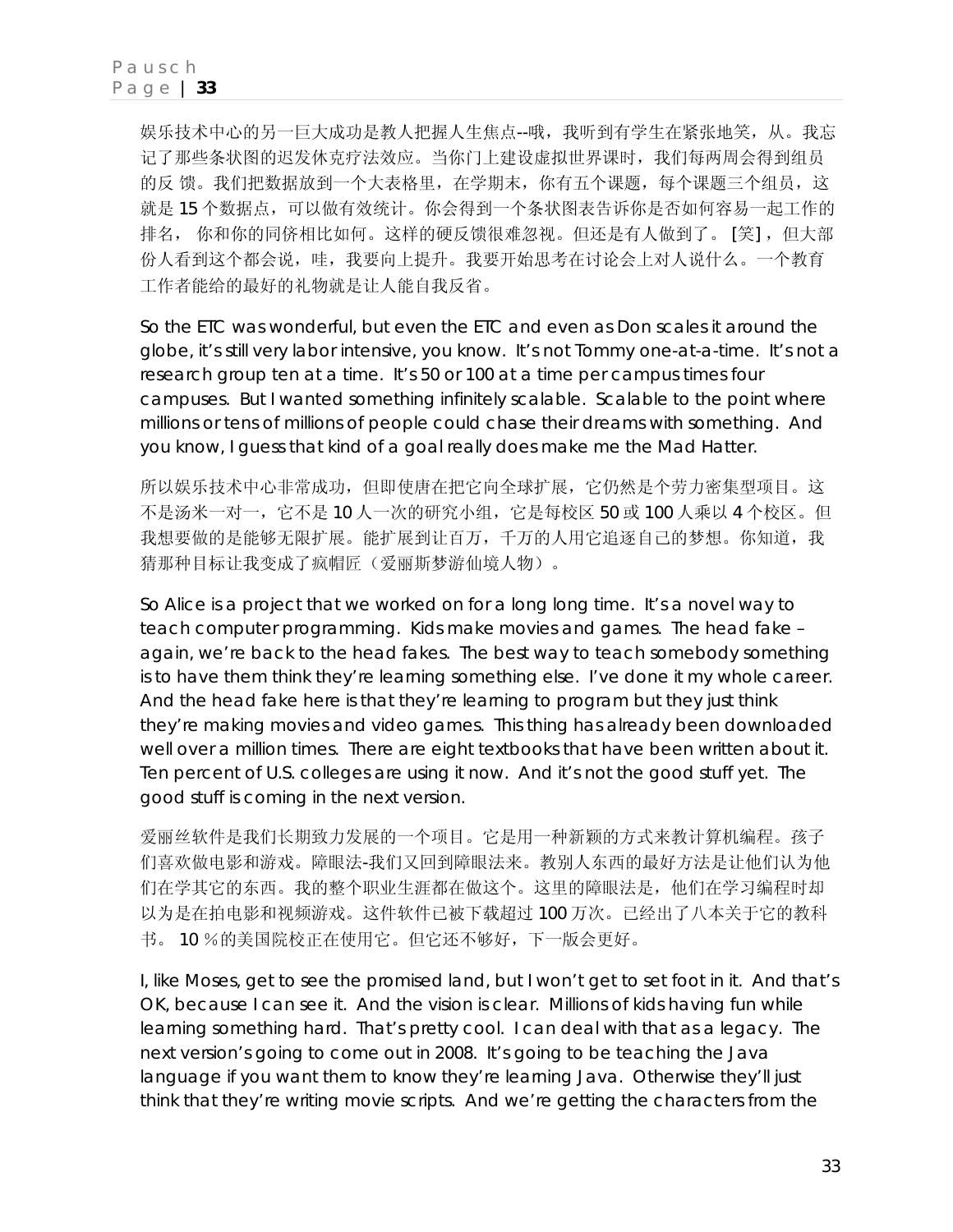bestselling PC video game in history, *The Sims*. And this is already working in the lab, so there's no real technological risk. I don't have time to thank and mention everybody in the Alice team, but I just want to say that Dennis Cosgrove is going to be building this, has been building this. He is the designer. This is his baby. And for those of you who are wondering, *well, in some number of months who should I be emailing about the Alice project,* where's Wanda Dann? Oh, there you are. Stand up, let them all see you. Everybody say, *Hi Wanda*.

我,就像(先知)摩西,能看到上帝的应许之地,但却不能涉足。那也行,因为我可以看到 它。远景是很清楚的。上百万年轻人一边玩,一边学习困难的功课。这很酷。我可以接受这 个作为我的遗产。下一版要 2008 年出来。如果你想让他们知道他们在学习什么的话,它将教 Java 计算机语言。否则,对他们来说只是创作电影剧本。而我们将加入最畅销的电 脑游 戏,模拟人生,中的卡通人物。这在实验室中已经可以运行,所以没有真正的技术风险。我 没有时间去感谢和提到在爱丽丝团队的每个人,但我只想说丹尼斯.科斯格罗夫将,已经在建 造这个。他是设计师。这是他的孩子。对那些心存疑虑,不知在几个月后该给谁发关于爱丽 丝项目的电子邮件的人,旺达.丹在那里 ?哦,你在这儿。请站起来,让他们都看到你。大家 说,旺达好。

# **Audience(**听众**):**

Hi, Wanda.

旺达好。

### **Randy Pausch:**

Send her the email. And I'll talk a little bit more about Caitlin Kelleher, but she's graduated with her Ph.D., and she's at Washington University, and she's going to be taking this up a notch and going to middle schools with it. So, grand vision and to the extent that you can live on in something, I will live on in Alice.

给她发电子邮件。我要多将一点凯特琳.凯乐荷,但她博士毕业,现在华盛顿大学,她将把这 个项目更进一步发展,带到中学去。所以,讲到大远景和你可以继续活在什么之中的话,我 会活在爱丽丝中。

All right, so now the third part of the talk. Lessons learned. We've talked about my dreams. We've talked about helping other people enable their dreams. Somewhere along the way there's got to be some aspect of what lets you get to achieve your dreams. First one is the roles of parents, mentors and students. I was blessed to have been born to two incredible people. This is my mother on her 70<sup>th</sup> birthday. [Shows slide of Randy's mom driving a bumper car on an amusement park race course] [laughter] I am back here. I have just been lapped. [laughter] This is my dad riding a roller coaster on his 80<sup>th</sup> birthday. [Shows slide of dad] And he points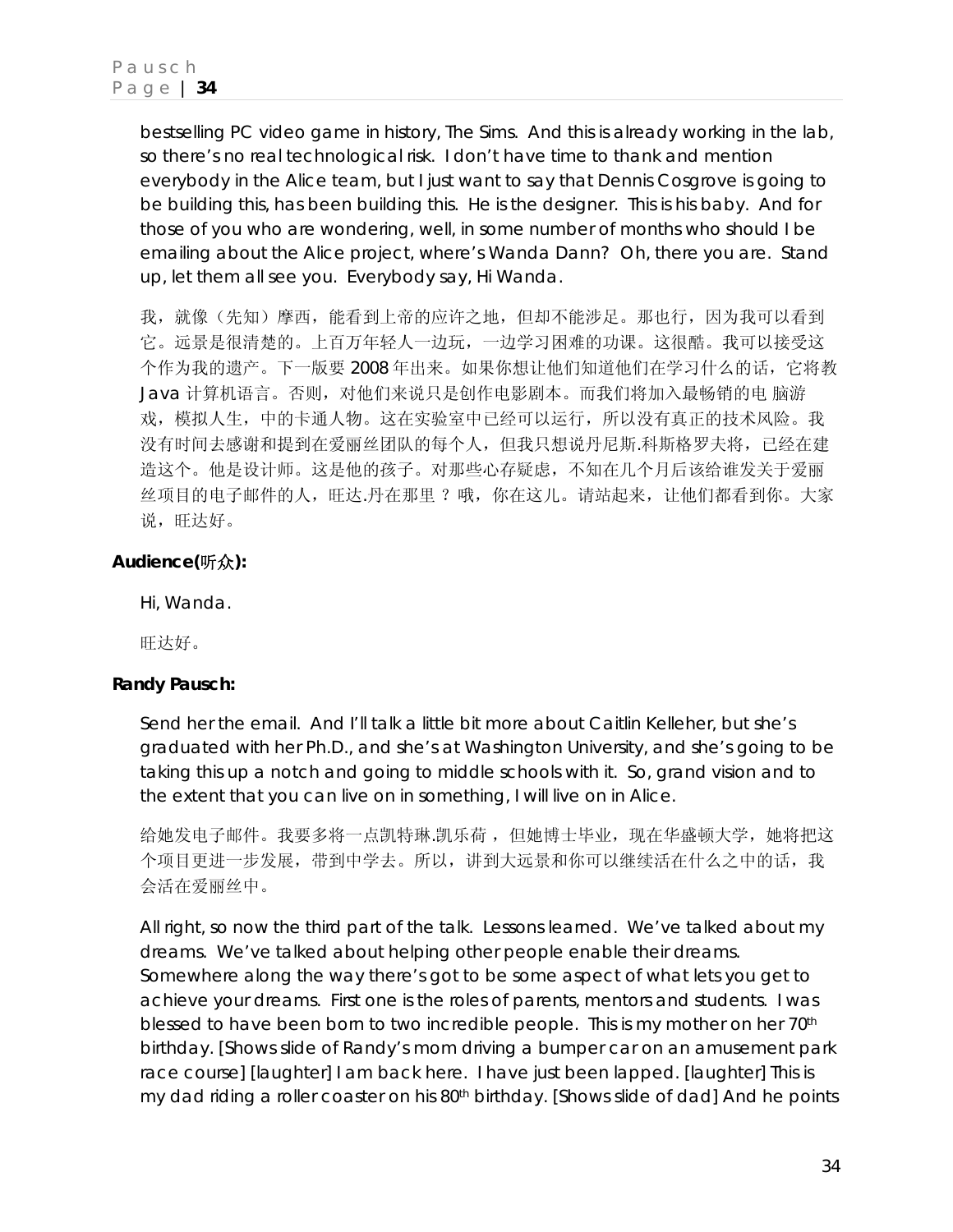out that he's not only brave, he's talented because he did win that big bear the same day. My dad was so full of life, anything with him was an adventure. I don't know what's in that bag, but I know it's cool. My dad dressed up as Santa Claus, but he also did very very significant things to help lots of people. This is a dormitory in Thailand that my mom and dad underwrote. And every year about 30 students get to go to school who wouldn't have otherwise. This is something my wife and I have also been involved in heavily. And these are the kind of things that I think everybody ought to be doing. Helping others.

好,那么第三部分,教训。我们已经谈了我的梦想。我们已经谈到帮助别人,使他们的梦想 成真。在这过程中总应有一些方面谈到是什么让你实现你的梦想。首先就是父母,导师和学 生的角色。我很有福的成为两个了不起的人的孩子。这是我妈妈过她 70 岁生日。 [放兰迪的 妈妈开着碰碰车在游乐园赛车场] [笑]我在这里。我已经被甩了一圈。 [笑] 这是我爸爸 80 岁 生日时坐过山车。 [放爸爸的幻灯], 他说, 他不但勇敢, 而且机智, 因为那天他还赢了那个 大熊回来。我父亲是如此的充满生命力,与他在一起的任何事都是一种探险。我不知道袋子 里是什么,但我知道它一定有趣。我爸爸打扮成圣诞老人,但他也做了非常,非常有意义的 事去帮助很多人。这是在泰国的一个由我的妈妈和爸爸出资的学生寝室。每年约有 30 名学生 因而能去上学。这是我和我的夫人积极参与的事情。我认为大家都应该去做这样的事:帮助 别人。

But the best story I have about my dad – unfortunately my dad passed away a little over a year ago – and when we were going through his things, he had fought in World War II in the Battle of the Bulge, and when we were going through his things, we found out he had been awarded the Bronze Star for Valor. My mom didn't know it. In 50 years of marriage it had just never come up.

但关于我爸爸的最好故事,可惜我父亲一年多前去世了-当我们整理他的遗物时,他曾参加过 二战中的凸出部战役(又名阿登战役, 1944 年冬,德军在比利时阿登高原对盟军发动最后一 次战略反攻, 双方伤亡惨重, 译者注)-, 当我们整理他的遗物时, 我们发现他曾因作战勇敢 而被授予铜星勋章。我妈妈一点都不知道。在 50 年的婚姻中我爸爸从未提过。

My mom. Mothers are people who love even when you pull their hair. And I have two great mom stories. When I was here studying to get my Ph.D. and I was taking something called the theory qualifier, which I can definitively say is the *second* worst thing in my life after chemotherapy. [laughter] And I was complaining to my mother about how hard this test was and how awful it was, and she just leaned over and she patted me on the arm and she said, *we know how you feel honey, and remember when your father was your age he was fighting the Germans.* [laugher] After I got my Ph.D., my mother took great relish in introducing me as, *this is my son, he's a doctor but not the kind that helps people*. [laughter] These slides are a little bit dark, but when I was in high school I decided to paint my bedroom. [shows slides of bedroom] I always wanted a submarine and an elevator. And the great thing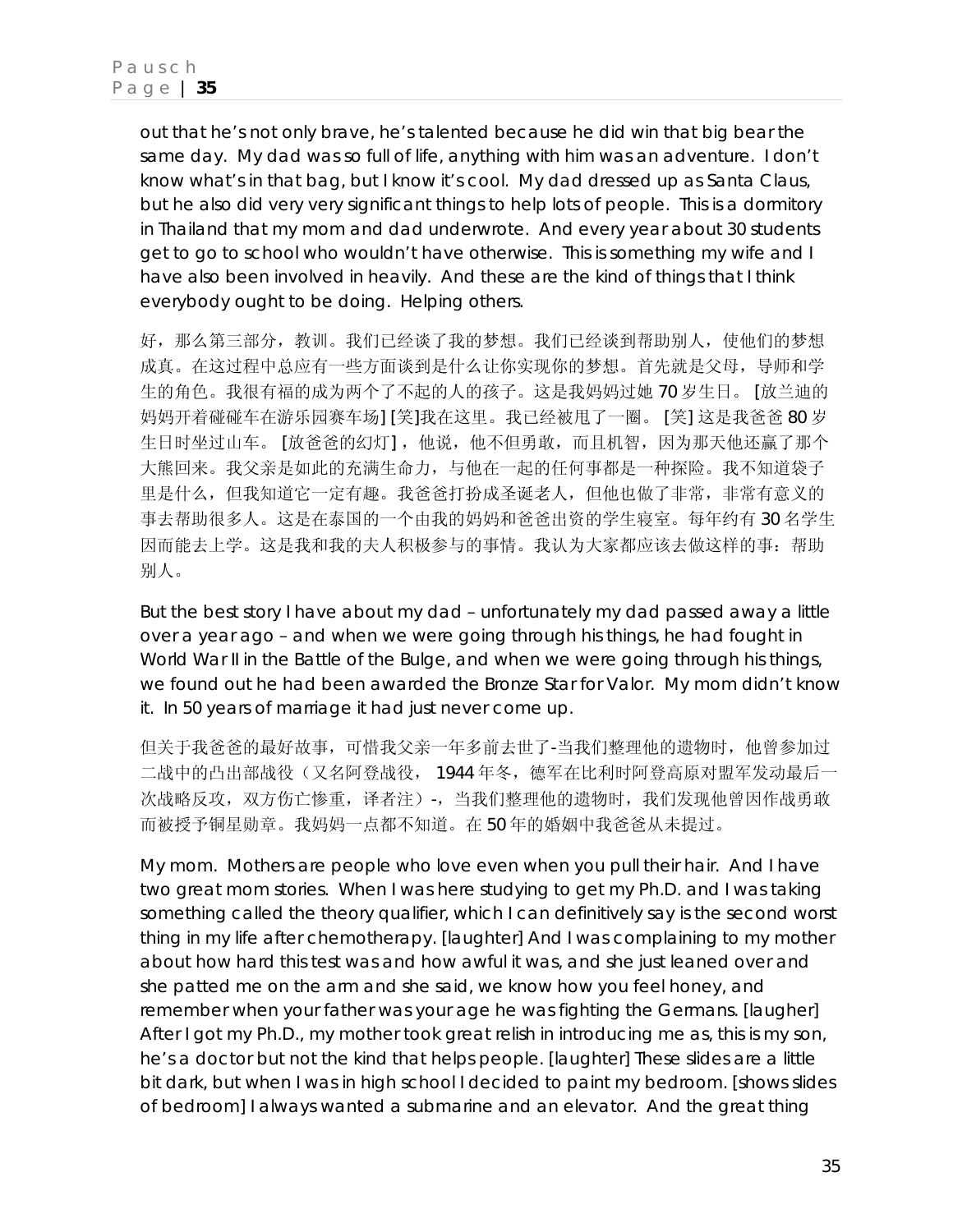about this [shows slide of quadratic formula painted on wall] [interrupted by laughter] – what can I say? And the great thing about this is they let me do it. And they didn't get upset about it. And it's still there. If you go to my parent's house it's still there. And anybody who is out there who is a parent, if your kids want to paint their bedroom, as a favor to me let them do it. It'll be OK. Don't worry about resale value on the house.

我妈妈。母亲是即使你们拽它们头发也仍爱你们的人。我有两个有趣的母亲故事。当我在这 里攻读博士时,我要通过计算机理论资格考试,而我可以明确地说这是我一生中仅次于化疗 的第二糟糕的事。 [笑] 我跟我妈妈抱怨这考试有多难,有多可怕,她只是靠过来,拍拍我的 胳膊说,我知道你的感受,小鬼,可记住你爸爸在你的年龄,正在和德国人打仗呢。 [笑]我 拿的博士学位后,我的母亲宣读津津乐道介绍我,这是我的儿子,他是一名博士,但不是帮 助人的那种(医学博士,英语医生/博士为同一词,译者注)。 [笑] 这些幻灯片有点暗, 但是 当我上高中时我决定漆我的卧房。 [显示卧室的幻灯]我一直想要一艘潜艇和电梯。了不起的 是,[幻灯显示画在墙上的二次方程式] [被笑声打断] -我能说什么呢?了不起的是他们允许我 去做。他们并没有不高兴。这个现在还在。如果你去我的父母家,它仍然存在。如果在座的 有家长,如果您的孩 子想画自己的卧室,作为对我的好意,让他们去画。没问题。不必担心 房子的转售价值。

Other people who help us besides our parents: our teachers, our mentors, our friends, our colleagues. God, what is there to say about Andy Van Dam? When I was a freshman at Brown, he was on leave. And all I heard about was this Andy Van Dam. He was like a mythical creature. Like a centaur, but like a really pissed off centaur. And everybody was like really sad that he was gone, but kind of more relaxed? And I found out why. Because I started working for Andy. I was a teaching assistant for him as a sophomore. And I was quite an arrogant young man. And I came in to some office hours and of course it was nine o'clock at night and Andy was there at office hours, which is your first clue as to what kind of professor he was. And I come bounding in and you know, I'm just I'm going to save the world. There're all these kids waiting for help, da da, da da, da da, da da, da da. And afterwards, Andy literally Dutch-uncled – he's Dutch, right? He Dutch-uncled me. And he put his arm around my shoulders and we went for a little walk and he said, *Randy, it's such a shame that people perceive you as so arrogant. Because it's going to limit what you're going to be able to accomplish in life*. What a hell of a way to word your being a jerk. [laughter] Right? He doesn't say you're a jerk. He says people are perceiving you this way and he says the downside is it's going to limit what you're going to be able to accomplish.

除了我们的父母,我们的老师,我们的导师,我们的朋友,同事,都会帮助我们。上帝,有 怎么说安迪凡丹呢?当我在布朗大学上大一时,他正在休假。但他的名字却是如雷贯耳。他 像一个神话动物。就像(西腊神话中的)半马人,而且像一个愤怒的半马人。每个人都因他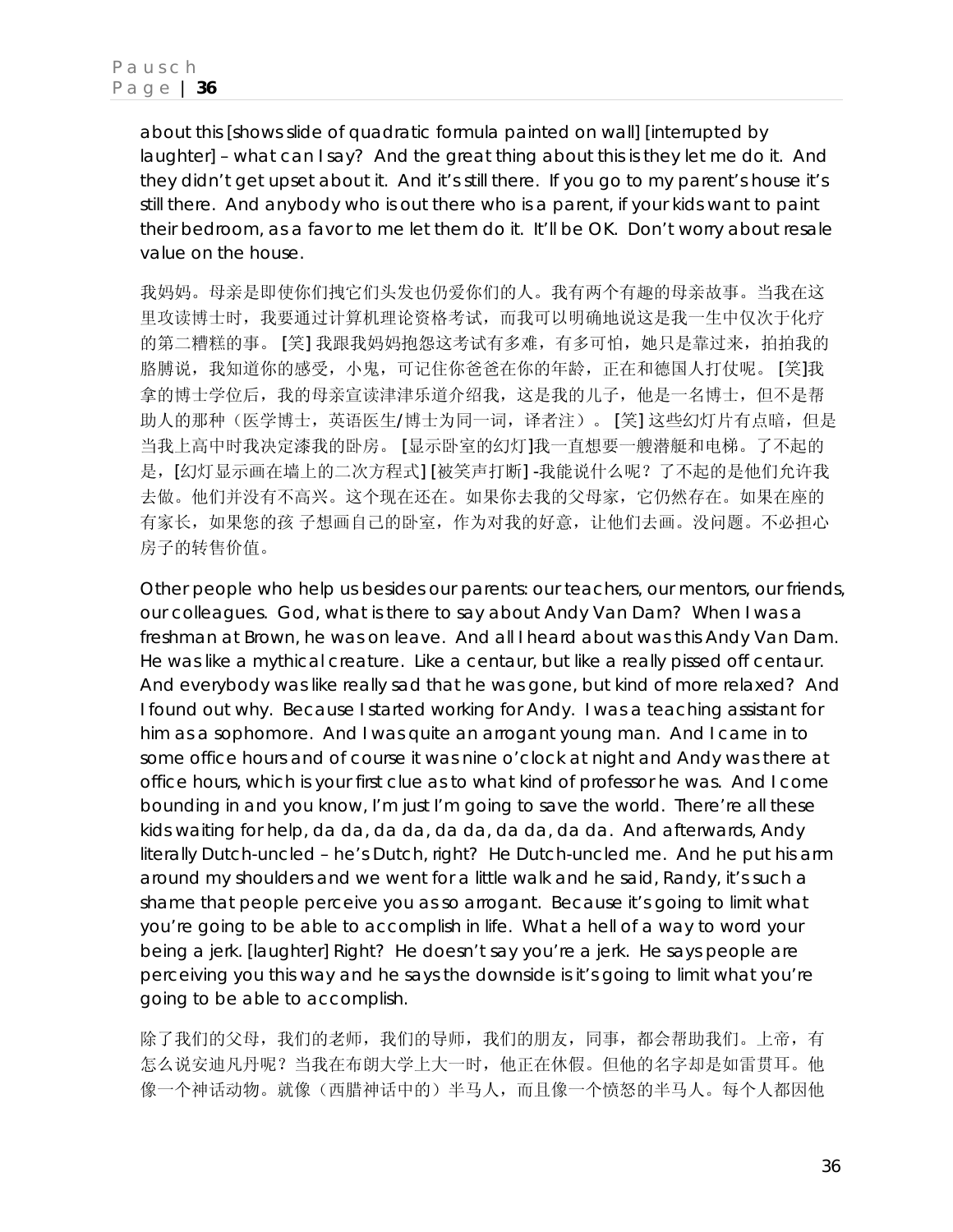不在而难过,可又因此而觉得放松?我找到了原 因。因为我开始为安迪工作。我上大二时做 他的教学助理。我那时是一个很傲慢的年轻人。我在他的一些开放咨询时段去,当然是在晚 上 9 点钟,而安迪总在那里,这也是你知道他是什么样的教授的第一个线索。我就蹦着走进 来感觉自己像个救世主。这些孩子都等着我帮助,哒哒,哒哒,哒哒,哒哒,哒哒,哒哒。之后, 安迪做了我的"荷兰叔叔" -他是荷兰人, 对吧?他做了我的"荷兰叔叔"(英文"荷兰叔 叔"意为严厉、不讲情面的"教诲者,译者注)。他用手臂圈着我的肩膀在外面走了走,兵然 后说,兰迪,人们觉得你很傲慢,这真遗憾,这会影响你人生的发展的。这是怎样一个表达 "你是个混蛋"的方式啊![笑]对吗?他不说你是混蛋。他说,人们觉得你是,而这样会限制 你的发展。

When I got to know Andy better, the beatings became more direct, but. [laughter] I could tell you Andy stories for a month, but the one I will tell you is that when it came time to start thinking about what to do about graduating from Brown, it had never occurred to me in a million years to go to graduate school. Just out of my imagination. It wasn't the kind of thing people from my family did. We got, say, what do you call them? Jobs. And Andy said, *no, don't go do that. Go get a Ph.D. Become a professor.* And I said, *why?* And he said, *because you're such a good salesman that any company that gets you is going to use you as a salesman. And you might as well be selling something worthwhile like education*. [long pause] Thanks.

当我更安迪熟了后,批评就直接多了。但, [笑] 我可以给你们讲一个月安迪的故事,但我要 告诉你们的是,当到了开始思考从布朗毕业之后怎么做的时候,我没有一仃点要上研究生的 想法。从未想过。它不是我们家人做的事。我们有,怎么称呼来着?工作。但安迪说,不, 别去找工作。拿个博士学位,做一名教授。我问,为什么?他说,因为你是这么好的一个推 销员,任何公司雇了你以后都会用你作推销员。你不如卖点有用的东西,比如教育。 [稍长停 顿]谢谢。

Andy was my first boss, so to speak. I was lucky enough to have a lot of bosses. [shows slide of various bosses] That red circle is way off. Al is over here. [laughter] I don't know what the hell happened there. He's probably watching this on the webcast going, *my god he's targeting and he still can't aim!* [laughter] I don't want to say much about the great bosses I've had except that they were great. And I know a lot of people in the world that have had bad bosses, and I haven't had to endure that experience and I'm very grateful to all the people that I ever had to have worked for. They have just been incredible.

安迪算是我的第一个老板。我是幸运有很多老板。 [幻灯片显示各老板] 这个红圈太偏了。艾 而是在这里。 [笑]我不知道这是怎么回事。他大概正在看网路转播,说,我的上帝,他有目 标,他他仍不能瞄准! [笑]我不想说太多我的好老板们,只是要说,他们都很好。我知道有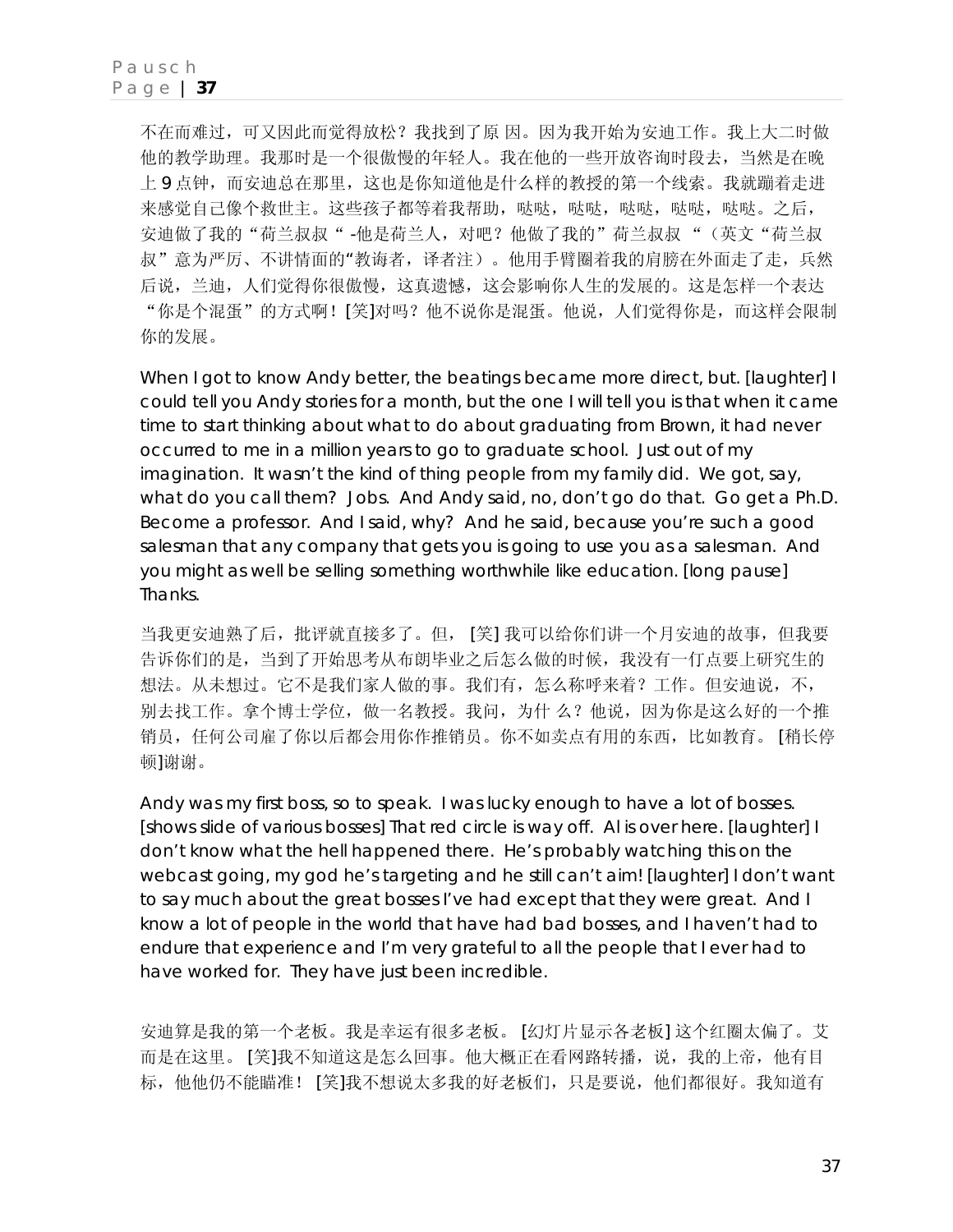很多人有坏老板,我还没有过那种经验,我也很感激所有的人我曾经为之工作的人。他们简 直令人难以置信的好。

But it's not just our bosses, we learn from our students. I think the best head fake of all time comes from Caitlin Kelleher. Excuse me, *Doctor* Caitlin Kelleher, who just finished up here and is starting at Washington University, and she looked at Alice when it was an easier way to learn to program, and she said, *yeah, but why is that fun?* I was like, *'cause uh, I'm a compulsive male… like to make the little toy soldiers move around by my command, and that's fun*. She's like, *hmm.* And she was the one who said, *no, we'll just approach it all as a storytelling activity*. And she's done wonderful work showing that, particularly with middle school girls, if you present it as a storytelling activity, they're perfectly willing to learn how to write computer software. So all-time best head fake award goes to Caitlin Kelleher's dissertation.

但我们不仅从我们的老板那里学,我们也从我们的学生那里学。我认为有史以来最好的障眼 法是来自凯特琳.凯乐荷。对不起,凯特琳.凯乐荷博士。她刚刚毕业,开始在华盛顿大学工 作。她审视爱丽丝软件,那时这只是让学习编程变容易的一个方法,她说,是啊,但这为什 么好玩呢?我当时想,因为,啊,我是个冲动的男生… …我喜欢让由我指挥玩具士兵走来走 去,那对我来说很有趣。她就,嗯 。然后她说,不,我们应该把它作为一个讲故事活动。她 的杰出工作表明,尤其是对女中学生,如果你把编程作为一个讲故事的活动,他们非常愿意 学习如何写计算机软件。所有有史以来最好的障眼法奖去授予凯特琳.凯乐荷的论文。

President Cohen, when I told him I was going to do this talk, he said, *please tell them about having fun, because that's what I remember you for*. And I said, *I can do that, but it's kind of like a fish talking about the importance of water*. I mean I don't know how to not have fun. I'm dying and I'm having fun. And I'm going to keep having fun every day I have left. Because there's no other way to play it.

科恩校长,当我告诉他我要做这个讲座时,他说,请告诉他们乐趣,因为这是他们所记得 你。我说,我可以做到,但这有点像让鱼谈水的重要性。我的意思是我不知道怎么没有乐 趣。我在死去可我仍要玩乐。我还会继续开心玩乐每一天直到最后。因为我不知道任何其它 的活法。

So my next piece of advice is, you just have to decide if you're a Tigger or and Eeyore. [shows slide with an image of Tigger and Eeyore with the phrase "Decide if you're Tigger or Eeyore"] I think I'm clear where I stand on the great Tigger/Eeyore debate. [laughter] Never lose the childlike wonder. It's just too important. It's what drives us.

所以我的下一条建议就是, 你必须决定你是跳跳虎还是依唷驴(童话中小熊维尼 Winnie the Pooh 的两个朋友, 性格一乐观, 一悲观. 译者注). [放画有跳跳虎和依唷驴的幻灯, 文字内容为"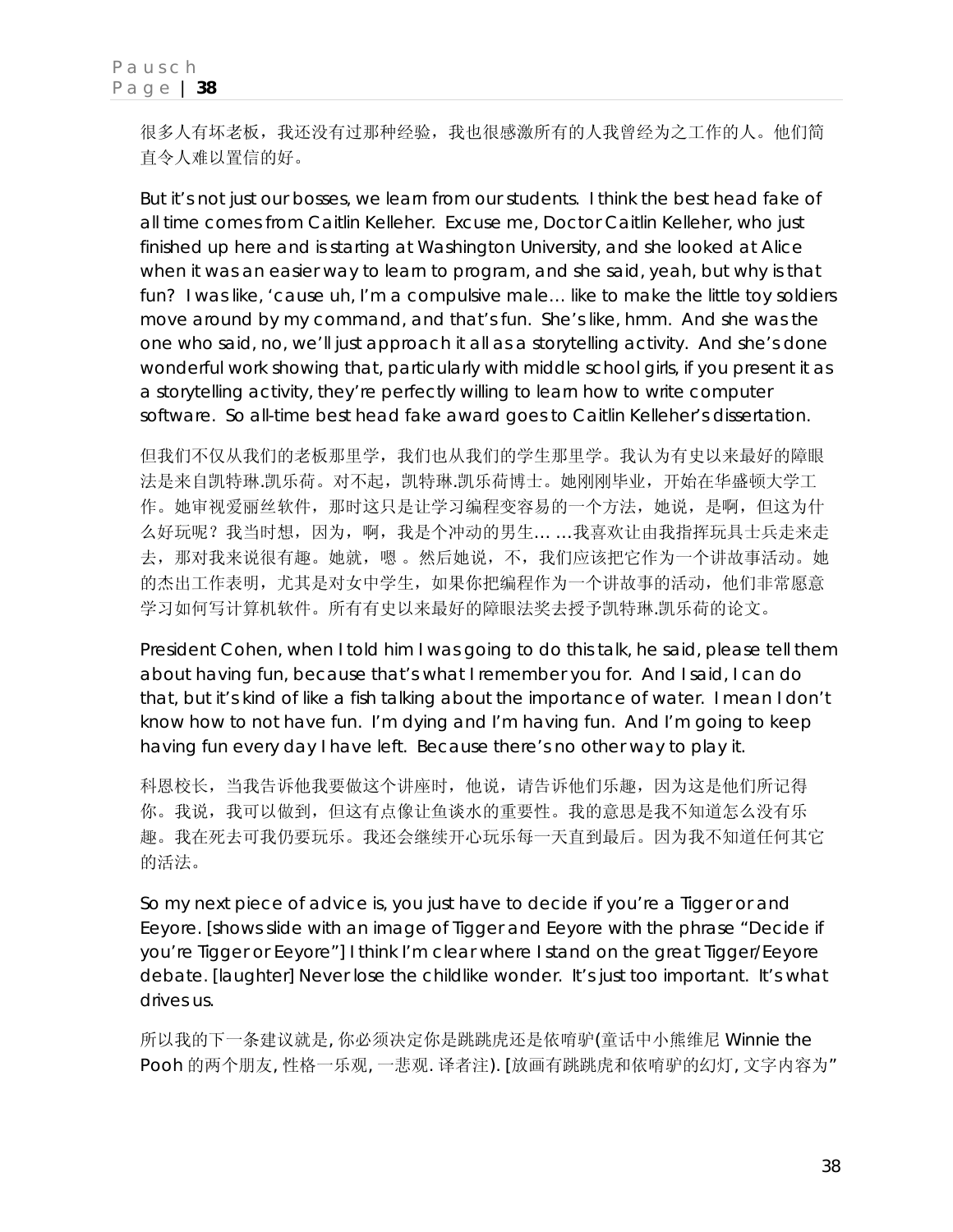决定你是跳跳虎还是依唷驴"]我想我已表明了我对这跳跳虎/依唷驴大辩论的立场。[笑]不要 未失去童心惊奇。它太重要了。它驱动我们前行。

Help others. Denny Proffitt knows more about helping other people. He's forgotten more than I'll ever know. He's taught me by example how to run a group, how to care about people.

帮助别人。丹尼.普若非特比我懂帮助他人。我是不能望其项背。他身体力行教我如何带动团 队,如何关心人。

M.K. Haley – I have a theory that people who come from large families are better people because they've just had to learn to get along. M.K. Haley comes from a family with 20 kids. [audience collectively "aaahs"] Yeah. Unbelievable.

M.K. 哈利--我有一个理论, 来自大家庭更好的人较好,因为他们必需学会和睦相处。M.K. 哈利 在来自一个有 20 个孩子的家庭。 [听众"啧啧" ] 是啊。难以置信。

And she always says it's kind of fun to do the impossible. When I first got to Imagineering, she was one of the people who dressed me down, and she said, *I understand you've joined the Aladdin Project. What can you do?* And I said, *well I'm a tenured professor of computer science*. And she said, *well that's very nice Professor Boy, but that's not what I asked. I said what can you do?* [laughter]

她总是说,做不可能事很有乐趣。当我第一次到迪士尼幻想工程,她是教训我的人之一,, 她说,我知道你已经加入阿拉丁项目。那你能做什么?我 说,那么我是一个有终身职位的计 算机科学教授。她说,很不错啊,教授男孩,但我问的问题是,你能做什么? [笑]

And you know I mentioned sort of my working class roots. We keep what is valuable to us, what we cherish. And I've kept my letterman's jacket all these years. I used to like wearing it in grad school, and one of my friends, Jessica Hodgins would say, *why do you wear this letterman's jacket?* And I looked around at all the nonathletic guys around me who were much smarter than me. And I said, *because I can*. [laughter] And so she thought that was a real hoot so one year she made for me this little Raggedy Randy doll. [takes out Raggedy Randy] [laughter] He's got a little letterman's jacket too. That's my all-time favorite. It's the perfect gift for the egomaniac in your life. So, I've met so many wonderful people along the way.

你知道我提到一点我来自工薪阶层。我们把对我们弥足珍贵的东西都留者。我一直保留着我 的高中优秀运动员外套。我在上研究生的时候喜欢穿它,我的一个朋友杰西卡霍金斯问,你 为什么要穿这运动员外套?我看看周围那些不爱运动但比我要聪明得多的人说,因为我能。 [笑] 她认为这很有意思, 有一年, 她就作了这个小破兰迪玩偶。 [拿出破兰迪] [笑], 他也有 一个小优秀运动员外套。这是我的最爱。它是个送给你生活中自大狂的的完美礼物。所以, 我的人生路上遇到了很多极好的人。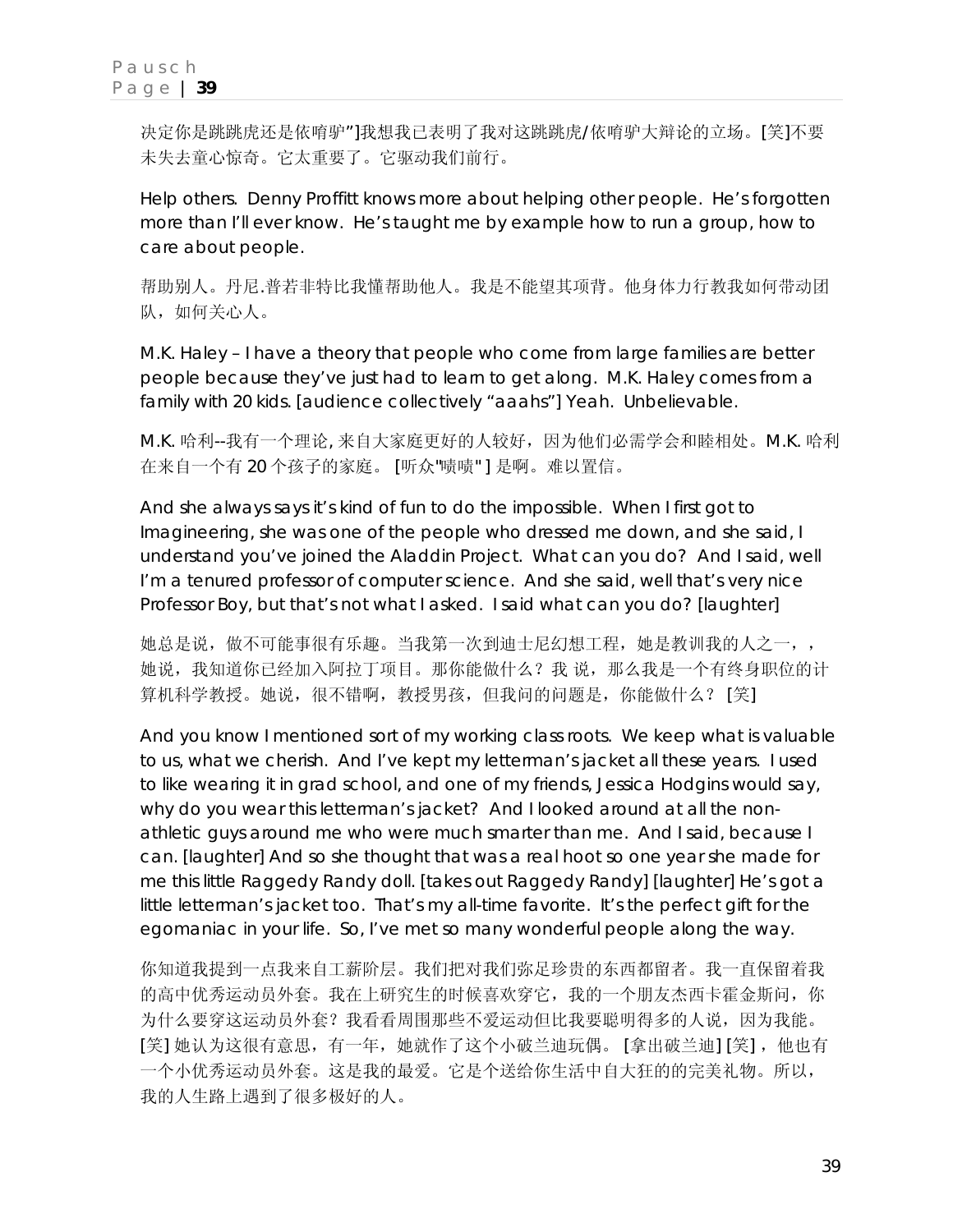Loyalty is a two way street. There was a young man named Dennis Cosgrove at the University of Virginia, and when he was a young man, let's just say things happened. And I found myself talking to a dean. No, not that dean. And anyway, this dean really had it in for Dennis, and I could never figure out why because Dennis was a fine fellow. But for some reason this Dean really had it in for him. And I ended up basically saying, *no, I vouch for Dennis*. And the guy says, *you're not even tenured yet and you're telling me you're going to vouch for this sophomore* or junior or whatever? I think he was a junior at the time. I said, *yeah, I'm going to vouch for him because I believe in him.* And the dean said, *and I'm going to remember this when your tenure case comes up.* And I said, *deal*. I went back to talk to Dennis and I said, *I would really appreciate you… that would be good.* But loyalty is a twoway street. That was god knows how many years ago, but that's the same Dennis Cosgrove who's carrying Alice forward. He's been with me all these years. And if we only had one person to send in a space probe to meet an alien species, I'm picking Dennis. [laughter] You can't give a talk at Carnegie Mellon without acknowledging one very special person. And that would be Sharon Burks. I joked with her, I said, *well look, if you're retiring, it's just not worth living anymore*. Sharon is so wonderful it's beyond description, and for all of us who have been helped by her, it's just indescribable. I love this picture because it puts here together with Syl, and Syl is great because Syl gave the best piece of advice pound-for-pound that I have ever heard. And I think all young ladies should hear this. Sil said, *it took me a long time but I've finally figured it out. When it comes to men that are romantically interested in you, it's really simple. Just ignore everything they say and only pay attention to what they do. It's that simple. It's that easy*. And I thought back to my bachelor days and I said, *damn.* [laughter]

忠诚是相互的。在弗吉尼亚大学有个年轻人叫丹尼斯科斯格罗夫,而他年轻时,让我们只说 出了些事情。我要跟一个院长谈话。不,不是那个院长。不管怎样,这院长真的想整丹尼 斯。我一直不懂为什么,因为丹尼斯是个不错的人。但出于某种原因,这院长想整他。我最 后就所,不能,我给丹尼斯担保。这个家伙就说,你连终身教职都没拿到,你还给这个大 二,大三或什么的担保?我想他那时是大三。我说,是,我给他担保,因为我相信他。这院 长就说,当我们评议你的终身教职时我会记住这点。我说,一言为定。我回去跟丹尼斯和我 说,我很希望你… …那就好。但忠诚是双向的。这是天晓得多少年前的事,但现在就是这个 丹尼斯科斯格罗夫在推动爱丽丝软件前进。这么多年他一直跟着我。如果我们只能用空间探 测器送一个人去与外星物种会面的话,我要选丹尼斯。 [笑]你不能在卡内基梅隆做讲座而不 感谢一个非常特殊的人,那就是萨郎伯克斯。我跟她开玩笑说,唉,如果你退休的话,活着 就没有意义了。萨郎出色到不能用言语描述,对我们这些受助于她的人来说,真是无法形 容。我喜欢这张照片,因为萨尔也在上面,萨尔的出色在于,论真正价值,她给了我世上最 好的忠告。我想所有的年轻女士们应该要听这个。她说,我花了很长时间但我最终搞明白 了。跟男人谈恋爱实际上很简单。不理会他们说什么,只注意他们做什么。就那么容易。我 回想起我的单身汉日子,我说,得。 [笑声]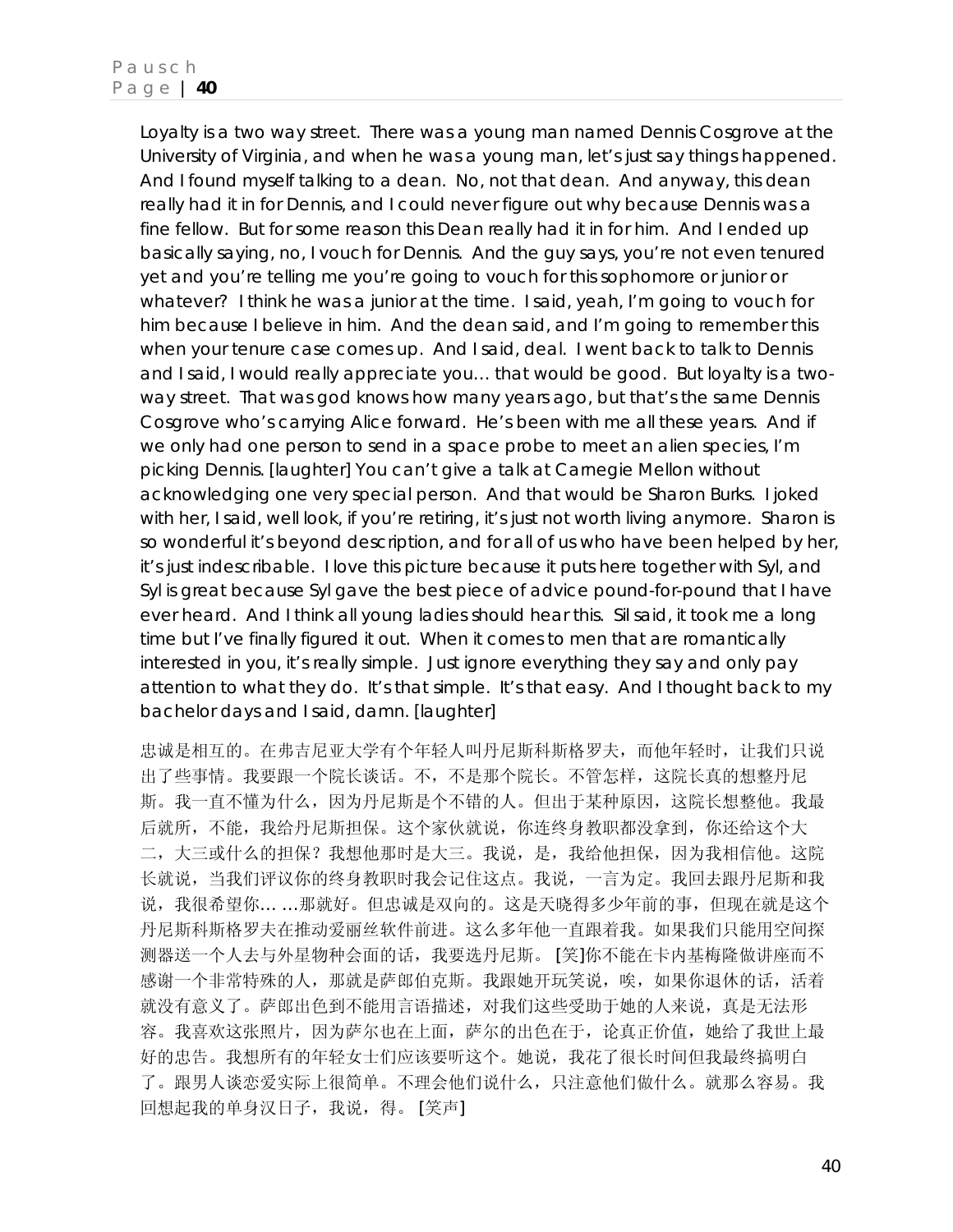Never give up. I didn't get into Brown University. I was on the wait list. I called them up and they eventually decided that it was getting really annoying to have me call everyday so they let me in. At Carnegie Mellon I didn't get into graduate school. Andy had mentored me. He said, *go to graduate school, you're going to Carnegie Mellon. All my good students go to Carnegie Mellon*. Yeah, you know what's coming. And so he said, *you're going to go to Carnegie Mellon no problem.* What he had kind of forgotten was that the difficulty of getting to the top Ph.D. program in the country had really gone up. And he also didn't know I was going to tank my GRE's because he believed in me. Which, based on my board scores was a really stupid idea. And so I didn't get into Carnegie Mellon. No one knows this. 'Til today I'm telling the story. I was declined admission to Carnegie Mellon. And I was a bit of an obnoxious little kid. I went into Andy's office and I dropped the rejection letter on his desk. And I said, *I just want you to know what your letter of recommendation goes for at Carnegie Mellon*. [laughter] And before the letter had hit his desk, his hand was on the phone and he said, *I will fix this*. [laughter] And I said, *no no no, I don't want to do it that way. That's not the way I was raised. [*In a sad voice] *Maybe some other graduate schools will see fit to admit me.* [laughter] And he said, *look, Carnegie Mellon's where you're going to be.* He said, I'll tell you what, I'll *make you a deal. Go visit the other schools*. Because I did get into all the other schools. He said, *go visit the other schools and if you really don't feel comfortable at any of them, then will you let me call Nico?* Nico being Nico Habermann and I said, *OK deal*. I went to the other schools. Without naming them by name -- [in a coughing voice] Berkeley, Cornell. They managed to be so unwelcoming that I found myself saying to Andy, *you know, I'm going to get a job*. And he said, *no, you're not.* And he picked up the phone and he talked in Dutch. [laughter] And he hung up the phone and he said, *Nico says if you're serious, be in his office tomorrow morning at eight a.m.* And for those of you who know Nico, this is really scary. So I'm in Nico Habermann's office the next morning at eight a.m. and he's talking with me, and frankly I don't think he's that keen on this meeting. I don't think he's that keen at all. And he says, *Randy, why are we here?* And I said, *because Andy phoned you? Heh.* [laughter] And I said, *well, since you admitted me, I have won a fellowship. The Office of Naval Research is a very prestigious fellowship. I've won this fellowship and that wasn't in my file when I applied.* And Nico said, *a fellowship, money, we have plenty of money.* That was back then. He said, *we have plenty of money. Why do you think having a fellowship makes any difference to us?* And he looked at me. There are moments that change your life. And ten years later if you know in retrospect it was one of those moments, you're blessed. But to know it *at* the moment…. With Nico staring through your soul. [laughter] And I said, *I didn't mean to imply anything about the money. It's just that it was an honor. There were only 15 given nationwide. And I did think it was an honor that would be something*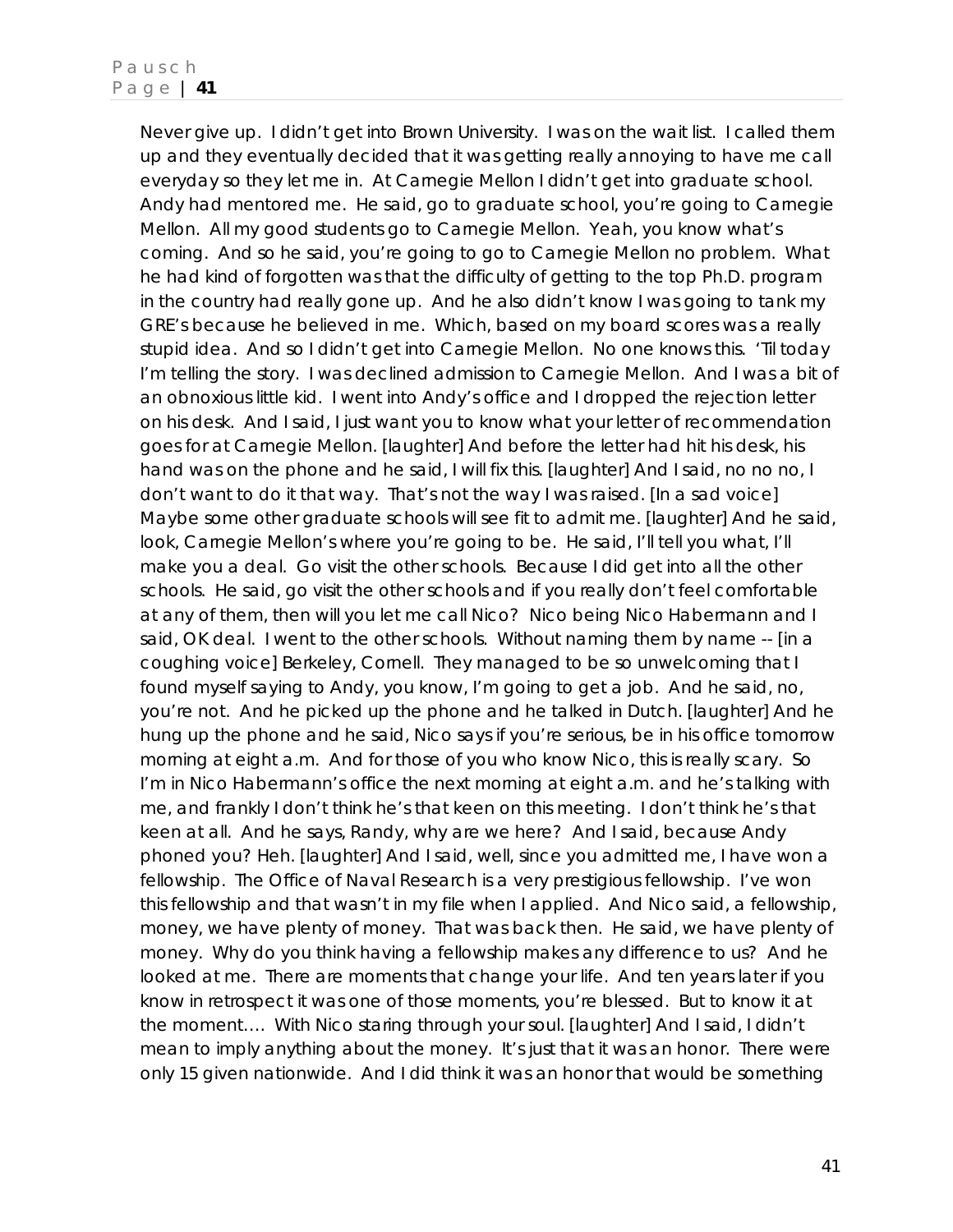*that would be meritorious. And I apologize if that was presumptuous.* And he smiled. And that was good.

永不放弃。我没有被布朗大学入取。我在候选名单上。我就给他们打电话,他们最终决定让 我入学因为他们不想我天天打电话烦他们。在卡内基梅隆大学,我没有被研究生院入取。安 迪是我的导师。他说,到研究生院,你去卡内基梅隆大学。我所有的好学生都到卡内基梅隆 大学。嗯,你知道下面是什么。他说,你去卡内基梅隆 大学没问题。他有点忘了的是,进入 国内顶尖博士学位计划的难度越来越大。因为他相信我,他也并不知道我的研究生入学考试 的成绩会是一塌糊涂,我的分数让这变成了一个很愚蠢的想法。所以我没有被卡内基梅隆大 学入取。直的今天,我讲这个故事。没有人知道我被卡内基梅隆大学拒绝。我那时是个有点 令人烦的小孩子。我走进安迪的办公室和把拒绝信件仍在他桌子上。我说, 我只希望你知道 你的推荐信在卡内基梅隆大学的份量。 [笑]信还没落,他的手就放在电话机上说, "我来解 决"。 [笑]我说,别别别,我可不想这样做。那不符合我的教养。 [悲哀的声音]或许有些其 他学校的研究生院会同意入取我。 [笑]他说,不,你要去卡内基梅隆大学。他说,我跟你订 个协议。去参观其他学校。因为我的确被其他所有学校入取了。他说,去参观其他学校,如 果你确实没有一个你喜欢的,那你让我给尼科打电话?尼科是尼科海伯曼。我说,好,就怎 么定。我去了其他学校。再次就不说它们的名字-[咳嗽]伯克利,康乃尔。他们让我觉得如此 不喜欢以至我对安迪说,你知道,我要找一份工作。他说,不,你不要找。他抄起电话用荷 兰语讲话。 [笑]他挂了电话说,尼科说,如果你是当真的,明天上午八时到他的办公室去。 对你们这些人知道尼科的人,这实在很可怕。所以第二天早上 8 时到了尼科海伯曼的办 公室 跟他谈。坦白的说,我觉的他并不多想跟我会面,他一点也不热衷于此。他说,兰迪,我们 为什么在这里?我说,因为安迪打电话给你?哈哈 [笑]我说,自从你接受我的申请后,我有 赢得了一个奖学金。海军研究办公室是一个非常有声望的奖学金。我赢得这项奖学金但我的 申请材料上没有记录。尼科说,奖学金,钱,我们有的是钱。这是那时候了。他说,我们有 足够的钱。为什么你觉得拿了奖学金,会对我们有任何差别吗?他看着我。有些改变人生的 时刻,如果 10 年后, 你回想起来, 知道这些时刻, 你就是有福的人。但当尼科凝视你的灵 魂, (我)当时就知道….。[笑] 我说, 我并不是指什么钱。这只是一项荣誉。全国只有 15 人 拿到。我确实认为这是有价值的荣誉。我抱歉如果这显得狂妄。他笑了。一切都好了。

So. How do you get people to help you? You can't get there alone. People have to help you and I do believe in karma. I believe in paybacks. You get people to help you by telling the truth. Being earnest. I'll take an earnest person over a hip person every day, because hip is short term. Earnest is long term.

所以。如何让别人去帮助你?你不能单打独斗。你需要人来帮你。我相信因果报应。我相信 回报。你讲真话,人们就来帮你。真挚做人。我会毫不犹豫的选择一个真诚的人,而不是一 个时髦的人,因为时髦是短暂的。真诚是长远的。

Apologize when you screw up and focus on other people, not on yourself. And I thought how do I possibly make a concrete example of that? Do we have a concrete example of focusing on somebody else over there? Could we bring it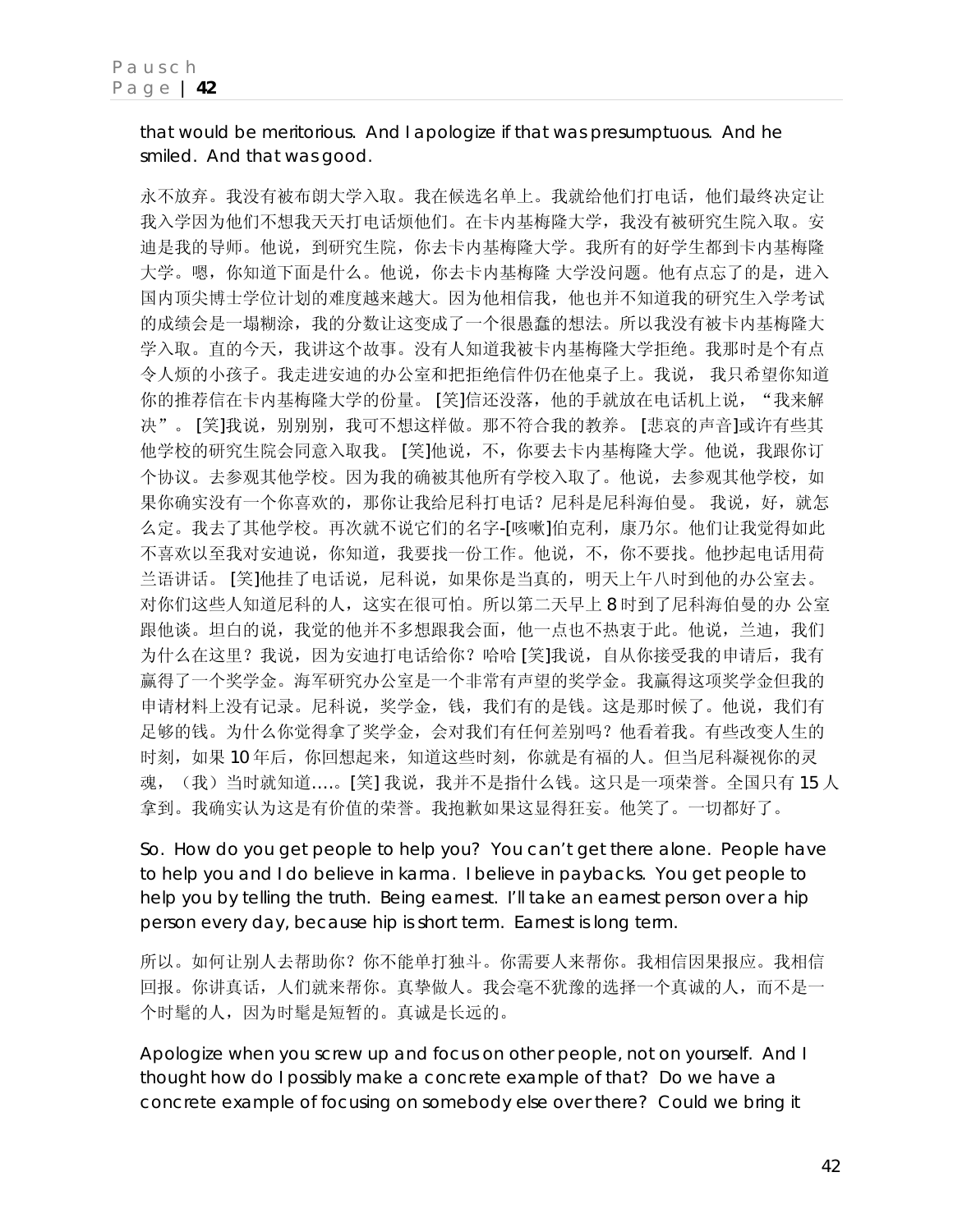out? See, yesterday was my wife's birthday. If there was ever a time I might be entitled to have the focus on me, it might be the last lecture. But no, I feel very badly that my wife didn't really get a proper birthday, and I thought it would be very nice if 500 people— [a birthday cake is wheeled onto the stage] [applause] Happy—

当你做砸了,道歉。注意力在别人身上,而不是自己。我在想怎么能做出一个具体的例子? 我们那里有没有一个把重点放在别人那里的具体例子?能不能把它拿出来?昨天 是夫人的生 日。如果我配有一个焦点集中在我的时间的话,那可能就是这最后一次演讲。但不行,我太 太没有真正过一个合适的生日,我觉得很糟糕。所以我想最好,有 500 人能- [一个生日蛋糕 被推上讲台] [掌声]

# **Everyone (**众人**):**

…birthday to you [Randy: *her name is Jai*], happy birthday to you. Happy birthday dear Jai, happy birthday to you! [applause]

...生日快乐[兰迪: 她的名字叫洁], 祝你生日快乐。亲爱的洁生日快乐, 祝你生日快乐! [掌 声]

[Jai walks on stage, teary-eyed. She walks with Randy to the cake. Randy: You gotta blow it out. The audience goes quiet. Jai blows out the candle on the cake. Randy: All right. Massive applause.]

[洁走上讲台,眼中含泪。她与兰迪走向蛋糕。兰迪:你把蜡烛吹灭。观众安静下来。洁吹灭 蛋糕上的蜡烛。兰迪:好。热烈鼓掌。]

# **Randy Pausch:**

 And now you all have an extra reason to come to the reception. [laughter] Remember brick walls let us show our dedication. They are there to separate us from the people who don't really want to achieve their childhood dreams. Don't bail. The best of the gold's at the bottom of barrels of crap. [Shows slide of Steve Seabolt next to a picture of The Sims] [laughter] What Steve didn't tell you was the big sabbatical at EA, I had been there for 48 hours and they loved the ETC, we were the best, we were the favorites, and then somebody pulled me aside and said, *oh, by the way, we're about to give eight million dollars to USC to build a program just like yours*. We're hoping you can help them get it off the ground. [laughter] And then Steve came along and said, *they said what? Oh god.* And to quote a famous man, *I will fix this*. And he did. Steve has been an incredible partner. And we have a great relationship, personal and professional. And he has certainly been point man on getting a gaming asset to help teach millions of kids and that's just incredible. But, you know, it certainly would have been reasonable for me to leave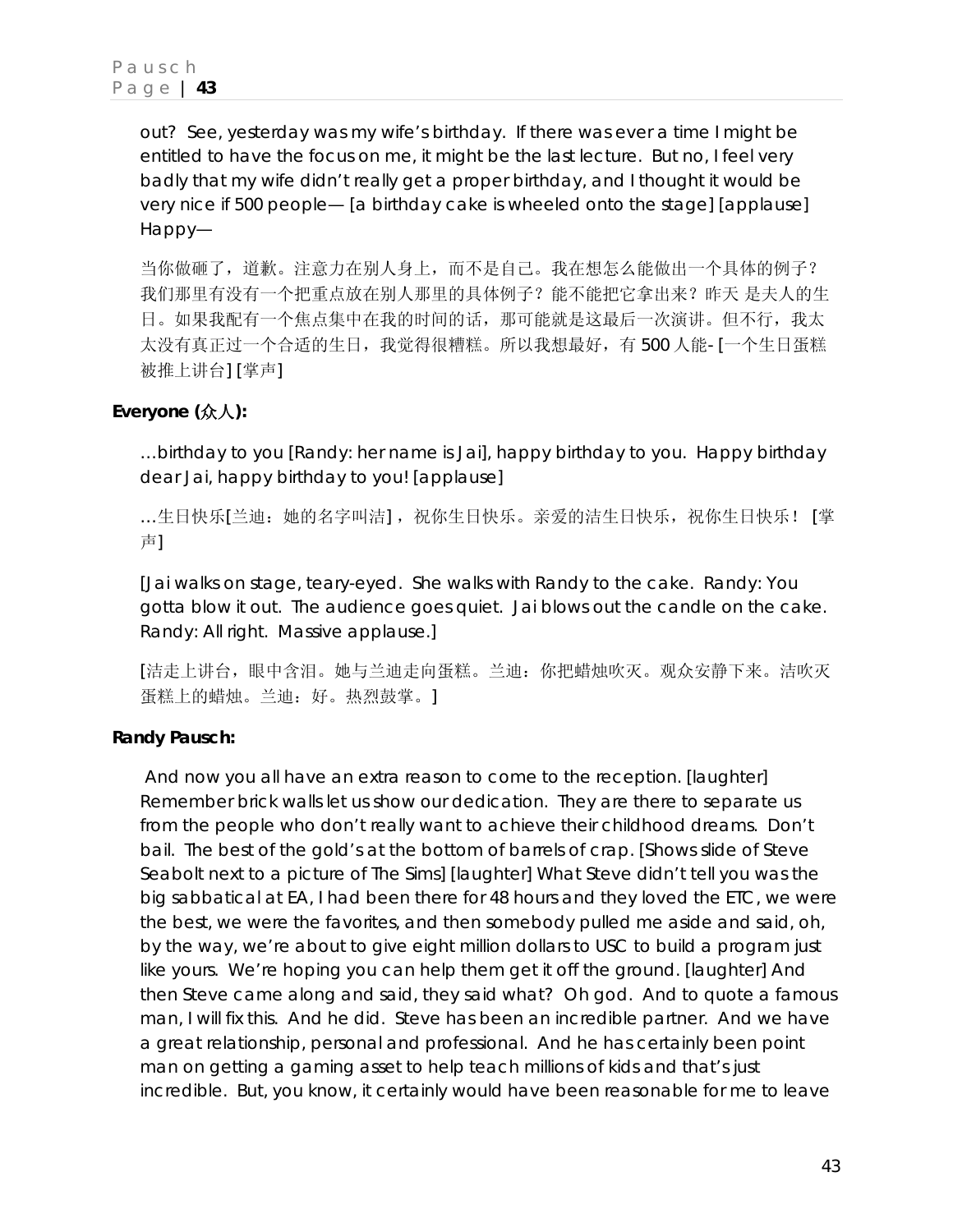48 hours after that sabbatical, but it wouldn't have been the right thing to do, and when you do the right thing, good stuff has a way of happening.

现在大家又多了一个来参加(稍后)招待会的理由了。 [笑声] 记住砖墙让我们显示我们的热 诚。它们在那里把我们从那些并不真正想要实现自己的童年梦想的人分开。不要逃避。最好 的黄金是在粪桶的底部 。 [显示幻灯片史蒂夫西伯特和模拟人生游戏的照片] [笑]史蒂夫没有 告诉你们的是在艺电公司的公休假,我已经在那有48小时,他们喜欢娱乐技术中心,我们是 最好的,我们最被看好,然后有人把我拉到一边说,哦,顺便说一下,我们即将给南加洲大 学 800 万美元,建一个跟你们一样的项目。我们希望你可以帮他们开个头。 [笑] ,然后来到 史蒂夫来了问,他们说什么?哦上帝。再次引述一位著名人士的话,"我来解决"。他解决 了。史蒂夫是个宁人令人难以置信的伙伴。无论于私于公,我们都有非常好的关系。他的确 是让游戏资产用于帮助教育数百万孩子的急先锋。但是,你知道,我要是在那公休假后 48 小 时离开, 那也无不妥, 但那不是件正确的事情,当你做正确的事情,好事情就会飘然而至。

Get a feedback loop and listen to it. Your feedback loop can be this dorky spreadsheet thing I did, or it can just be one great man who tells you what you need to hear. The hard part is the listening to it. Anybody can get chewed out. It's the rare person who says, *oh my god, you were right.* As opposed to*, no wait, the real reason is…* We've all heard that. When people give you feedback, cherish it and use it.

得到并听取反馈。你的反馈回路可以是我做的这学究气的表格,或者是一个伟人告诉你你所 应该听到的。听取意见才是难点。每个人都会被训斥。鲜有人说,我的上帝啊,你说得对。 常见的是,不,等一下,真正的原因是……我们都听过这种辩解。当人们给你的反馈时,珍 惜并使用它。

Show gratitude. When I got tenure I took all of my research team down to Disneyworld for a week. And one of the other professors at Virginia said, *how can you do that?* I said *these people just busted their ass and got me the best job in the world for life. How could I not do that?* 

表达谢意。当我拿到终身教职我带我的研究团队到迪士尼乐园玩了一个星期。另一位在弗吉 尼亚的教授同事说,你怎么能这么做?我说,这些人拼死拼活让我得到世界上最好的工作。 我怎么能不这么做?

Don't complain. Just work harder. [shows slide of Jackie Robinson] That's a picture of Jackie Robinson. It was in his contract not to complain, even when the fans spit on him.

不要抱怨。而要加倍努力。 [放济臣的幻灯(美国棒球大联盟的第一位黑人球员,译者注)] 这是 济臣的照片。在他的合同中规定即使是球迷向他吐唾沫也不能抱怨,。

Be good at something, it makes you valuable.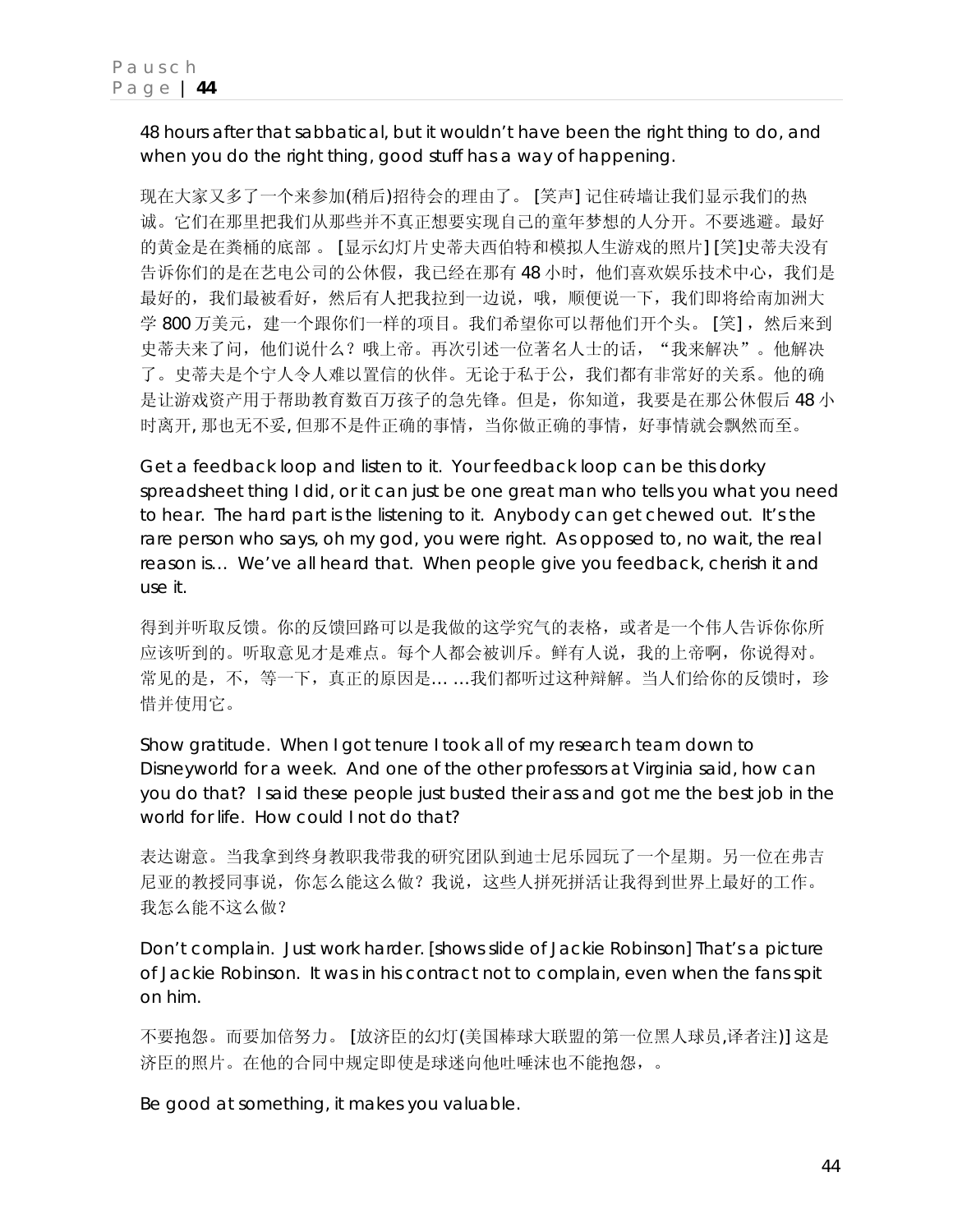有一技之长,它使你有价值。

Work hard. I got tenure a year early as Steve mentioned. Junior faculty members used to say to me, *wow, you got tenure early. What's your secret?* I said, *it's pretty simple. Call my any Friday night in my office at ten o'clock and I'll tell you.* 

努力工作。史蒂夫提及我提前一年拿到终身教职。一位下级教员对我说 "哇,你提前拿到终身 教职。你有什么诀窍?我说,非常简单。任何周五晚上十点钟给我办公室打电话,我会告诉 你。

Find the best in everybody. One of the things that Jon Snoddy as I said told me is that you might have to wait a long time, sometimes years, but people will show you their good side. Just keep waiting no matter how long it takes. No one is all evil. Everybody has a good side, just keep waiting, it will come out.

每个人都有闪光点。我提到的乔恩.史诺地曾告诉我说,人们会向你展示自己善的一面,但你 可能要等待很长的时间,有时甚至好几年才能见到。但不论多久都要等待。没人是完全邪 恶。每一个人都有善的一面,只要继续等待,它就会显现。

And be prepared. Luck is truly where preparation meets opportunity.

有所准备。运气真的是机会与准备的结合。

So today's talk was about my childhood dreams, enabling the dreams of others, and some lessons learned. But did you figure out the head fake? It's not about how to achieve your dreams. It's about how to lead your life. If you lead your life the right way, the karma will take care of itself. The dreams will come to you. Have you figured out the second head fake? The talk's not for you, it's for my kids. Thank you all, good night.

所以,今天谈的是我童年的梦想,让别人实现梦想,以及一些教训。但是你们看透了其中的 障眼法吗?这不是关于如何实现你们的梦想。它的关于如何引领你的生活。如果你正确引领 你的生活,因缘自有报应。梦想会成真。你们看清楚了第二个障眼法吗?这讲座不是为你 们,它是为了我的孩子。谢谢大家,晚安。

[applause; standing ovation for 90 seconds; Randy brings Jai onto the stage and they take a bow; they sit down in their seats; standing ovation continues for another minute]

[掌声;全体起立鼓掌 90 秒钟;兰迪带洁走上讲台一起鞠躬致意; 然后他们坐在自己的座位上;全 体继续起立鼓掌一分钟]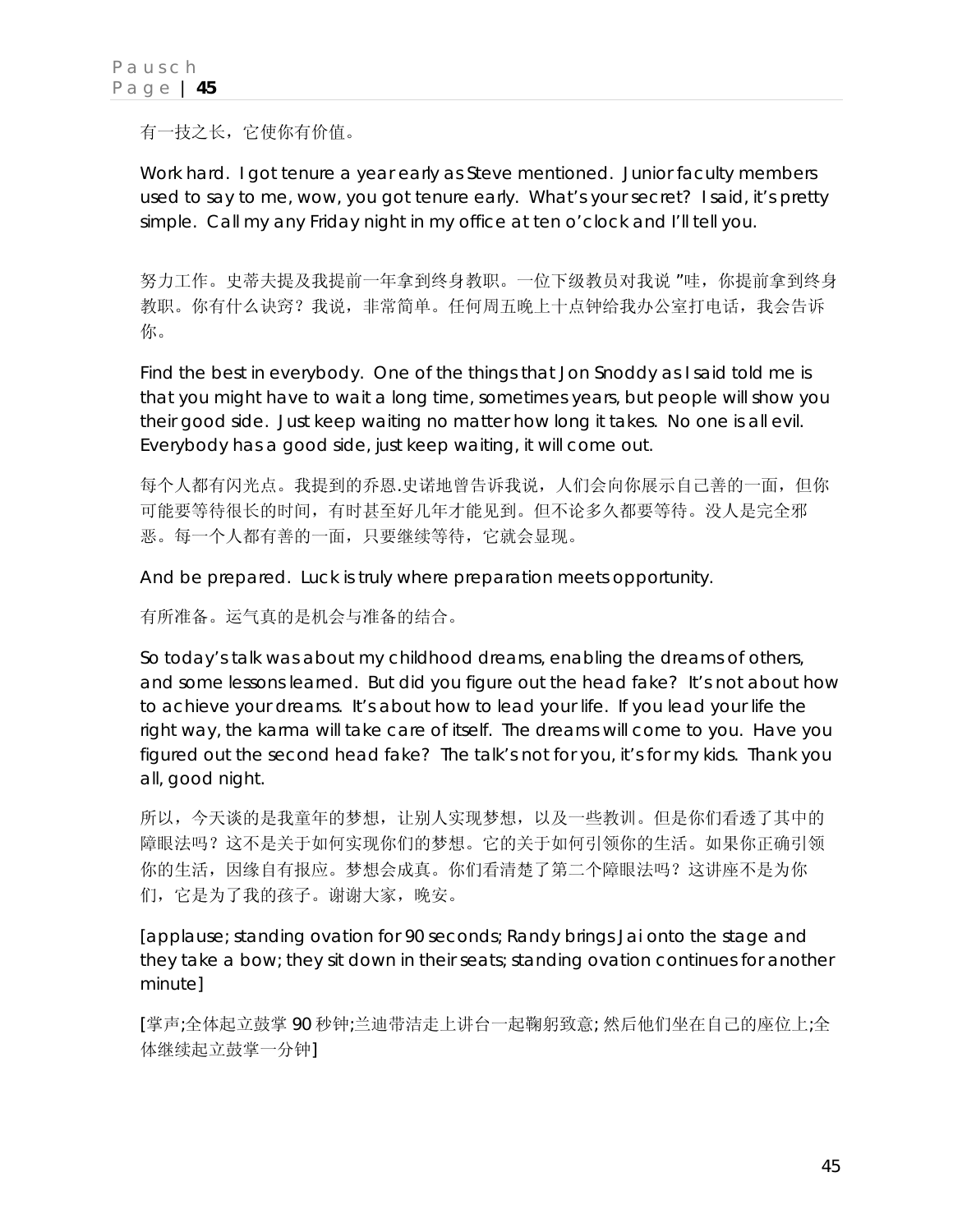Retrived from http://www.cs.cmu.edu/~pausch/shortsummary.html on 10/24/07.

兰迪的病情简报

Late in the **summer of 2006,** I started having some unusual symptoms, culminating with jaudice. Scans revealed it was **pancreatic cancer**. At this time, my wife Jai and I had a 4 year old, a 2 year old, and a three month old baby.

**2006** 年夏末, 我开始有一些异常的症状, 最后出现了黄疸。扫描发现是胰腺癌。那时, 我的妻 子洁和我的三个孩子分别是 4 岁、2 岁, 和三个月大。

Pancreatic cancer is the most deadly of cancers, with only **a 4% 5-year survival rate**. The only hope is to be one of the 20% of patients (which I was) where surgery is possible. I had a Whipple surgery on Sept 19th, 2006; Dr. Herbert Zeh removed the (4.5cm) tumor, my gallbladder, 1/3rd of my pancreas, 1/3rd of my stomach, and several feet of my small intestine. I was in the hospital 11 days. Even with a successful Whipple surgery, only 15% of pancreatic cancer patients make it to 5 years, and there is no concensus about which chemotherapy and/or radiation after surgery helps. I found the Virginia Mason protocol, where early trials were claiming to get 45% of people to 5 years. However, it was an **extremely toxic** combination of chemotherapy and daily radiation: a nation-wide trial was shut down because **several patients died from the treatment**. There were two centers still offering the treatment: Virginia Mason in Seattle, and MD Anderson in Houston, and I was able to quality for the treatment in Houston. This happened in a whirlwind: the treatment needed to start within 6-8 weeks of the surgery. And Jai & I needed to figure out how to have somebody stay with me full time, and also take care of our 3 kids.

胰腺癌症是最致命的癌症, **5** 年生存率仅 **4%** 。唯一有希望的是那些 20%可手术治疗的患者(我 是其中之一)。我在 2006 年 9 月 19 日接受了胰十二指肠切除术(Whipple); 赫伯特.泽医生切 除了我的 肿瘤(4.5cm), 胆囊, 1/3 的胰腺, 1/3 的的胃, 和几英尺的小肠。我在医院住了 11 天 。即使在成功的 Whipple 手术后, 只有 15%的胰腺癌患者存活 5 年, 而对于术后的化疗和/或 放疗方案,医界也无共识 。我找到维吉尼亚梅森方案, 初期临床试验提高 5 年生存率到 45%。 但是, 这是毒性很大的化疗和每日放疗的组合。因为有几名患者死于该治疗, 全国性的临床试 验被终止了。有二个中心仍提供该疗法: 西雅图的维吉尼亚梅森医疗中心, 和在休斯敦的德州 大学安德生癌症中心, 而我有资格在休斯敦接受治疗。说时迟,那时快: 治疗需在手术后 6-8 周 内开始。洁和我需要想办法既能照顾我们的 3 个小孩, 有要有人全时陪护我。

I spent November and December at MD Anderson receiving IV Cisplatin once a week, interferon injections three times a week, continuous infusion 5-FU, and daily radiation. Fortunately, Jai's brother and sister-in-law took in our three kids (on top of their 8 and 12 year old), in Norfolk Virginia, while Jai stayed with me in Houston. Every weekend, Jai flew to Norfolk to be with our kids, and my sister Ruby or one of my friends (thank God for Jessica Hodgins, Scott Sherman, and Jack Sheriff) would come stay with me. I was also blessed with my colleague Chris Hoffmann, a CS professor at Purdue who had been through this exact ordeal two years prior: his encouragment and practical tips were invaluable in getting through the treatment. The less I say